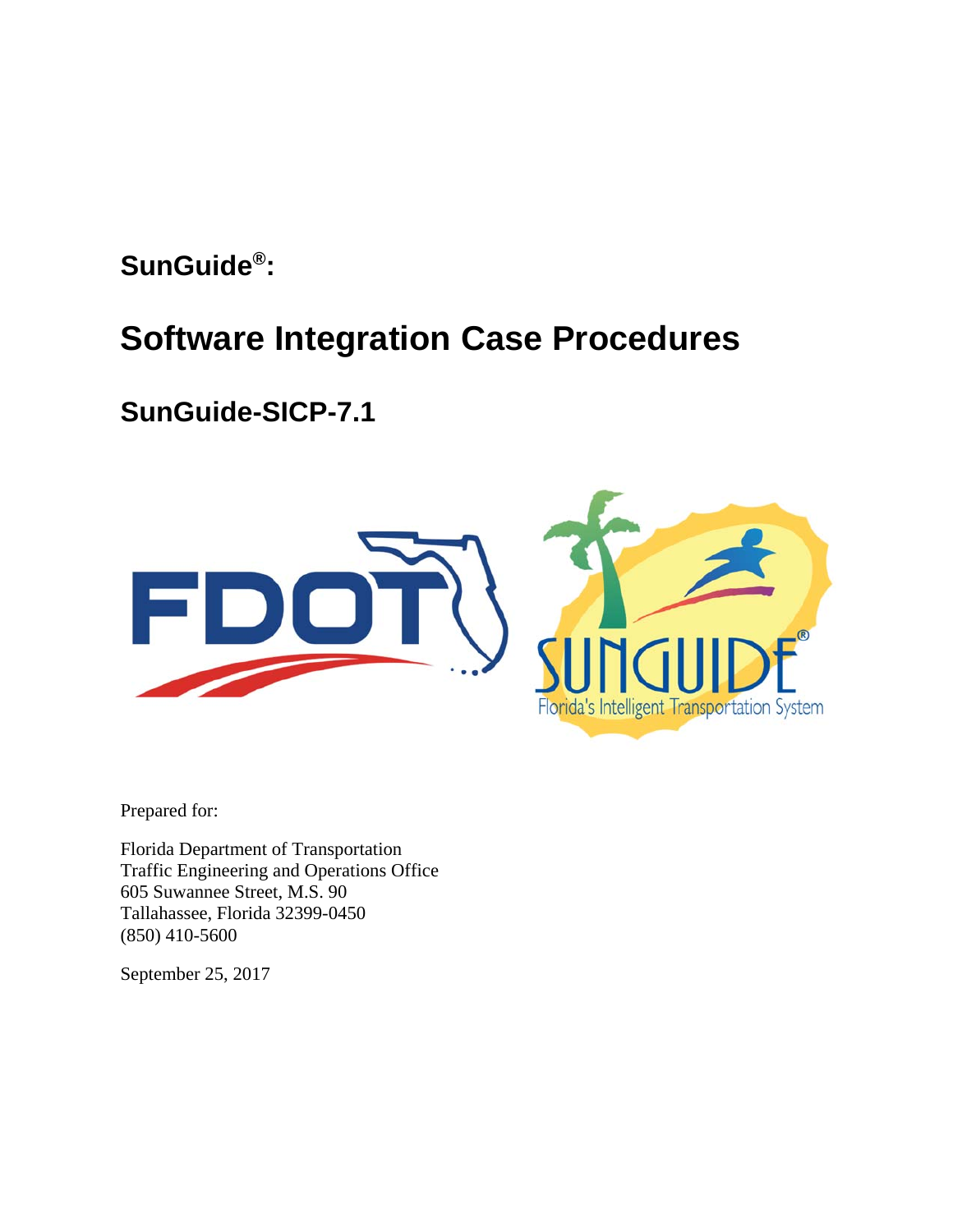|                | <b>Document Control Panel</b> |                |             |  |  |
|----------------|-------------------------------|----------------|-------------|--|--|
| File Name:     | SunGuide-SICP-7-1.docx        |                |             |  |  |
| File Location: | SunGuide CM Repository        |                |             |  |  |
|                | <b>Name</b>                   | <b>Initial</b> | <b>Date</b> |  |  |
| Created By:    | <b>Tucker Brown</b>           | <b>TJB</b>     | 09/25/17    |  |  |
|                |                               |                |             |  |  |
| Reviewed By:   |                               |                |             |  |  |
|                |                               |                |             |  |  |
|                |                               |                |             |  |  |
|                |                               |                |             |  |  |
|                |                               |                |             |  |  |
| Modified By:   |                               |                |             |  |  |
|                |                               |                |             |  |  |
|                |                               |                |             |  |  |
|                |                               |                |             |  |  |
|                |                               |                |             |  |  |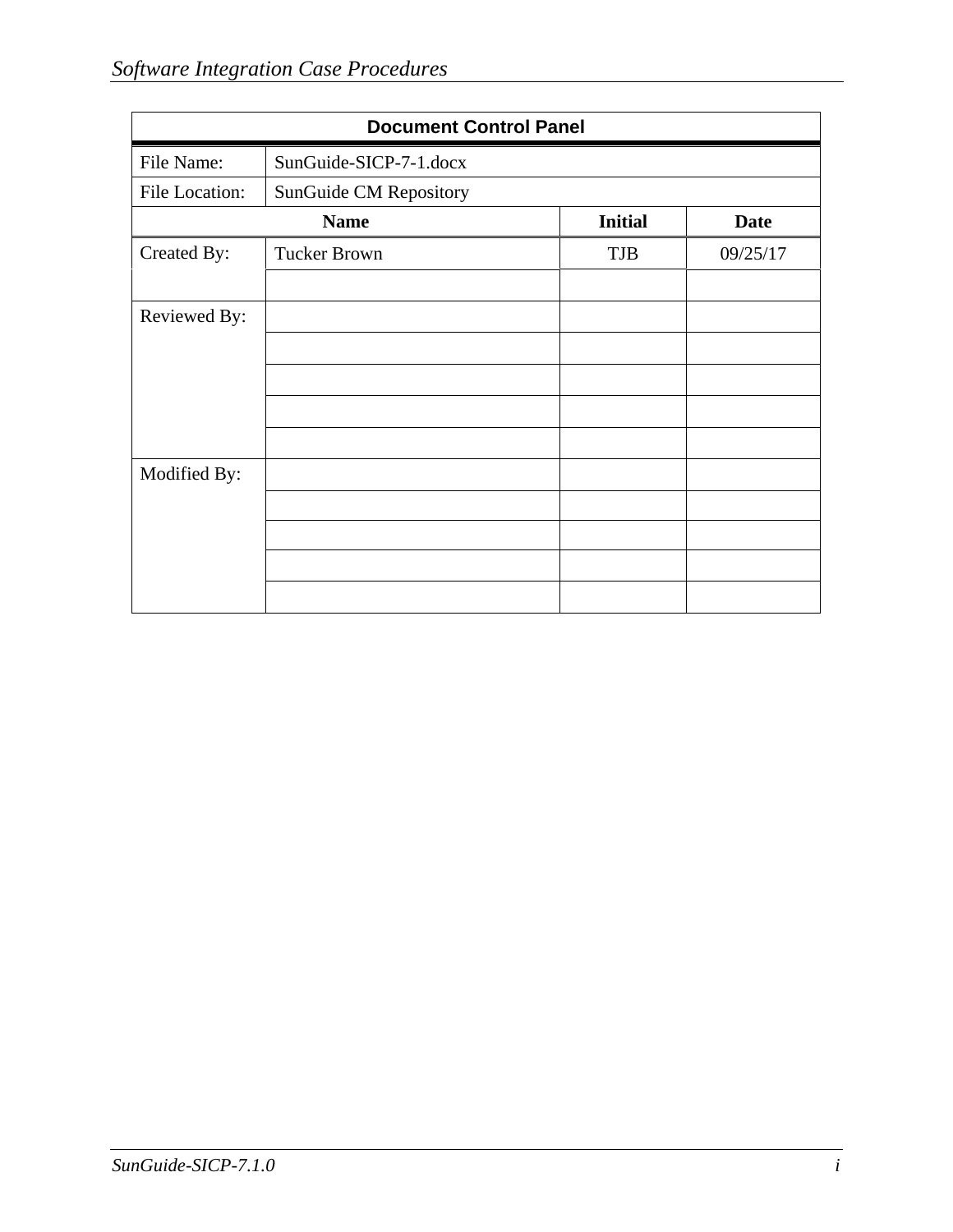# **Table of Contents**

|    |              |       | Page |
|----|--------------|-------|------|
|    |              |       |      |
|    |              |       |      |
| 1. | <b>Scope</b> | 1     |      |
|    | 1.1          |       |      |
|    | 1.2          |       |      |
|    | 1.3          |       |      |
|    | 1.4          |       |      |
| 2. |              |       |      |
|    | 2.1          |       |      |
|    |              | 2.1.1 |      |
|    |              | 2.1.2 |      |
|    |              | 2.1.3 |      |
|    |              | 2.1.4 |      |
|    |              | 2.1.5 |      |
|    |              | 2.1.6 |      |
|    |              | 2.1.7 |      |
|    | 2.2          |       |      |
|    |              | 2.2.1 |      |
|    |              | 2.2.2 |      |
|    |              | 2.2.3 |      |
|    |              | 2.2.4 |      |
|    | 2.3          |       |      |
|    |              | 2.3.1 |      |
|    |              | 2.3.2 |      |
|    |              | 2.3.3 |      |
|    |              | 2.3.4 |      |
|    | 2.4          |       |      |
|    |              |       |      |
|    |              | 2.4.2 |      |
|    |              | 2.4.3 |      |
|    |              |       |      |
|    | 2.5          |       |      |
|    |              | 2.5.1 |      |
|    |              | 2.5.1 |      |
|    |              | 2.5.2 |      |
|    |              |       |      |
|    | 2.6          |       |      |
|    |              | 2.6.1 |      |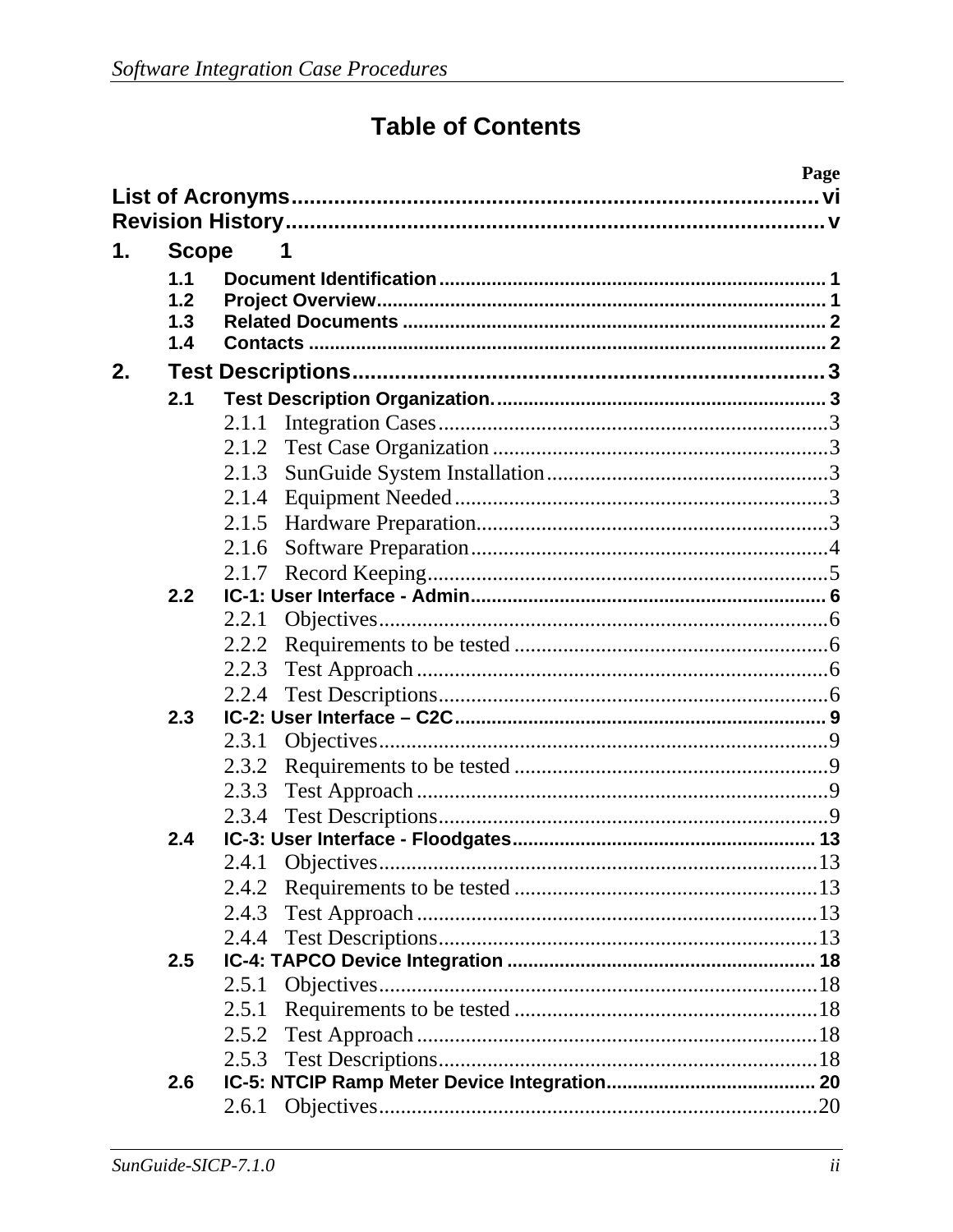| 2.7            |     |  |
|----------------|-----|--|
|                |     |  |
|                |     |  |
|                |     |  |
|                |     |  |
| 2.8            |     |  |
|                |     |  |
|                |     |  |
|                |     |  |
|                |     |  |
|                |     |  |
| <b>N</b> loton | c n |  |

 $3.$ **Notes** 62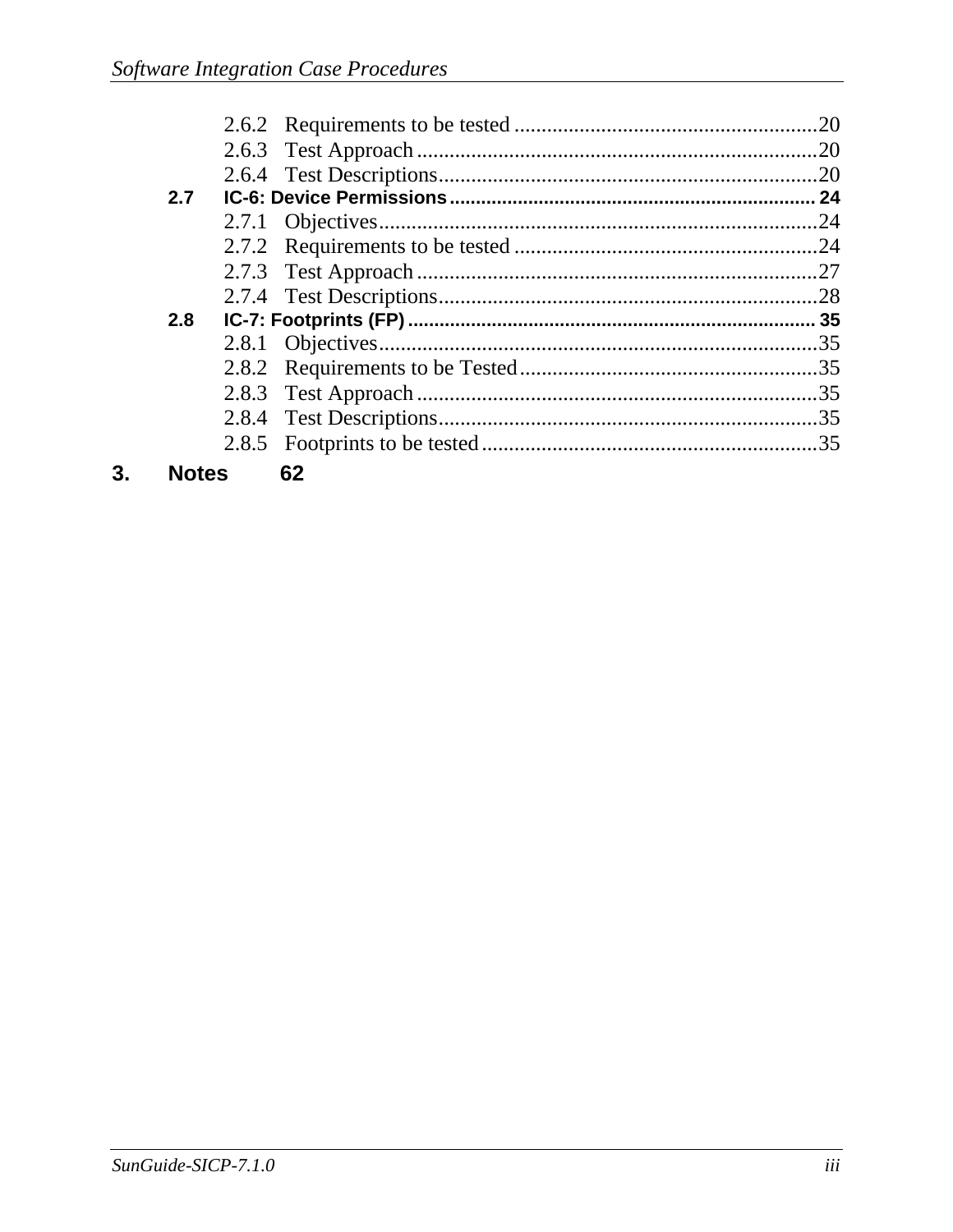# **List of Acronyms**

|                      | BMSBeacon Management Subsystem                            |
|----------------------|-----------------------------------------------------------|
| C2CCenter to Center  |                                                           |
|                      | CCTVClosed Circuit Television                             |
| CFConfiguration File |                                                           |
|                      | DMSDynamic Message Sign                                   |
| EHExecutive Handler  |                                                           |
| EMEvent Management   |                                                           |
|                      | FATFactory Acceptance Test                                |
|                      | FDOT Florida Department of Transportation                 |
|                      |                                                           |
|                      | GUI Graphical User Interface                              |
| ICIntegration Case   |                                                           |
|                      | ICDInterface Control Document                             |
|                      | IDSIncident Detection Subsystem                           |
| INInstaller          |                                                           |
|                      | ITNInvitation to Negotiate                                |
|                      | ITSIntelligent Transportation Systems                     |
|                      | MLSManaged Lanes Subsystem                                |
|                      | NTCIPNation Transportation Communication for ITS Protocol |
|                      | ONVIFOpen Network Video Interface Forum                   |
|                      | RWISRoadside Weather Information Sensor                   |
|                      | SAASoftware Administration Application                    |
|                      | SASScheduled Action Subsystem                             |
|                      | SESmall Enhancements                                      |
|                      | SICP Software Integration Case Procedures                 |
|                      | SIPSoftware Integration Plan                              |
|                      | SPARRSmartphone Application for Road Rangers              |
|                      | SQLStructured Query Language                              |
|                      | SRS Software Requirements Specification                   |
|                      | SwRI Southwest Research Institute                         |
|                      | TCPTransmission Control Protocol                          |
|                      | TCSTraffic Control Subsystem                              |
|                      | TMCTransportation Management Center                       |
|                      | TPSTruck Parking Subsystem                                |
|                      | TSSTraffic Sensor Subsystem                               |
|                      | TVTTravel Times Subsystem                                 |
|                      | WWDWrong Way Driving                                      |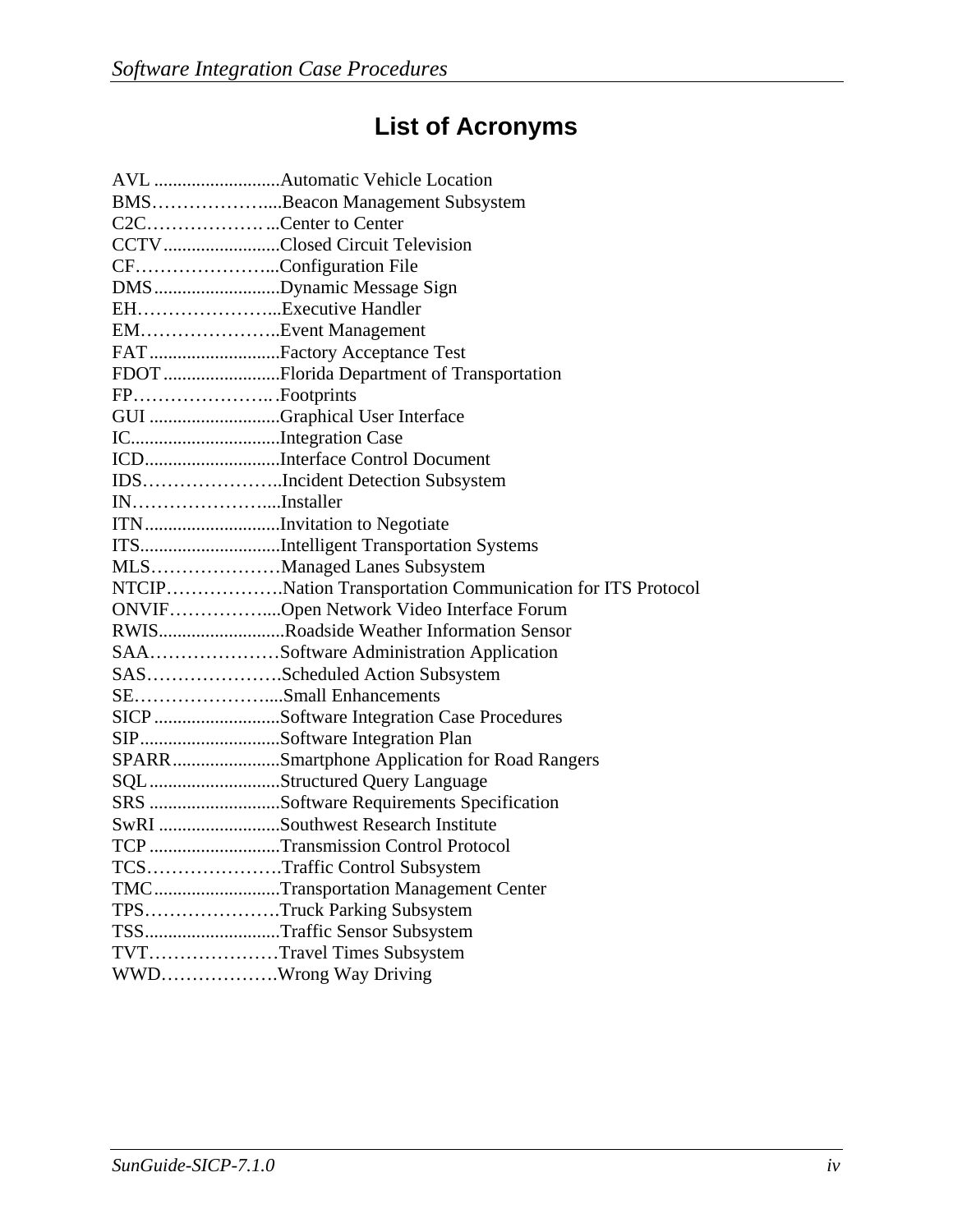# **REVISION HISTORY**

| <b>Revision</b> | <b>Date</b>        | <b>Changes</b>                                |
|-----------------|--------------------|-----------------------------------------------|
| $7.1$ -Draft    | September 25, 2017 | Initial release for Release 7.1 functionality |
|                 |                    |                                               |
|                 |                    |                                               |
|                 |                    |                                               |
|                 |                    |                                               |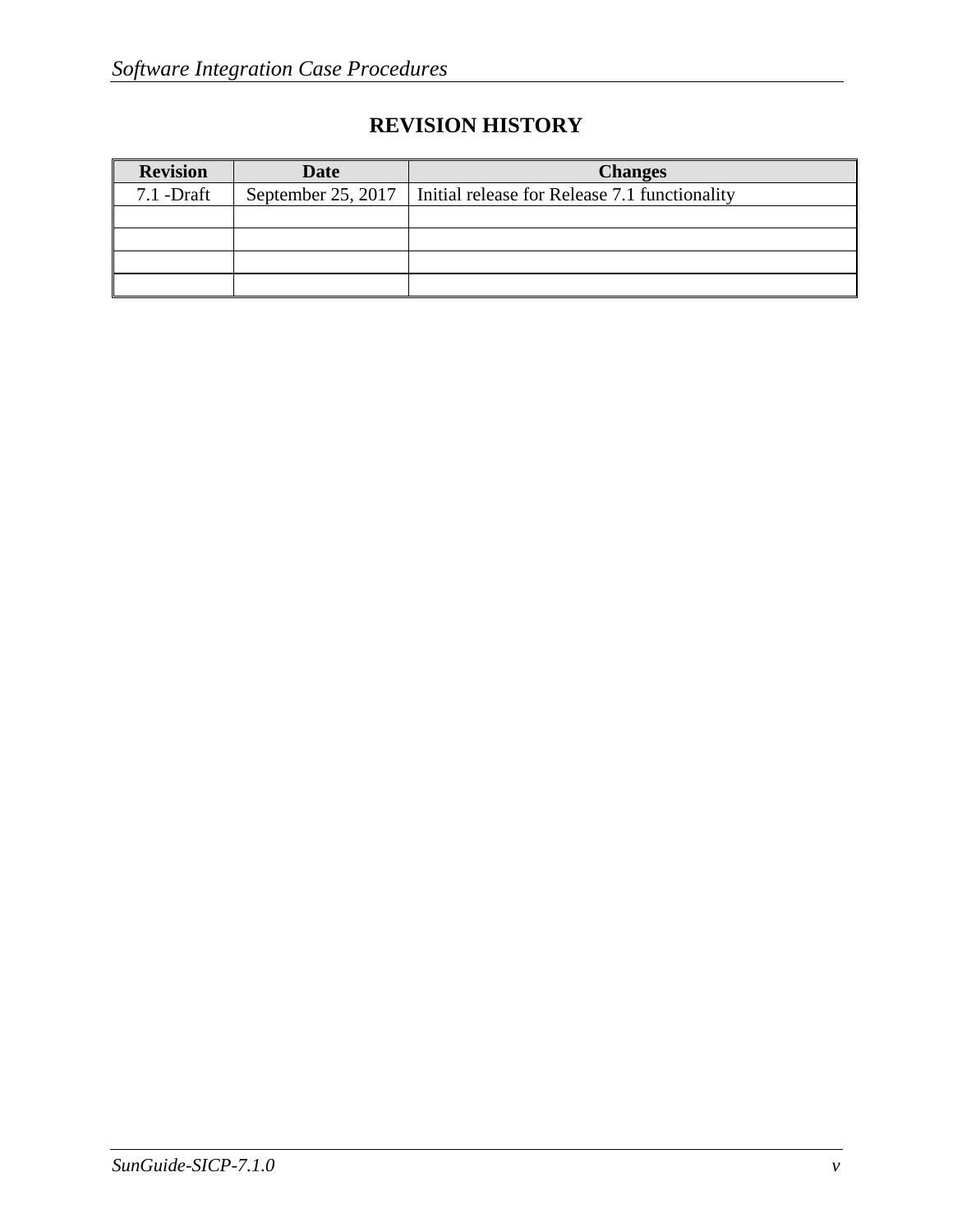# **1. Scope**

### *1.1 Document Identification*

This document serves as the Software Integration Plan (SIP) for Release 7.1 of the SunGuide® software. This version is implementing:

- User Interface
	- o C2C
	- o RMS
- Admin to User Interface
	- o DA
	- o HAR
	- o IDS
	- o RMS
	- o RWIS
	- o SB
	- o Centers, Device Drivers, Manufacturers
- TAPCO WWD Device Integration
- NTCIP Ramp Meter Driver
- Device Permissions

The SICP contains the detail test procedures for conducting Factory Integration Testing (FAT).

### *1.2 Project Overview*

The Florida Department of Transportation (FDOT) SunGuide Support, Maintenance and Development Contract, contract number BDQ69, addresses the necessity of supporting, maintaining and performing enhancement development efforts to the SunGuide software. The SunGuide software was developed by the FDOT in a contract starting in October 2003. The SunGuide software is a set of Intelligent Transportation System (ITS) software that allows the control of roadway devices as well as information exchange across a variety of transportation agencies and is deployed throughout the state of Florida. The SunGuide software is based on ITS software available from the state of Texas; with significant customization and development of new software modules to meet the needs of the FDOT. The following figure provides a graphical view of the SunGuide software: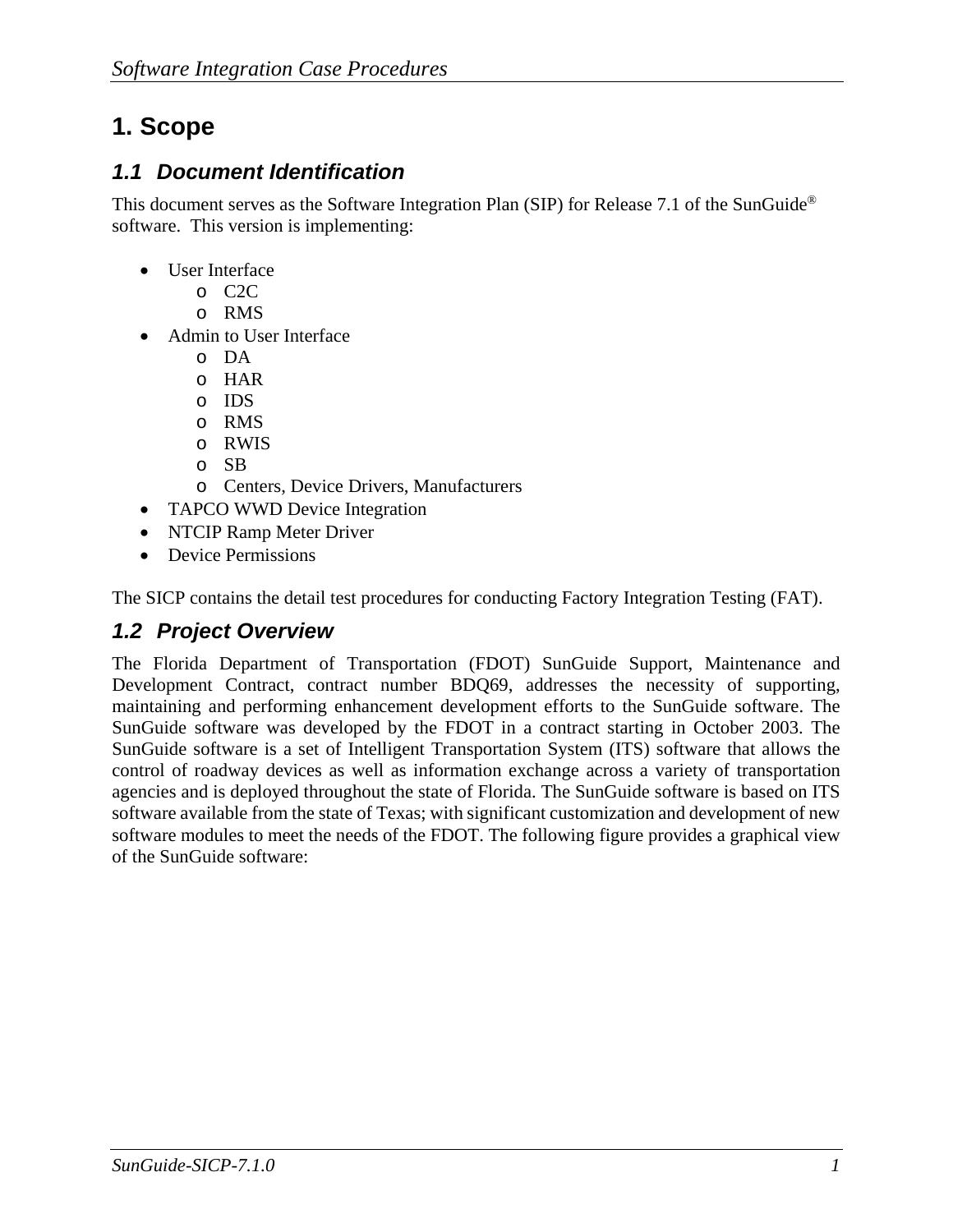

**Figure 1-1 - High-Level Architectural Concept** 

The SunGuide development effort began in October 2003, seven major releases have been developed and this document is addressing an incremental update of seventh release of the software. After the development, the software will be deployed to a number of districts and expressway authorities throughout Florida and support activities will be performed.

### *1.3 Related Documents*

Additional information regarding the SunGuide project can be found in the following documents and electronic publications:

- FDOT Scope of Services: *BDQ69, Standard Written Agreement for SunGuide Software Support, Maintenance, and Development, Exhibit A: Scope of Services.* July 1, 2010.
- Notice to Proceed: Letter to Southwest Research Institute<sup>®</sup> (SwRI<sup>®</sup>) for BDQ69, July 1, 2010
- Letter of Authorization 017: Letter to SwRI for BDQ69, June 7, 2016.
- Letter of Authorization 017: Supplement #1: Letter to SwRI for BDQ69, April 20, 2017.
- SunGuide Project website: http://www.sunguidesoftware.com.

### *1.4 Contacts*

The following are contact persons for the SunGuide software project:

- Fred Heery, ITS Section, Traffic Engineering and Operations Office Central Office, fred.heery@dot.state.fl.us, 850-410-5606
- Derek Vollmer, FDOT SunGuide Project Manager, derek.vollmer@dot.state.fl.us, 850-410-5615
- **Mark Dunthorn, AECOM Project Manager,** mark.dunthorn@dot.state.fl.us, 850-410-5623.
- Tucker Brown, SwRI Project Manager, tbrown@swri.com, 210-522-3035
- Roger Strain, SwRI Software Project Manager, rstrain@swri.com, 210-522-6295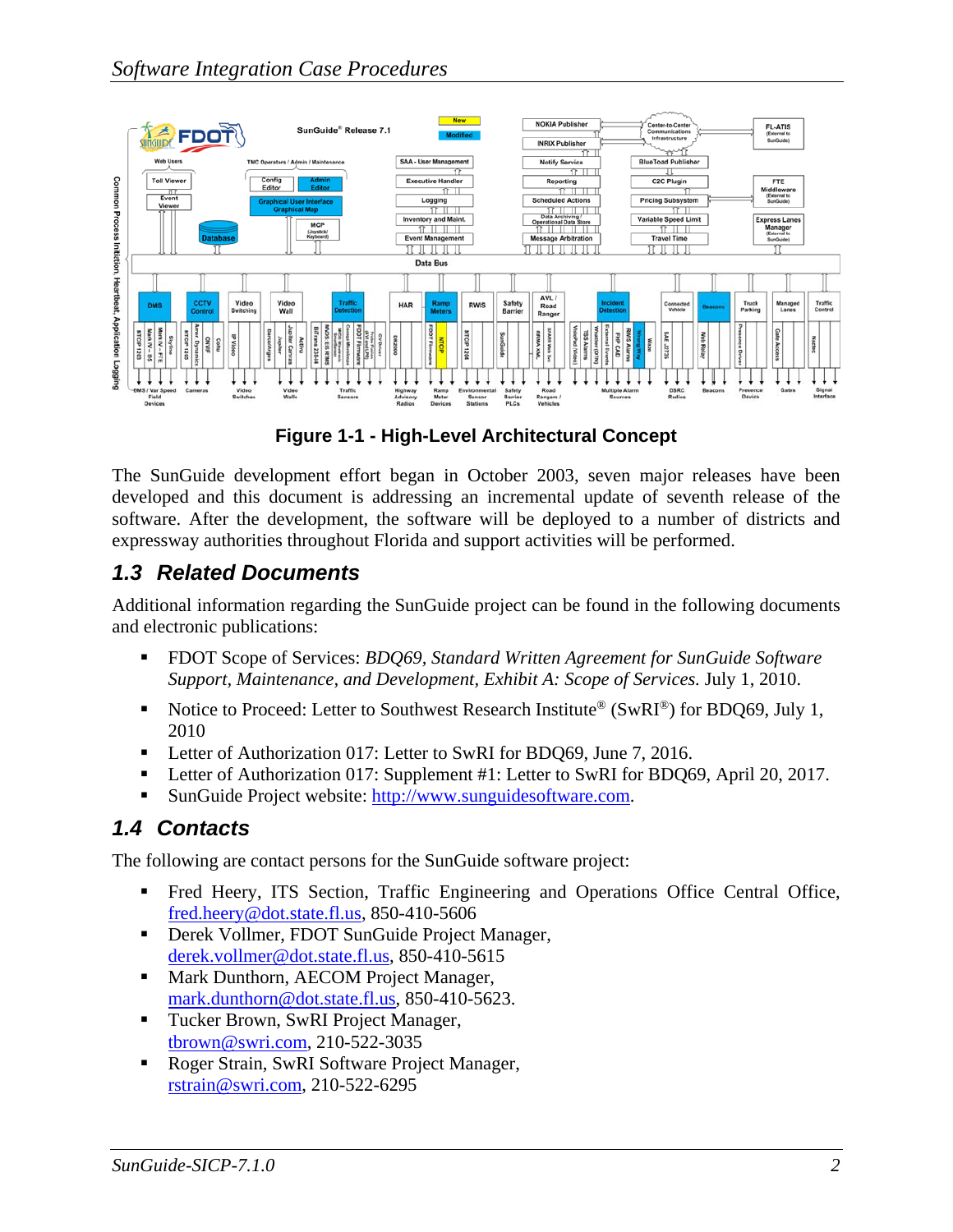# **2. Test Descriptions**

The requirements contained in the following sections were extracted from the Software Requirements Specification (SRS), identifier: SunGuide-SRS-7.0.

### *2.1 Test Description Organization.*

### *2.1.1 Integration Cases*

The following integration cases have been created for the purposes of acceptance testing. The test cases are organized by the integration cases. Additionally, each test case is given both a descriptive name and test case number. The test case number has a prefix which denotes which SunGuide subsystem is being tested. The integration cases and test case prefixes are listed below:

- IC-1: User Interface Admin
- $\bullet$  IC-2: User Interface C2C
- IC-3: User Interface Floodgates
- IC-4: TAPCO WWD Device Integration
- IC-5: NTCIP Ramp Meter Driver
- IC-6: Device Permissions
- IC-7: Footprints

### *2.1.2 Test Case Organization*

Each test case consists of

- A statement describing the test case
- The requirements to be tested by the test case
- Preconditions which must be satisfied prior to running the test
- The test procedure itself in table format with space for marking pass / fail

### *2.1.3 SunGuide System Installation*

The test cases are intended to be to be performed and demonstrated on a SunGuide system at the SwRI development laboratory. This section describes the minimal configuration that is utilized for these integration cases. Individual *Test Procedures* which have additional equipment requirements or conditions which must be met before running the test procedure have been noted within the description of the *Test Procedure*.

### *2.1.4 Equipment Needed*

The tests described within this document are written with the assumption that the described testing will occur in SwRI ITS testing facilities. The following sections further describe the hardware and software that are necessary for the testing.

### *2.1.5 Hardware Preparation*

These test procedures are designed to be generic for any SunGuide testing activity. The tests that will be performed at SwRI during the Factory Acceptance Test (FAT) will utilize the Operator Map, XML Test Client, hardware devices such as cameras and DMSs, and various simulators to feed data into SunGuide. The figure below provides a high-level overview of the software/hardware that will be used to perform the Release 7.1 testing. All testing will be completed against a SunGuide server with a SQL Server database and a SunGuide server with an Oracle database. There will also be a SunGuide 7.0 application available for comparison to older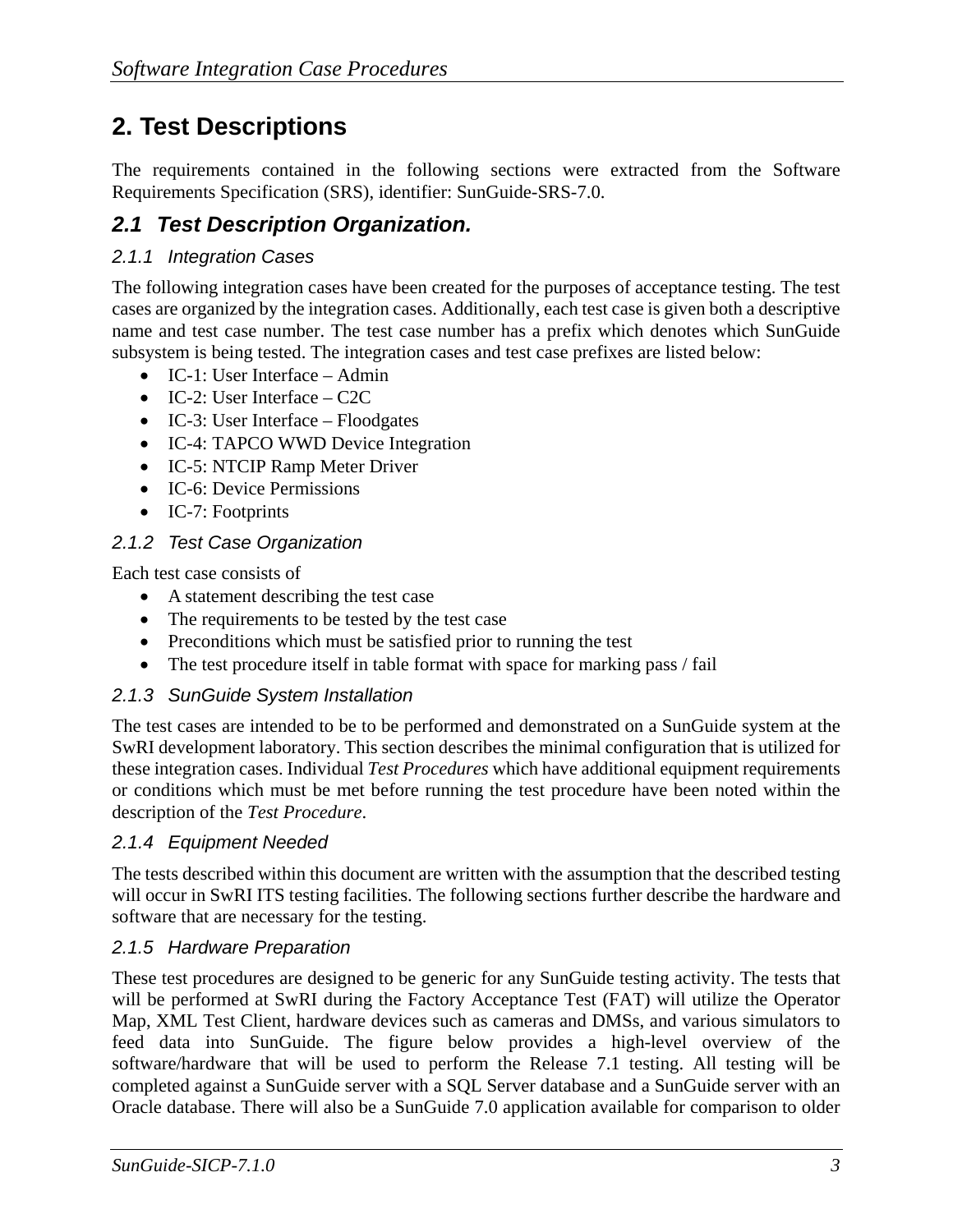dialogs during the GUI testing portion of the testing. Note that each integration case uses the same hardware setup so this diagram is not duplicated at the beginning of each test case.



**Figure 2-1. Hardware/Software Testing Environment** 

### *2.1.6 Software Preparation*

Software needs to be installed as shown in the following table. The SunGuide software installation makes use of two configuration files, one for the non-Internet Information Service (IIS) applications, and one for the IIS applications<sup>1</sup>.

 $\overline{a}$ 

<sup>&</sup>lt;sup>1</sup> This is due to the inability of the IIS applications (administrative subsystem) to access files outside the IIS directory structure.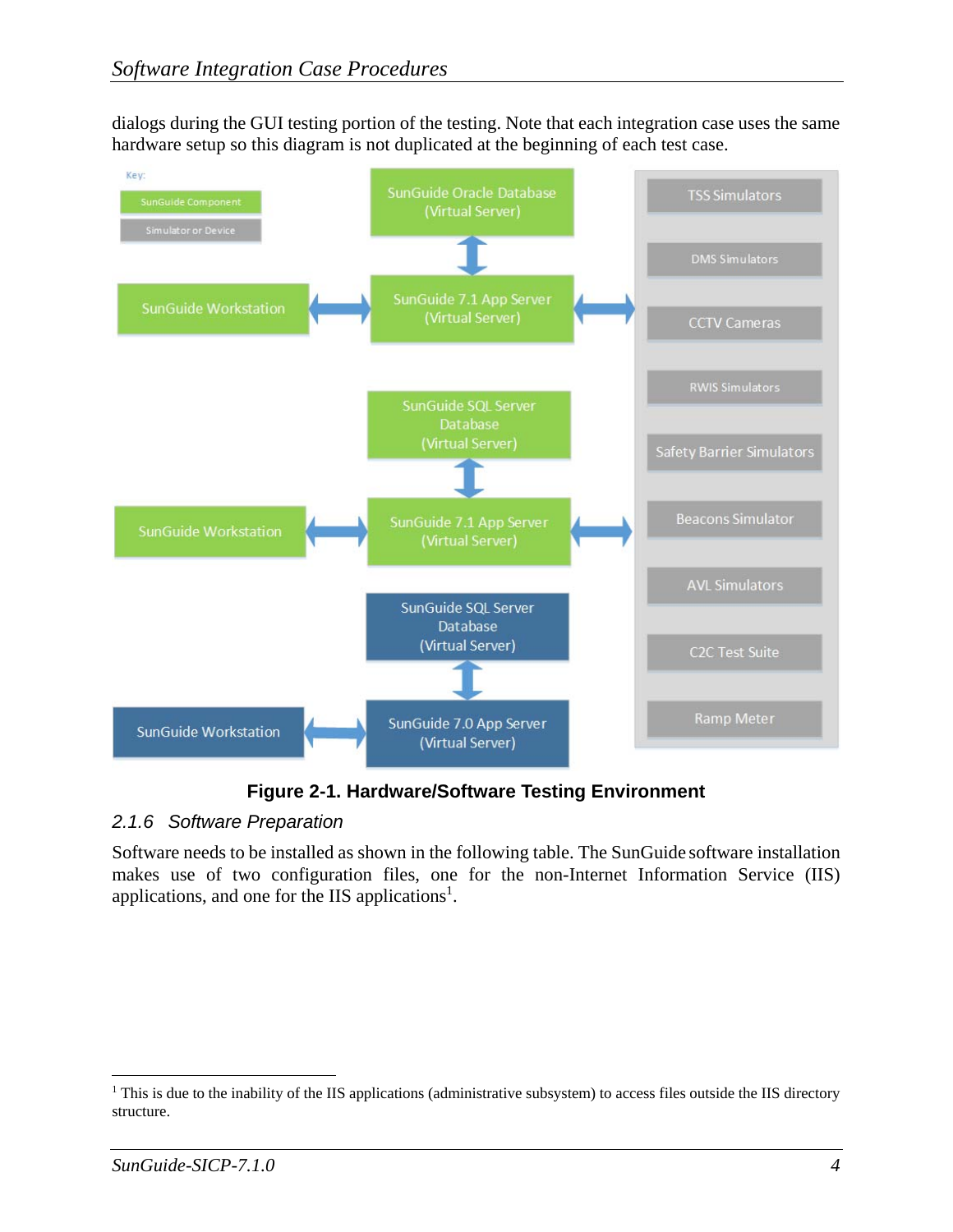| <b>Software Installation</b>                                               | <b>Application Servers</b><br>SunGuide | Database Servers<br>SunGuide | <b>Workstation A</b><br>SunGuide | m<br>Workstation<br>SunGuide | <b>Workstation</b><br>SunGuide |
|----------------------------------------------------------------------------|----------------------------------------|------------------------------|----------------------------------|------------------------------|--------------------------------|
| Minimum of Windows 2008 Server with<br>current service packs and hot fixes | ✓                                      | $\checkmark$                 |                                  |                              |                                |
| <b>IIS</b>                                                                 | ✓                                      |                              |                                  |                              |                                |
| <b>Oracle RDBMS</b>                                                        |                                        | ✓                            |                                  |                              |                                |
| <b>SQL Server</b>                                                          |                                        | $\checkmark$                 |                                  |                              |                                |
| SunGuide software                                                          | ✓                                      |                              |                                  |                              |                                |
| Windows 7                                                                  |                                        |                              | $\checkmark$                     | $\checkmark$                 | $\checkmark$                   |
| <b>ODP.NET</b>                                                             | $\checkmark$                           | $\checkmark$                 | ✓                                | $\checkmark$                 | ✓                              |
| <b>SQL</b> Developer                                                       |                                        | ✓                            | ✓                                | $\checkmark$                 | ✓                              |
| <b>Status Logger (SL) Viewer</b>                                           | $\checkmark$                           |                              | ✓                                | $\checkmark$                 | ✓                              |
| <b>Executive Handler Viewer</b>                                            | ✓                                      |                              | ✓                                | $\checkmark$                 | ✓                              |
| <b>TSS Simulator</b>                                                       | $\checkmark$                           |                              |                                  |                              |                                |
| <b>DMS</b> Simulator                                                       | ✓                                      |                              |                                  |                              |                                |
| <b>RWIS Simulator</b>                                                      | ✓                                      |                              |                                  |                              |                                |
| <b>Safety Barrier Simulator</b>                                            | $\checkmark$                           |                              |                                  |                              |                                |
| C <sub>2</sub> C Test Suite                                                | ✓                                      |                              |                                  |                              |                                |
| <b>Alert Simulator</b>                                                     | $\checkmark$                           |                              |                                  |                              |                                |
| <b>CCTV</b> Cameras                                                        | ✓                                      |                              |                                  |                              |                                |

### *2.1.7 Record Keeping*

Each test step within this test procedure includes a space to note whether a specific test step passed or failed. This shall be maintained in both hardcopy and softcopy form. The hardcopy will be signed by witnesses from FDOT and SwRI respectively. Witnesses will note the start time and stop time for each test.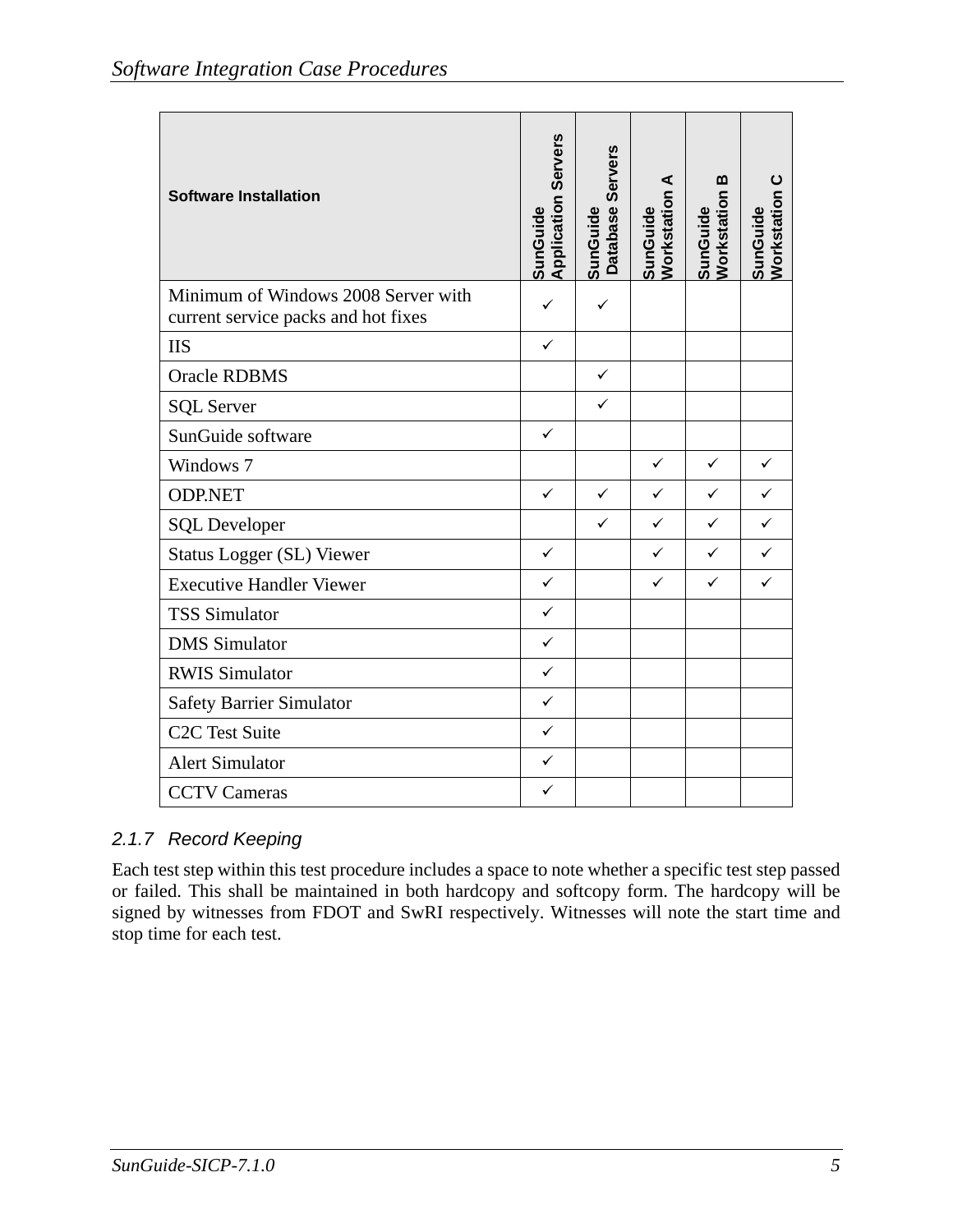### *2.2 IC-1: User Interface - Admin*

### *2.2.1 Objectives*

The objective of this integration case is to test the dialogs in the User Interface that have been changed from IE to WPF in this release. This will be a combination of configurations not previously in the Operator Map and dialogs that previously existed that have simply been redesigned.

### *2.2.2 Requirements to be tested*

Since the dialogs that were redesigned did not change the functionality, there are no requirements to test.

### *2.2.3 Test Approach*

The following is a brief description of the test procedures that will be used to test this integration case:

• For each dialog that was redesigned, the dialogs will be tested to exercise all of its functionality to ensure nothing was broken during the conversion. The 7.0 system and the design reviews slides/comment will also be available for review during this time.

### *2.2.4 Test Descriptions*

Subsystems Required

- $\bullet$  DA
- $\bullet$  HAR
- $\bullet$  IDS
- $\bullet$  SB
- TSS
- RWIS
- TVT

Devices Required

The following devices will be used during the test:

- TSS Simulator
- RWIS Simulator

### Configuration Required

The following will be setup/configured before the test is performed:

 Simulators and devices should be configured to provide data Test Procedure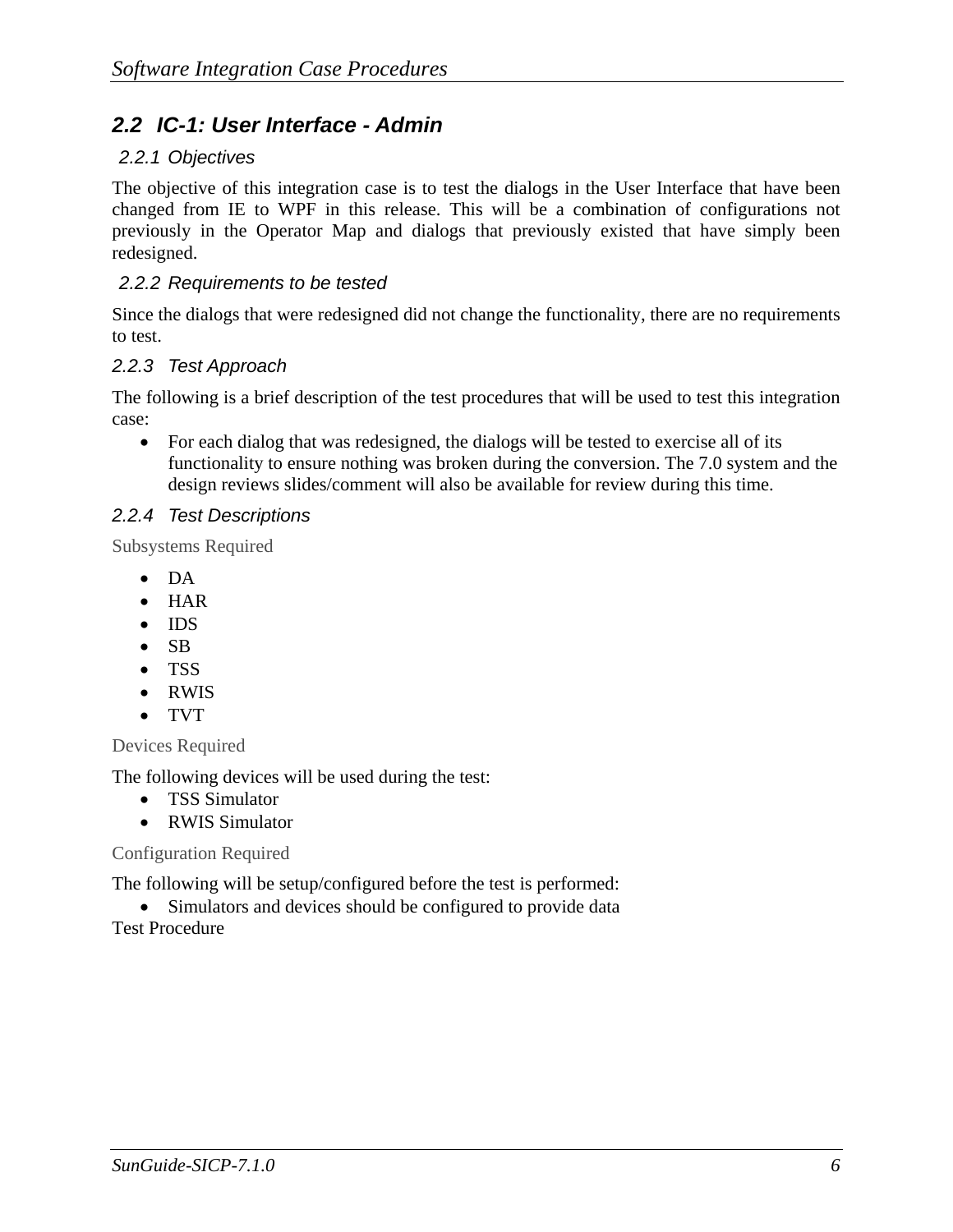### **Test Start Date / Time**

|                | <b>Dialog Name</b>        | Tonowing steps from a workst<br><b>Test Steps</b> | <b>Expected Result</b>   | P | F |
|----------------|---------------------------|---------------------------------------------------|--------------------------|---|---|
|                |                           | Data Archive properties have been                 | Data is being archived   |   |   |
|                |                           | moved to the config file.                         | based on the config file |   |   |
|                |                           |                                                   | settings.                |   |   |
|                |                           | View the dataArchive section of the               |                          |   |   |
|                |                           | SunGuide config file for the archive              |                          |   |   |
|                |                           | location and frequency for TSS,                   |                          |   |   |
|                |                           | TravelLink, and Rwis.                             |                          |   |   |
|                |                           |                                                   |                          |   |   |
|                |                           | View the data files and show the                  |                          |   |   |
| 1              | Data Archive              | timestamps are current for new data               |                          |   |   |
|                |                           | being entered.                                    |                          |   |   |
|                |                           |                                                   |                          |   |   |
|                |                           | From the config file, change the                  |                          |   |   |
|                |                           | locations for the data files. Restart             |                          |   |   |
|                |                           | Data Archive to pick up the changes.              |                          |   |   |
|                |                           | View the data files in the new                    |                          |   |   |
|                |                           | location and show the timestamps                  |                          |   |   |
|                |                           | are current for new data being                    |                          |   |   |
|                |                           | entered.                                          |                          |   |   |
|                |                           | Add a HAR using the Place on Map                  | HARs can be added,       |   |   |
|                |                           | feature.                                          | modified, and deleted.   |   |   |
|                |                           |                                                   |                          |   |   |
|                |                           | Use the Find on Map to locate the                 | Added items are          |   |   |
|                |                           | HAR.                                              | instantly available for  |   |   |
| $\overline{2}$ | <b>HAR Config</b>         |                                                   | use.                     |   |   |
|                |                           | Ensure the new HAR is available for               |                          |   |   |
|                |                           | use in the HAR Status Dialog.                     |                          |   |   |
|                |                           | Edit a HAR.                                       |                          |   |   |
|                |                           |                                                   |                          |   |   |
|                |                           | Remove a HAR.                                     |                          |   |   |
|                |                           | Add a Citilog Camera associating it               | Citilog Cameras can be   |   |   |
|                |                           | to a CCTV camera.                                 | added, modified, and     |   |   |
|                |                           |                                                   | deleted.                 |   |   |
|                |                           | Use the Find on Map to locate the                 |                          |   |   |
|                |                           | Citilog Camera.                                   | Added items are          |   |   |
|                |                           |                                                   | instantly available for  |   |   |
| 3              | <b>IDS Citilog Config</b> | Ensure the new Citilog Camera is                  | use.                     |   |   |
|                |                           | available for use in the VisioPad                 |                          |   |   |
|                |                           | Detection Status Dialog.                          |                          |   |   |
|                |                           |                                                   |                          |   |   |
|                |                           | Edit a Citilog Camera.                            |                          |   |   |
|                |                           |                                                   |                          |   |   |
|                |                           | Remove a Citilog Camera.                          |                          |   |   |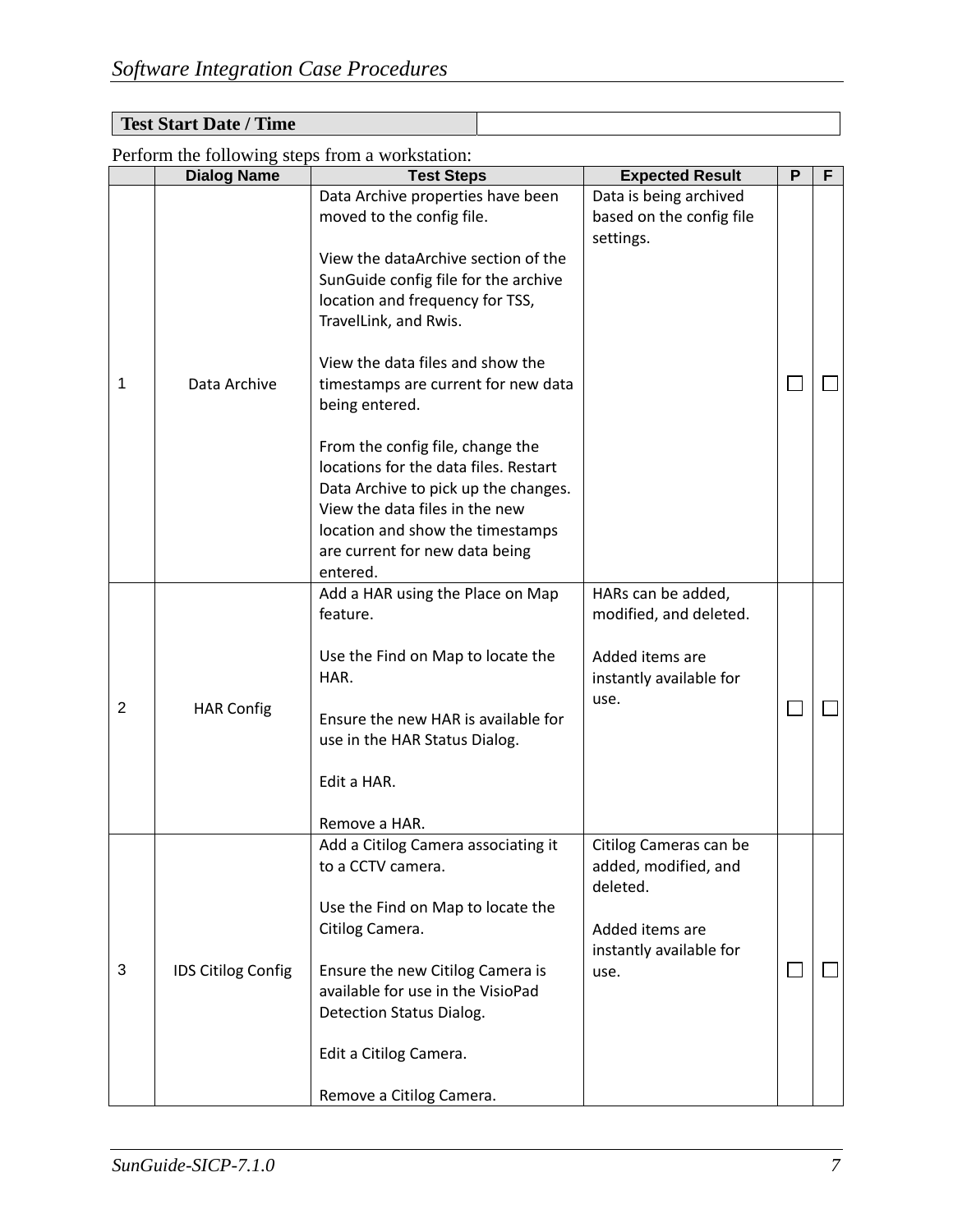|                | <b>Dialog Name</b>       | <b>Test Steps</b>                                                                                                                                                                                           | <b>Expected Result</b>                                                                                         | P | F |
|----------------|--------------------------|-------------------------------------------------------------------------------------------------------------------------------------------------------------------------------------------------------------|----------------------------------------------------------------------------------------------------------------|---|---|
|                |                          | Add a Safety Barrier using the Place<br>on map feature.                                                                                                                                                     | Safety Barriers can be<br>added, modified, and<br>deleted.                                                     |   |   |
| $\overline{4}$ | Safety Barrier<br>Config | Use the Find on Map to locate the<br>Safety Barrier.<br>Ensure the new Safety Barrier is<br>available for use in the Safety Barrier<br>Status dialog.<br>Edit a Safety Barrier.<br>Remove a Safety Barrier. | Added items are<br>instantly available for<br>use.                                                             |   |   |
| 5              | Manufacturers<br>Config  | Add a Manufacturer.<br>Ensure the new Manufacturer is<br>available for use in the device<br>configuration Dialog.<br>Remove a Manufacturer.                                                                 | Manufacturers can be<br>added, modified, and<br>deleted.<br>Added items are<br>instantly available for<br>use. |   |   |

| <b>Test End Date &amp; Time</b> |  |
|---------------------------------|--|
| <b>FDOT Witness</b>             |  |
| <b>SwRI Witness</b>             |  |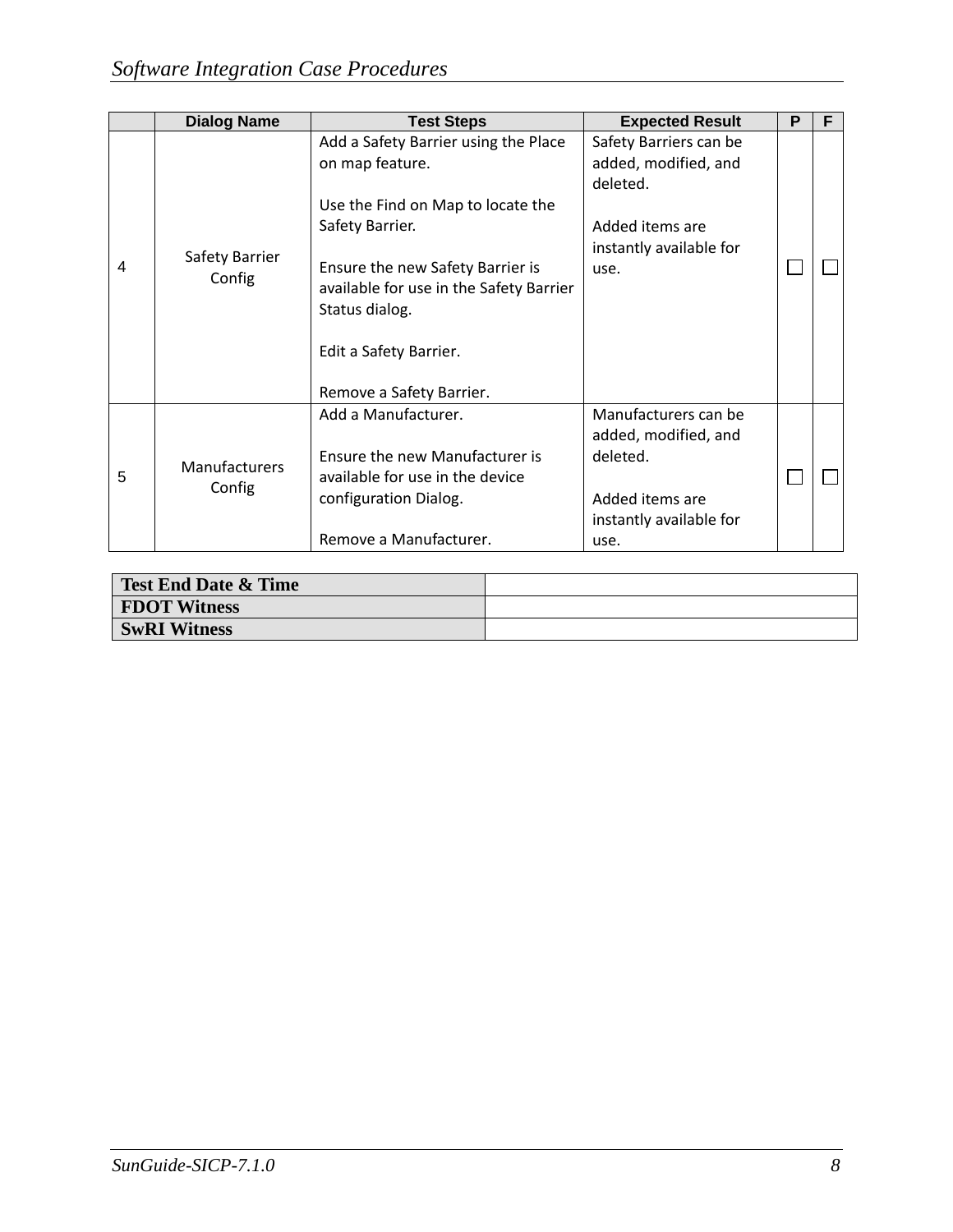### *2.3 IC-2: User Interface – C2C*

### *2.3.1 Objectives*

The objective of this integration case is to test the dialogs in the User Interface that have been changed from IE to WPF in this release. This will be a combination of configurations not previously in the Operator Map and dialogs that previously existed that have simply been redesigned.

### *2.3.2 Requirements to be tested*

Since the dialogs that were redesigned did not change the functionality, there are no requirements to test.

### *2.3.3 Test Approach*

The following is a brief description of the test procedures that will be used to test this integration case:

• For each dialog that was redesigned, the dialogs will be tested to exercise all of its functionality to ensure nothing was broken during the conversion. The 7.0 system and the design reviews slides/comment will also be available for review during this time.

### *2.3.4 Test Descriptions*

The following sections detail the tests to be performed.

#### Prerequisite Conditions

The following will be setup/configured before the test is performed:

- C2C connection with the another SunGuide installation
	- o Cameras
		- A live camera should be configured in both systems
	- o Events
	- o HAR with an operational simulator
	- o RWIS with an operational simulator
	- o TSS with an operational simulator
	- o DMS with an operational simulator
- Command Receiver on a remote system should be set up in the local configuration file.
- Option for Operator Approval of Remote Messages (Center-to-Center >> Operator Approval of Remote Messages) should be set to Off.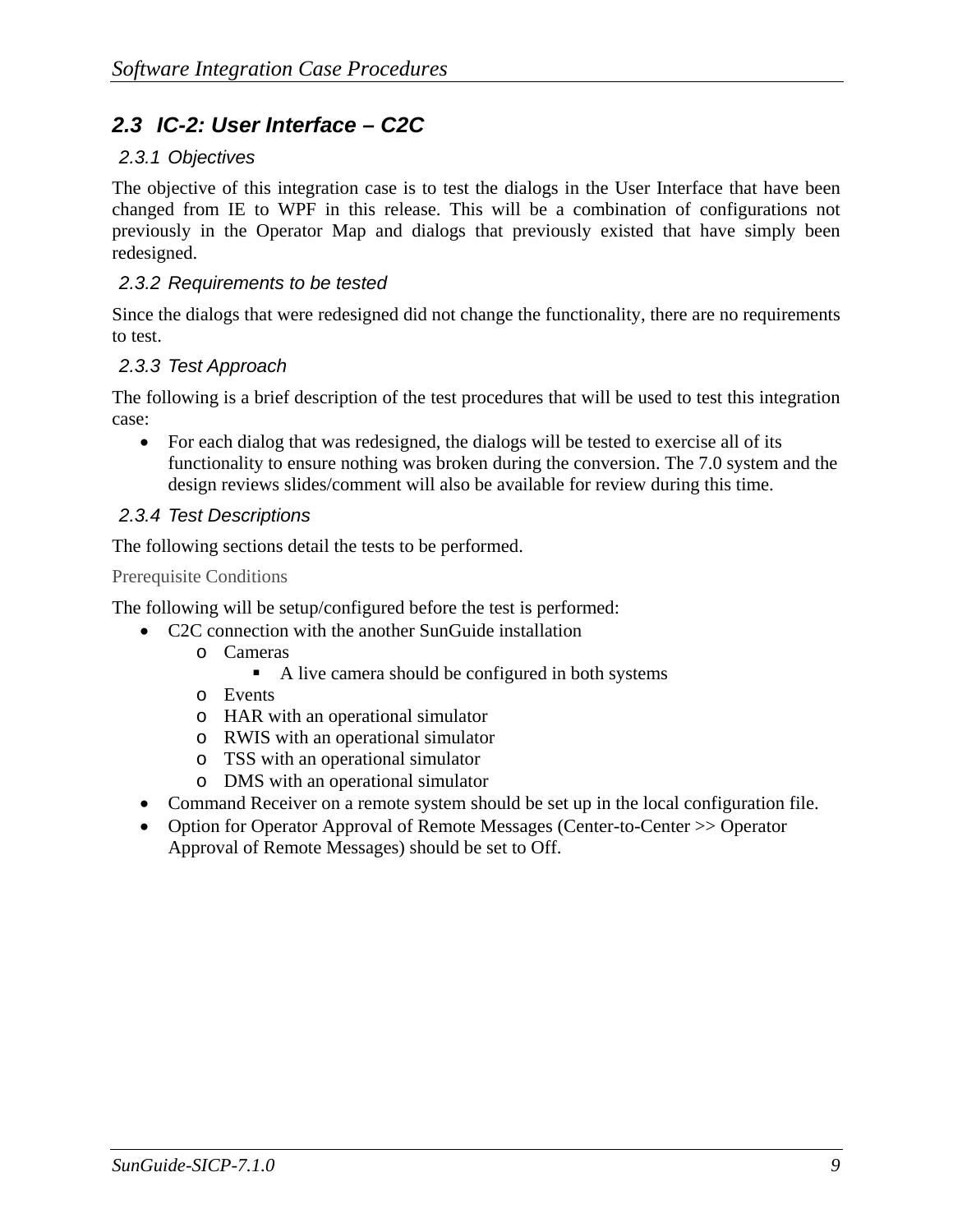### Test Procedure

### **Test Start Date / Time**

|   | <b>Requirement</b><br><b>Number</b> | <b>Test Steps</b>                                                                                                                                                                                                                                                                                                                                                                                                                                                                                                                                        | <b>Expected Result</b>                                                                          | P | F |
|---|-------------------------------------|----------------------------------------------------------------------------------------------------------------------------------------------------------------------------------------------------------------------------------------------------------------------------------------------------------------------------------------------------------------------------------------------------------------------------------------------------------------------------------------------------------------------------------------------------------|-------------------------------------------------------------------------------------------------|---|---|
| 1 | Camera<br>Control                   | Open the C2C Camera Control<br>Dialog.<br>Select a camera and choose Find on<br>Map. Ensure the correct camera is<br>highlighted on the Map.<br>Enter a username and password that<br>would be valid on the remote system.<br>Cycle through each option under Pan<br>Left noting the behavior of the<br>camera on the remote system.<br>Cycle through each option under Pan<br>Right noting the behavior of the<br>camera on the remote system.<br>Cycle through each option under Tilt<br>Up noting the behavior of the camera<br>on the remote system. | A camera can be located on a map.<br>A remote camera can be PTZ'ed and<br>will move to presets. |   |   |
|   |                                     | Cycle through each option under Tilt<br>Down noting the behavior of the<br>camera on the remote system.<br>Cycle through each option under<br>Zoom Wide noting the behavior of<br>the camera on the remote system.<br>Cycle through each option under<br>Zoom Narrow noting the behavior of<br>the camera on the remote system.<br>Change to an active preset and note<br>the behavior of the camera on the<br>remote system.<br>Release the lock on the remote<br>camera.                                                                               | Cameras can be locked and unlocked.                                                             |   |   |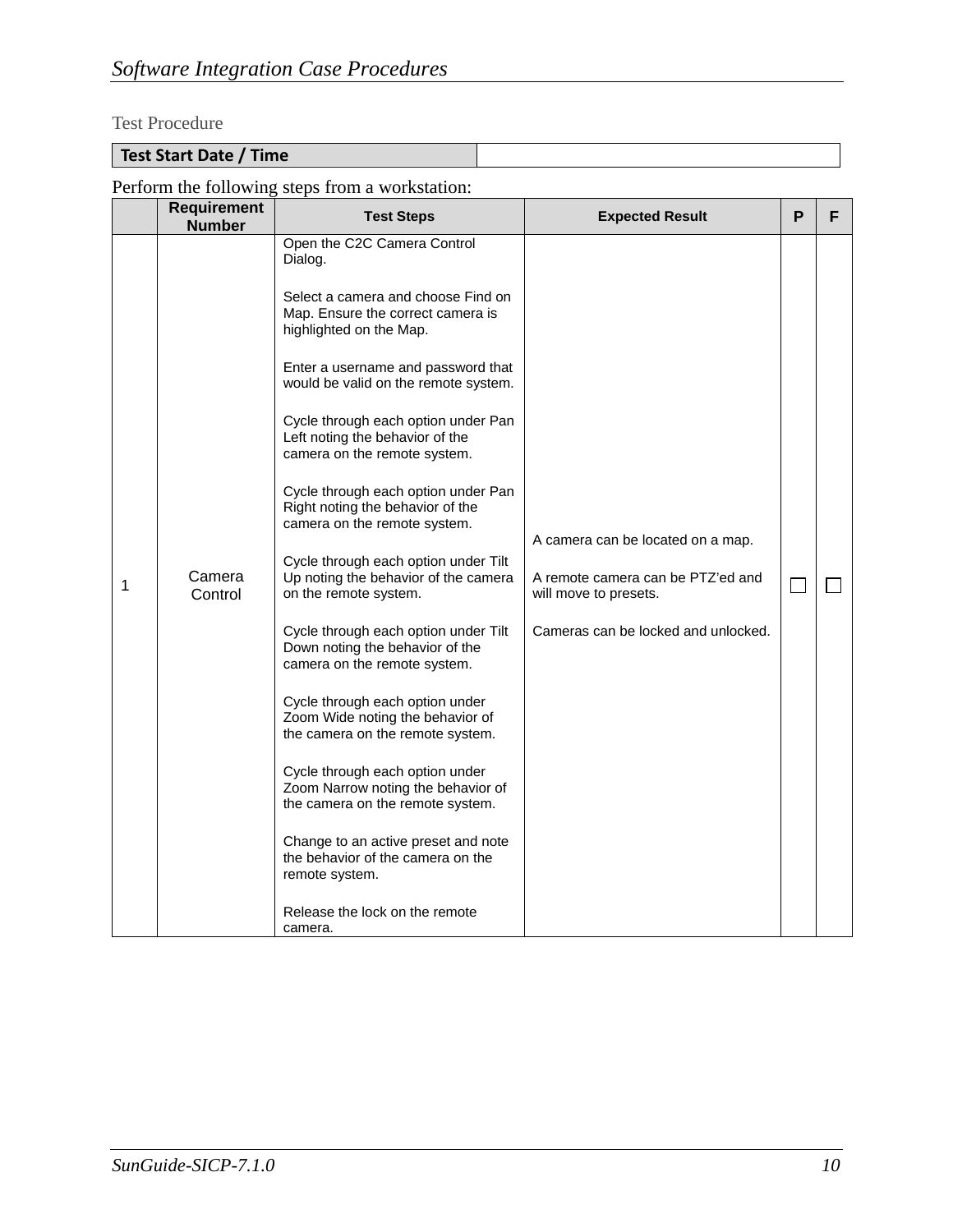| $\overline{2}$ |                    | *This dialog was not modified<br>however the internal objects were<br>changed so it is being re-tested at<br>this point*<br>Open the C2C DMS Status dialog.                                                                                                                                                                                                                                                                                                                                                       |                                                                                                                                       |        |  |
|----------------|--------------------|-------------------------------------------------------------------------------------------------------------------------------------------------------------------------------------------------------------------------------------------------------------------------------------------------------------------------------------------------------------------------------------------------------------------------------------------------------------------------------------------------------------------|---------------------------------------------------------------------------------------------------------------------------------------|--------|--|
|                | <b>DMS Control</b> | Enter valid credentials and send a<br>message to the remote DMS. Note<br>the behavior of the remote DMS.<br>Remove the message from the<br>remote DMS. Note the behavior of                                                                                                                                                                                                                                                                                                                                       | DMS messages can be added and<br>removed.<br>Status of the C2C DMS reflects the<br>status of the DMS in the remote<br>system.         |        |  |
|                |                    | the remote DMS.<br>Using the remote system, modify the<br>DMS message. Note the status of<br>the C2C DMS in the local system.                                                                                                                                                                                                                                                                                                                                                                                     |                                                                                                                                       |        |  |
| 3              | <b>Event List</b>  | Open the C2C Event List dialog.<br>View the list of current events and<br>compare to the list of the events in<br>the remote system.<br>Modify a field of the event in the<br>remote system. Verify the change in<br>the local system.                                                                                                                                                                                                                                                                            | Data for the events are up to date with<br>the current data on the remote<br>system.                                                  | $\Box$ |  |
| 4              | <b>HAR Status</b>  | Open the C2C HAR Dialog.<br>Select a HAR and choose Find on<br>Map. Ensure the correct HAR is<br>highlighted on the Map.<br>Enter a username and password that<br>would be valid on the remote system.<br>Send a message to a remote HAR<br>and note the behavior of the HAR on<br>the remote system.<br>Remove a message on the remote<br>HAR and note the behavior of the<br>HAR on the remote system.<br>Modify a message on the remote<br>system. Note the status view of the<br>C2C HAR on the local system. | HAR messages can be added and<br>removed.<br>Status of the C2C HAR reflects the<br>status of the HAR in the remote<br>system.         | $\Box$ |  |
| 5              | <b>RWIS Status</b> | Open the C2C RWIS dialog. Select a<br>station and select the Find On Map<br>button. Ensure the proper station is<br>highlighted. Compare the data on the<br>remote station to the remote system.<br>Modify the data on the remote<br>system and verify the data is<br>changed in the local system.                                                                                                                                                                                                                | Stations can be found on the Operator<br>map.<br>Data for the station is up to date with<br>the current data on the remote<br>system. |        |  |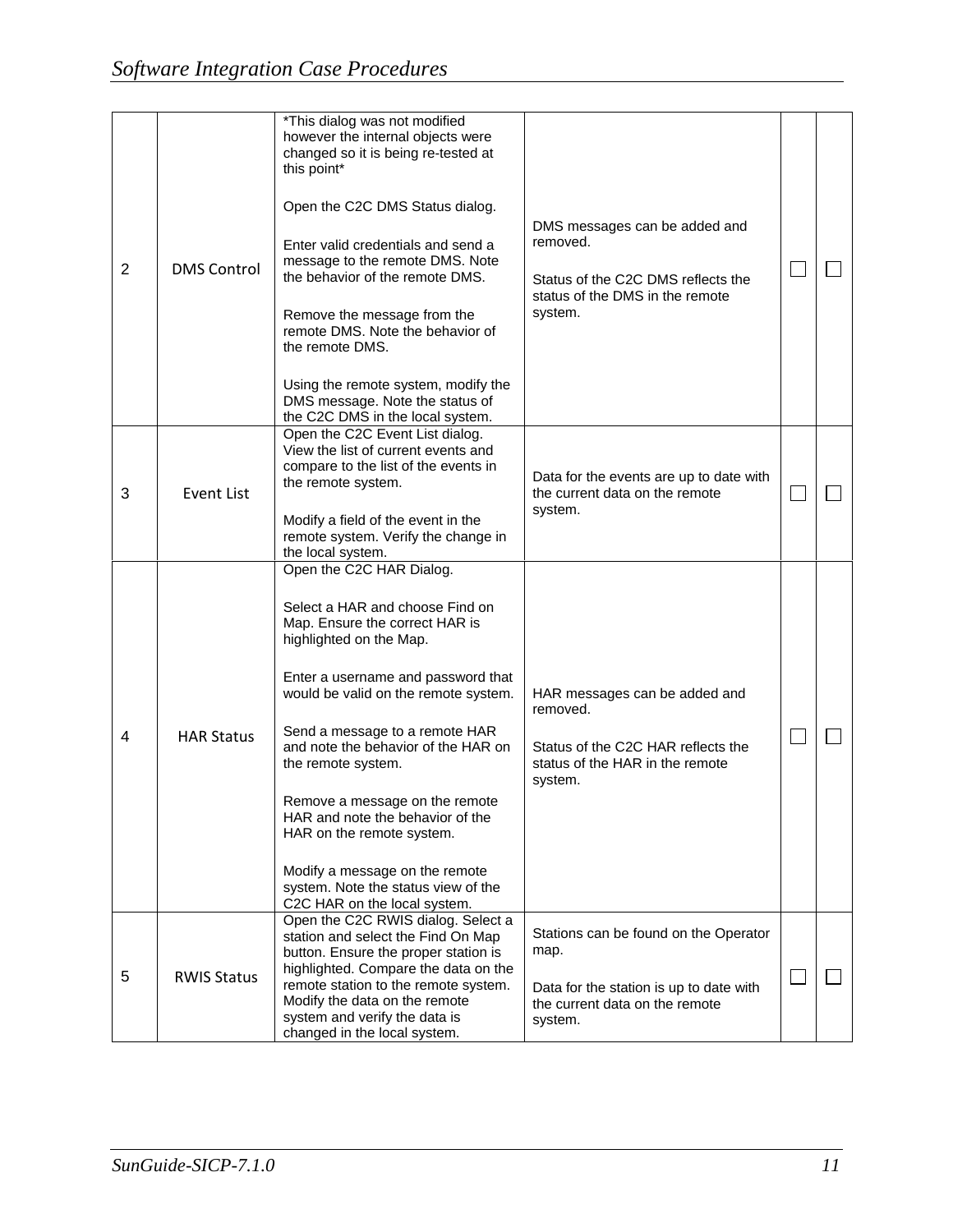| 6 | Traffic<br>Conditions         | Open the C2C Traffic Conditions<br>dialog. Select a link and select the<br>Find On Map button. Ensure the<br>proper link is highlighted. Compare<br>the data of the link to the remote<br>system. Modify the data on the<br>remote system and verify the data is<br>changed in the local system.                                             | Links can be found on the Operator<br>map.<br>Data for the links is up to date with the<br>current data on the remote system.                                                                              |  |
|---|-------------------------------|----------------------------------------------------------------------------------------------------------------------------------------------------------------------------------------------------------------------------------------------------------------------------------------------------------------------------------------------|------------------------------------------------------------------------------------------------------------------------------------------------------------------------------------------------------------|--|
|   | Remote<br>Message<br>Approval | Set the Remote Messages to ON.<br>From the remote system, attempt to<br>post a DMS message. Approve the<br>message for posting.<br>Send another DMS message from<br>the remote. Do not approve the<br>message.<br>Set the Remote Messages to OFF.<br>From the remote system, attempt to<br>post a DMS message. Note the state<br>of the DMS. | If Remote Message Approval is ON,<br>messages must be approved prior to<br>posting on the DMS.<br>If Remote Message Approval is OFF,<br>messages do not require approval and<br>will be posted to the DMS. |  |

| Test End Date & Time |  |
|----------------------|--|
| <b>FDOT Witness</b>  |  |
| <b>SwRI Witness</b>  |  |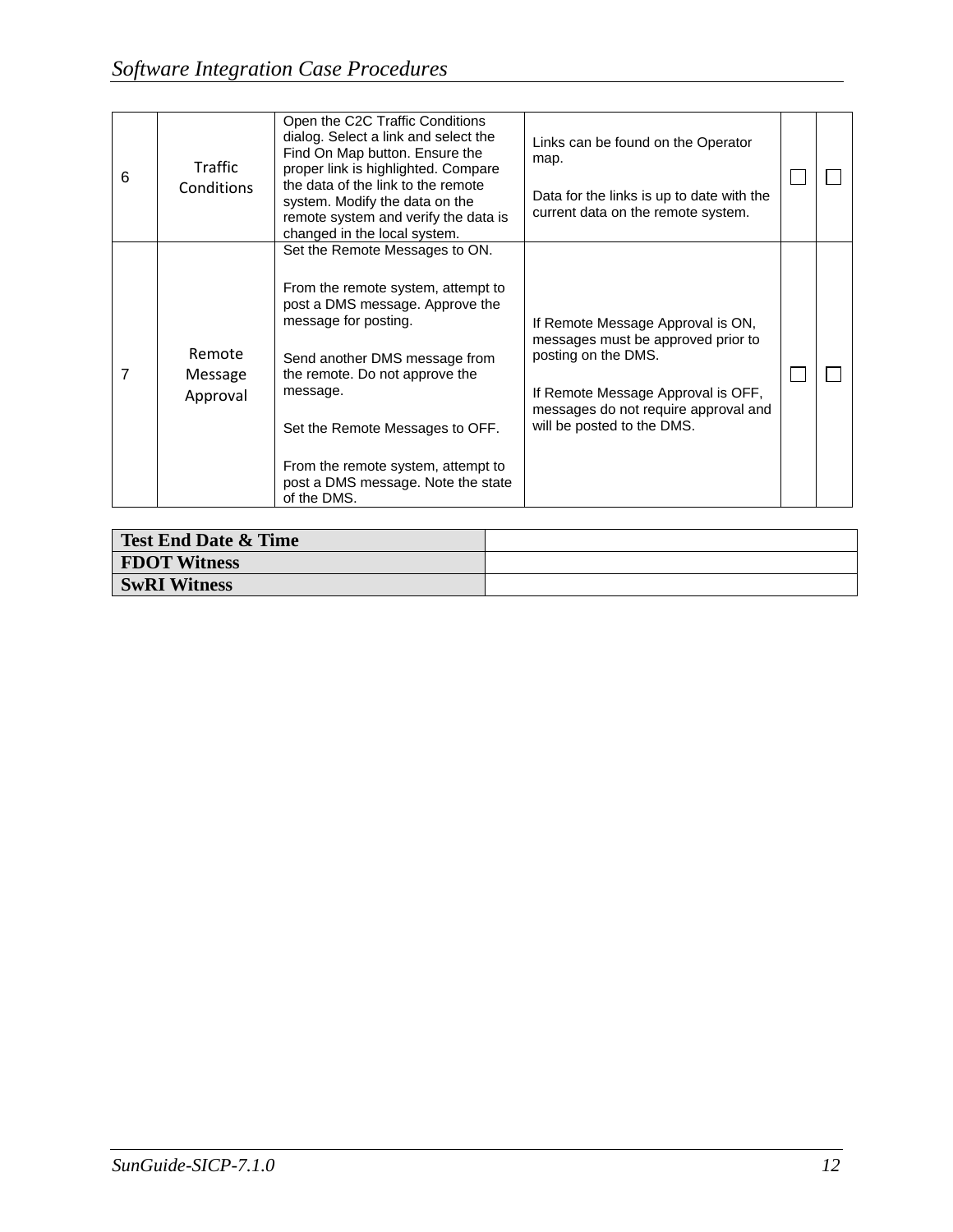### *2.4 IC-3: User Interface - Floodgates*

### *2.4.1 Objectives*

The objective of this integration case is to test the requirements associated with the GUI components related to C2C Floodgates. This includes the configuration dialog for stored floodgates and the dialog for management of active floodgates in the system.

### *2.4.2 Requirements to be tested*

Since the dialogs that were redesigned did not change the functionality, there are no requirements to test.

### *2.4.3 Test Approach*

The following is a brief description of the test procedures that will be used to test this integration case:

 A Provider and Command Receiver dedicated to the C2C Test Server set up to act as FL‐ATIS. Saved floodgates will be added, modified, and deleted. Floodgates will be published and removed. A previous version of the software running on a separate server will be utilized to ensure that proper compatibility exists with prior versions.

### *2.4.4 Test Descriptions*

The following sections detail the tests to be performed.

#### Prerequisite Conditions

The following will be setup/configured before the test is performed:

- Simulated FL-ATIS environment:
	- o On a single server, ensure a dedicated Provider and Command Receiver are installed and the C2C Test Server is connected to each.
		- Install a new instance of the C2C components: **Provider and Command Receiver**.
		- **Use TestSuiteC2C** for the directory.
		- Choose port **8046** for the Command Receiver port.
		- Start the C2C Test Server
		- Load the data set (any)
		- Configure and connect to the Status Connection (Provider)
		- Configure and connect to the Command Server (Command Receiver)
		- Ensure '(Connected)' appears next to each in the status bar.
- Ensure C2C Subscriber configuration
	- o Ensure C2cSubscriber/cmdReceivers/flatis is pointed at the Simulated FL‐ATIS component. centerId=**Statewide**, webService=**TestSuiteC2C/CommandReceiver**
	- o Ensure configured C2cSubscriber/dataExtractor is configured to receive data from the Simulated FL‐ATIS Provider. (check its C2C component chain, e.g. Extractor ‐> Collector ‐ > Provider)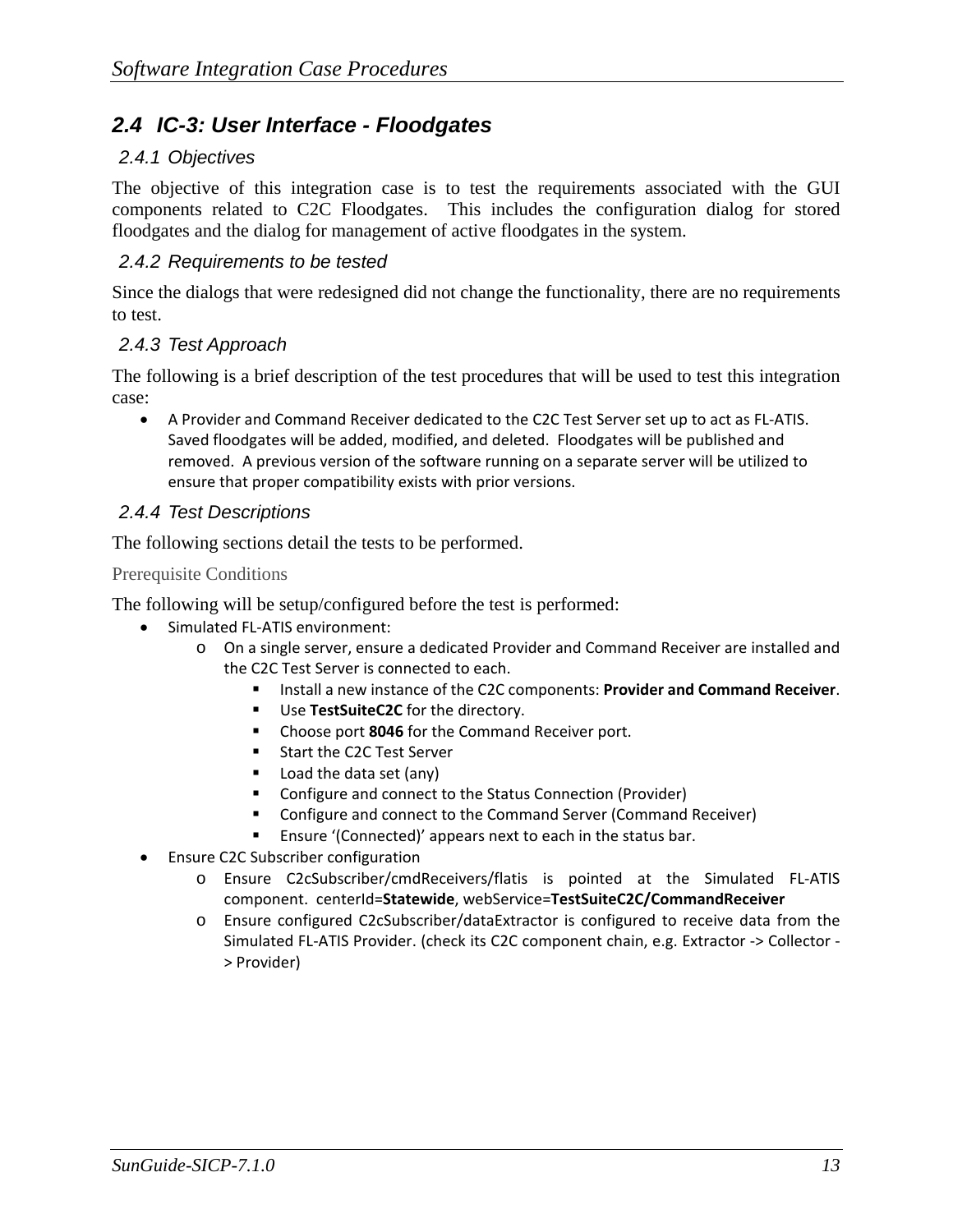Test Procedure

**Test Start Date / Time**

|                | <b>Requirement</b><br><b>Number</b>       | <b>Test Steps</b>                                                                                                                                            | <b>Expected Result</b>                                                                                                                             | P | F |
|----------------|-------------------------------------------|--------------------------------------------------------------------------------------------------------------------------------------------------------------|----------------------------------------------------------------------------------------------------------------------------------------------------|---|---|
| 1              | Manage<br>Floodgates                      | Open the C2C Floodgate<br>Management dialog by right clicking<br>the map and choosing<br>Configuration -> Center-to-Center -<br>> Floodgate Message Library. | The dialog opens to allow for<br>management of recorded floodgates.                                                                                |   |   |
| $\overline{2}$ | Add Recorded<br>Floodgate<br>Folder       | Select a target folder.<br>Select Add Folder from the ribbon.                                                                                                | A folder is added with the name "New<br>Folder"<br>* A number may be appended to the<br>folder name in order to make it a<br>unique name.          |   |   |
| 3              | Rename<br>Recorded<br>Floodgate<br>Folder | Select a folder.<br>Alter the name of the folder by typing<br>in the textbox that contains the<br>existing name.<br>Press enter or tab to leave the cell.    | The folder is renamed in the system.                                                                                                               |   |   |
| 4              | Move<br>Recorded<br>Floodgate<br>Folder   | Click and drag an existing folder to<br>another folder (not its own parent)                                                                                  | The folder is relocated to the desired<br>destination folder.                                                                                      |   |   |
| 5              | Delete<br>Recorded<br>Floodgate<br>Folder | Select a target folder.<br><b>Click Delete Folder.</b>                                                                                                       | The folder is deleted.                                                                                                                             |   |   |
| 6              | Add Recorded<br>Floodgate                 | Select a target folder.<br>Click Add Floodgate                                                                                                               | A floodgate is added with the name<br>"New Floodgate"<br>* A number may be appended to the<br>floodgate name in order to make it a<br>unique name. |   |   |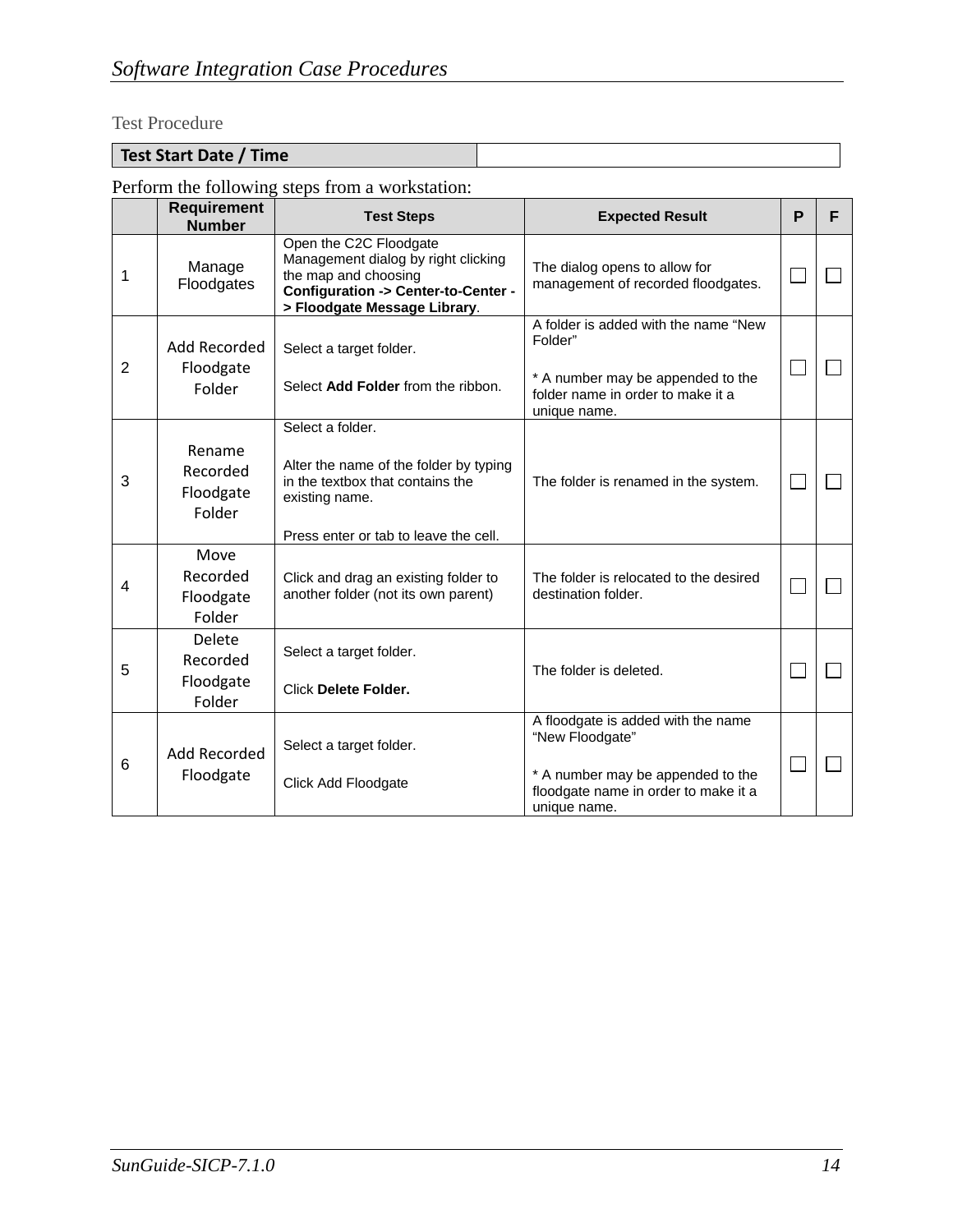| $\overline{7}$ | Modify<br>Recorded<br>Floodgate | Select a target recorded floodgate<br>entry. This may be the newly<br>created empty entry.<br>Select the language for which this is<br>targeted.<br>Configure the entry by doing one or<br>both of the following:<br>Add or modify the recorded<br>message and message text<br>by clicking the Record<br>button and typing the<br>description of the recording<br>in the Message Text box. | The desired data is saved in the<br>system for later use.                    |  |
|----------------|---------------------------------|--------------------------------------------------------------------------------------------------------------------------------------------------------------------------------------------------------------------------------------------------------------------------------------------------------------------------------------------------------------------------------------------|------------------------------------------------------------------------------|--|
|                |                                 | Add or modify the banner<br>$\bullet$<br>text by typing in the Banner<br>Text box.<br>Click Save.                                                                                                                                                                                                                                                                                          |                                                                              |  |
| 8              | Manage<br>Active<br>Floodgates  | Open the C2C Floodgate Status<br>dialog by right clicking the map and<br>choosing Center-to-Center -><br><b>Floodgate Messages.</b>                                                                                                                                                                                                                                                        | The dialog opens to allow for<br>management of active Floodgate<br>messages. |  |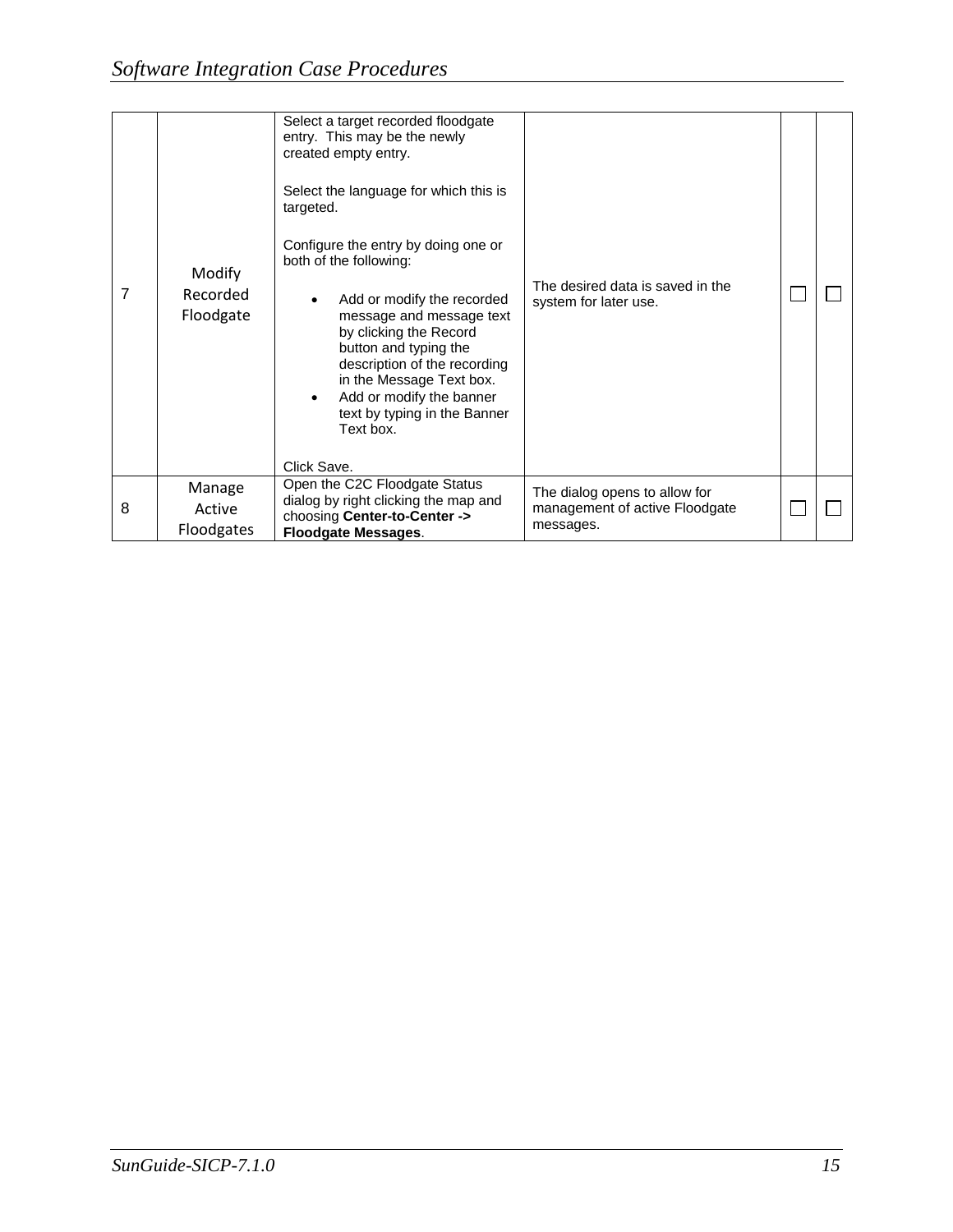|    |                                    | Click New button.                                                                                                                                                                                                                                                                                                                                                                                                                                                                                                                                                                                            |                                                                                                                                                                                                                                                                                                                                                                       |  |
|----|------------------------------------|--------------------------------------------------------------------------------------------------------------------------------------------------------------------------------------------------------------------------------------------------------------------------------------------------------------------------------------------------------------------------------------------------------------------------------------------------------------------------------------------------------------------------------------------------------------------------------------------------------------|-----------------------------------------------------------------------------------------------------------------------------------------------------------------------------------------------------------------------------------------------------------------------------------------------------------------------------------------------------------------------|--|
| 9  | Add Active<br>Floodgates           | Select the Floodgate Type,<br>Language and Number/Slot.<br>Select Add Floodgate to add it to the<br>list of Target Floodgates<br>Select the desired optional Floodgate<br>Details.<br>Optionally, select the associated<br>event.<br>Optionally add a comment.<br>Optionally select an existing pre-<br>configured floodgate message from<br>the Message Libraries tree.<br>Configure one or both of the<br>following:<br>Add or modify the recorded<br>$\bullet$<br>message and message text<br>by clicking the Record<br>button and typing the<br>description of the recording<br>in the Message Text box. | The desired floodgate information is<br>sent to the system.<br>Each of the target floodgates now has<br>an active floodgate with the specified<br>details and message.<br>The status window shows a Flag for a<br>floodgate with banner text and a<br>speaker icon for a floodgate with audio<br>for each existing floodgate in the<br>appropriate language and slot. |  |
|    |                                    | Add or modify the banner<br>text by typing in the Banner<br>Text box.                                                                                                                                                                                                                                                                                                                                                                                                                                                                                                                                        |                                                                                                                                                                                                                                                                                                                                                                       |  |
|    |                                    |                                                                                                                                                                                                                                                                                                                                                                                                                                                                                                                                                                                                              |                                                                                                                                                                                                                                                                                                                                                                       |  |
|    |                                    | Click Send Floodgates.<br>Select an existing Floodgate by                                                                                                                                                                                                                                                                                                                                                                                                                                                                                                                                                    |                                                                                                                                                                                                                                                                                                                                                                       |  |
| 10 | <b>Modify Active</b><br>Floodgates | selecting the flag and clicking the<br>Modify ribbon button.<br>Note the selected Floodgate is in the<br>list of Target Floodgates and all of<br>the existing data appears in the<br>editable areas.<br>Make any change to any of the fields.<br>Click Send Floodgates.<br>If not already selected, select the<br>target floodgate.                                                                                                                                                                                                                                                                          | The desired floodgate information is<br>sent to the system.<br>The desired floodgate has been<br>updated in the details pane of the<br>status dialog.                                                                                                                                                                                                                 |  |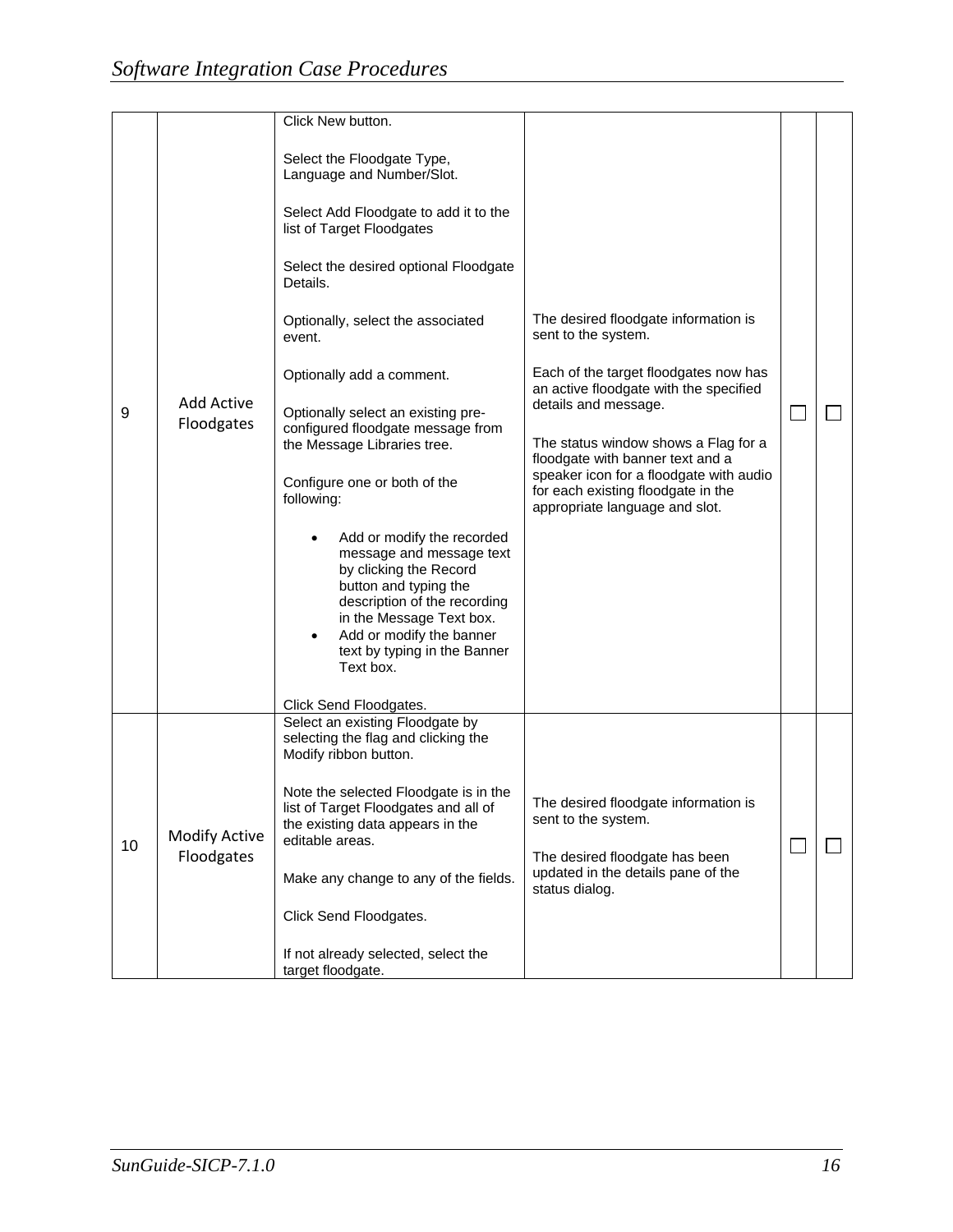| 11 | <b>Store Active</b><br>Floodgate to<br>Library | Select an existing Floodgate.<br>Click Store Floodgate.                                                      |                                                                            |  |
|----|------------------------------------------------|--------------------------------------------------------------------------------------------------------------|----------------------------------------------------------------------------|--|
|    |                                                | Select a desired target (parent)<br>folder.                                                                  | The selected floodgate's information<br>(Language, Message Audio/Text, and |  |
|    |                                                | Type a name for the desired entry.                                                                           | Banner Text) have been stored in the<br>Message Library.                   |  |
|    |                                                | Click Store.                                                                                                 |                                                                            |  |
|    |                                                | Review the Floodgate Message<br>Library and note that the floodgate<br>has been stored and is ready for use. |                                                                            |  |
|    | Delete/                                        | Select an existing Floodgate.                                                                                |                                                                            |  |
| 12 | Terminate                                      |                                                                                                              | The desired floodgate information is<br>no longer in the system.           |  |
|    | Active                                         | Click Terminate.                                                                                             |                                                                            |  |
|    | Floodgates                                     |                                                                                                              |                                                                            |  |

| <b>Test End Date &amp; Time</b> |  |
|---------------------------------|--|
| <b>FDOT Witness</b>             |  |
| <b>SwRI Witness</b>             |  |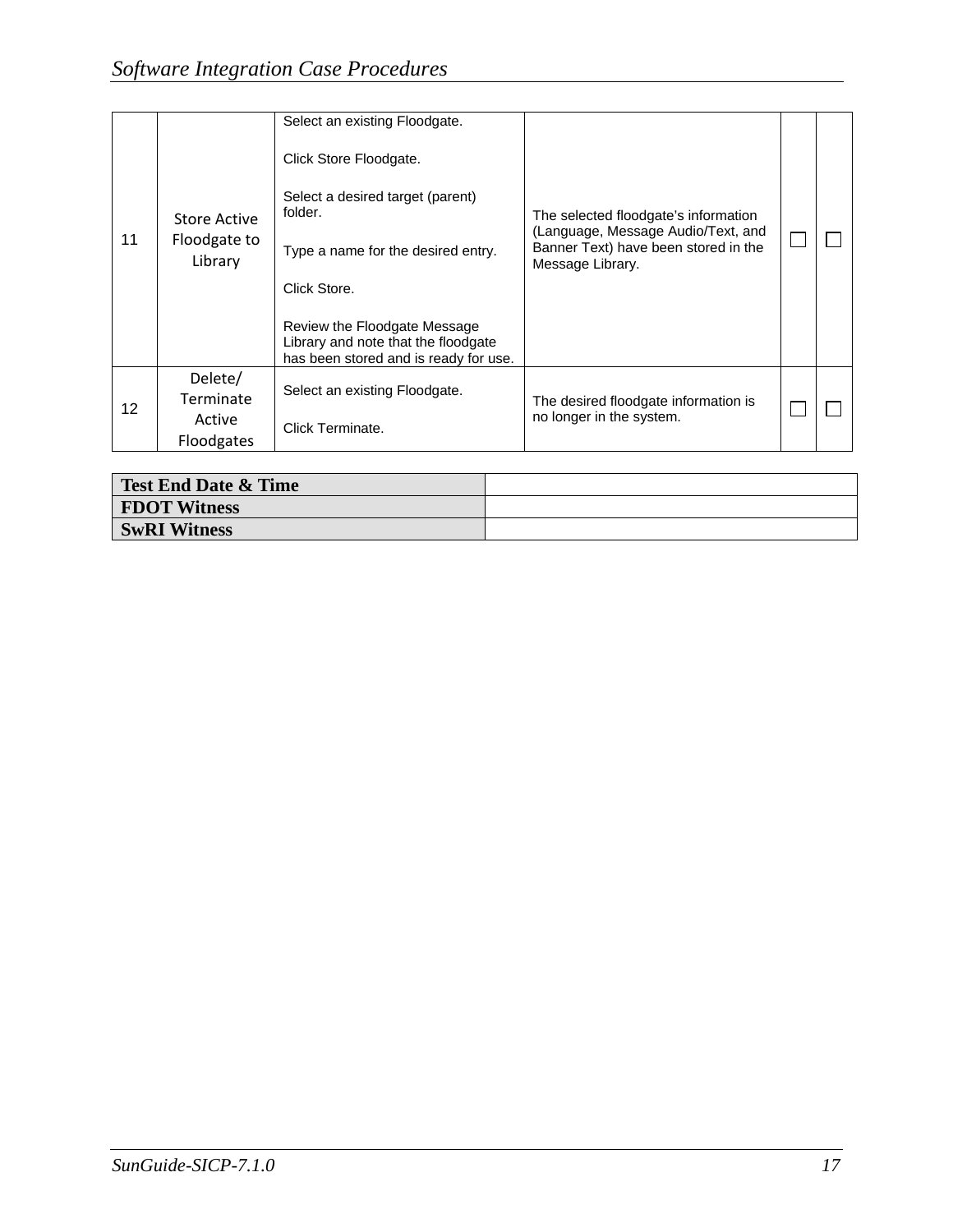### *2.5 IC-4: TAPCO Device Integration*

### *2.5.1 Objectives*

The objective of this integration case is to test the integration of the TAPCO Wrong Way Driving Detector and view the alerts within SunGuide.

### *2.5.1 Requirements to be tested*

There are no formal requirements for this test.

### *2.5.2 Test Approach*

The following is a brief description of the test procedures that will be used to test this integration case:

A device will be configured within SunGuide and an alarm will be generated to show the system response. The database will be examined for verification.

### *2.5.3 Test Descriptions*

The following sections detail the tests to be performed.

Prerequisite Conditions

The following will be setup/configured before the test is performed:

- IDS and the IDS Wrong Way Driver operational.
- Ensure the FDOT TAPCO device is not currently configured in the system.

Test Procedure

|  | <b>Requirement</b><br><b>Number</b> | <b>Test Steps</b>                                                                                             | <b>Expected Result</b>            | p |  |
|--|-------------------------------------|---------------------------------------------------------------------------------------------------------------|-----------------------------------|---|--|
|  | Device<br>Configuration             | Using the information for the FDOT<br>TAPCO device, configure a new<br>WWD device.                            |                                   |   |  |
|  |                                     | Note the direction of travel set for the<br>detector.                                                         |                                   |   |  |
|  |                                     | Assign cameras to the detector that<br>have video feeds available.                                            | A new WWD Detector is configured. |   |  |
|  |                                     | View the device status and note the<br>poll timing. Wait for the device to get<br>a successful status update. |                                   |   |  |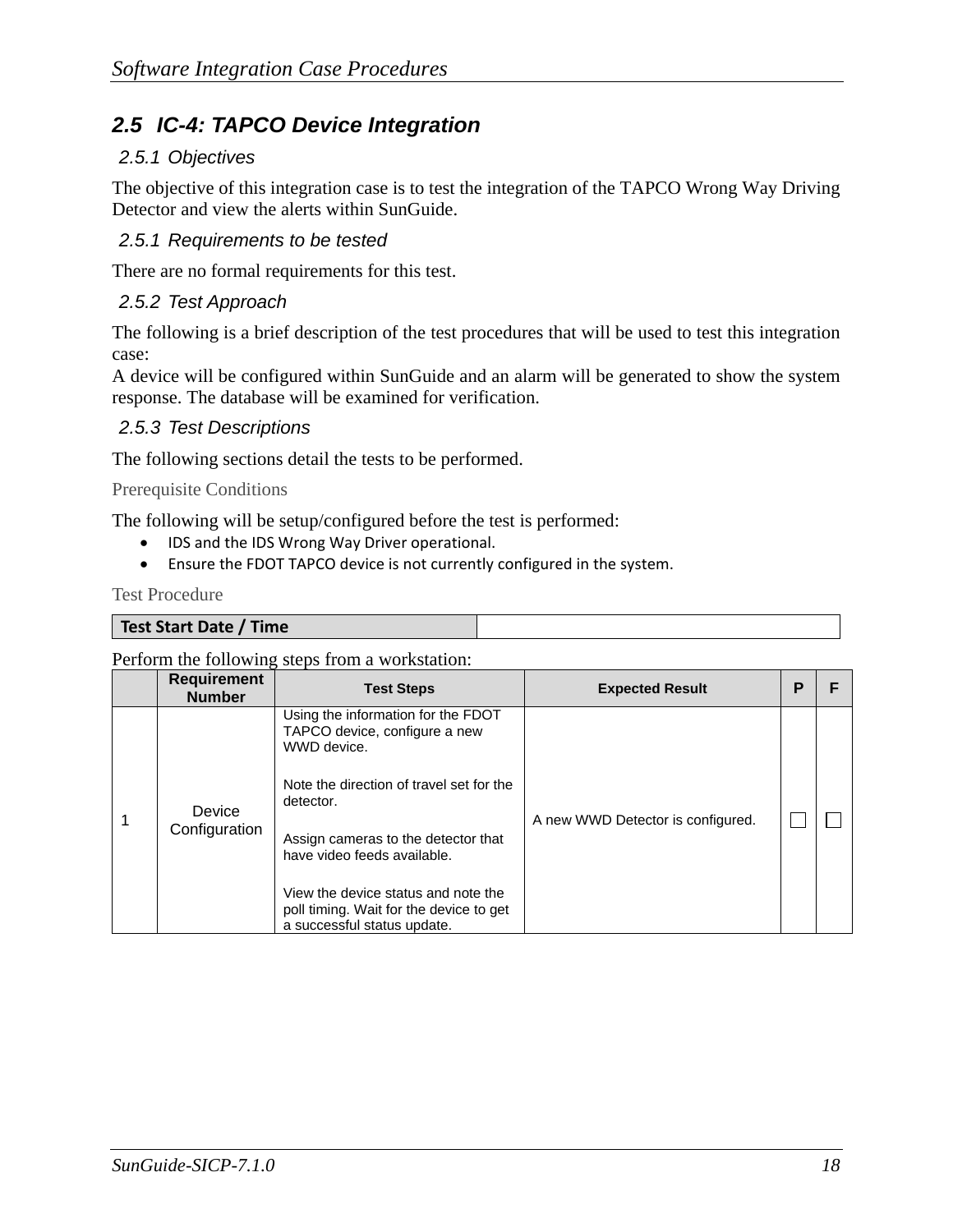| 2 | <b>Alert Creation</b> | Trigger an alert for the configured<br><b>WWD Detector.</b><br>In SunGuide, note the pop up alert<br>dialog for the WWD alert.<br>View the associated images.<br>Note the Video on Desktop cameras<br>in the dialog below the alert.<br>Note the direction of the travel for the<br>image.<br>Create an event from the alert. | An alert is created with images and<br>direction of travel.<br>The alert can be handled as a<br>standard WWD alert. |  |
|---|-----------------------|-------------------------------------------------------------------------------------------------------------------------------------------------------------------------------------------------------------------------------------------------------------------------------------------------------------------------------|---------------------------------------------------------------------------------------------------------------------|--|
| 3 | Database              | View the alert incident table in the<br>database and note the alert from<br>above.<br>Note the storage of the alert but NOT<br>the images.                                                                                                                                                                                    | The alert is stored in the database<br>however the camera images are NOT<br>stored.                                 |  |

| <b>Test End Date &amp; Time</b> |  |
|---------------------------------|--|
| <b>FDOT Witness</b>             |  |
| <b>SwRI Witness</b>             |  |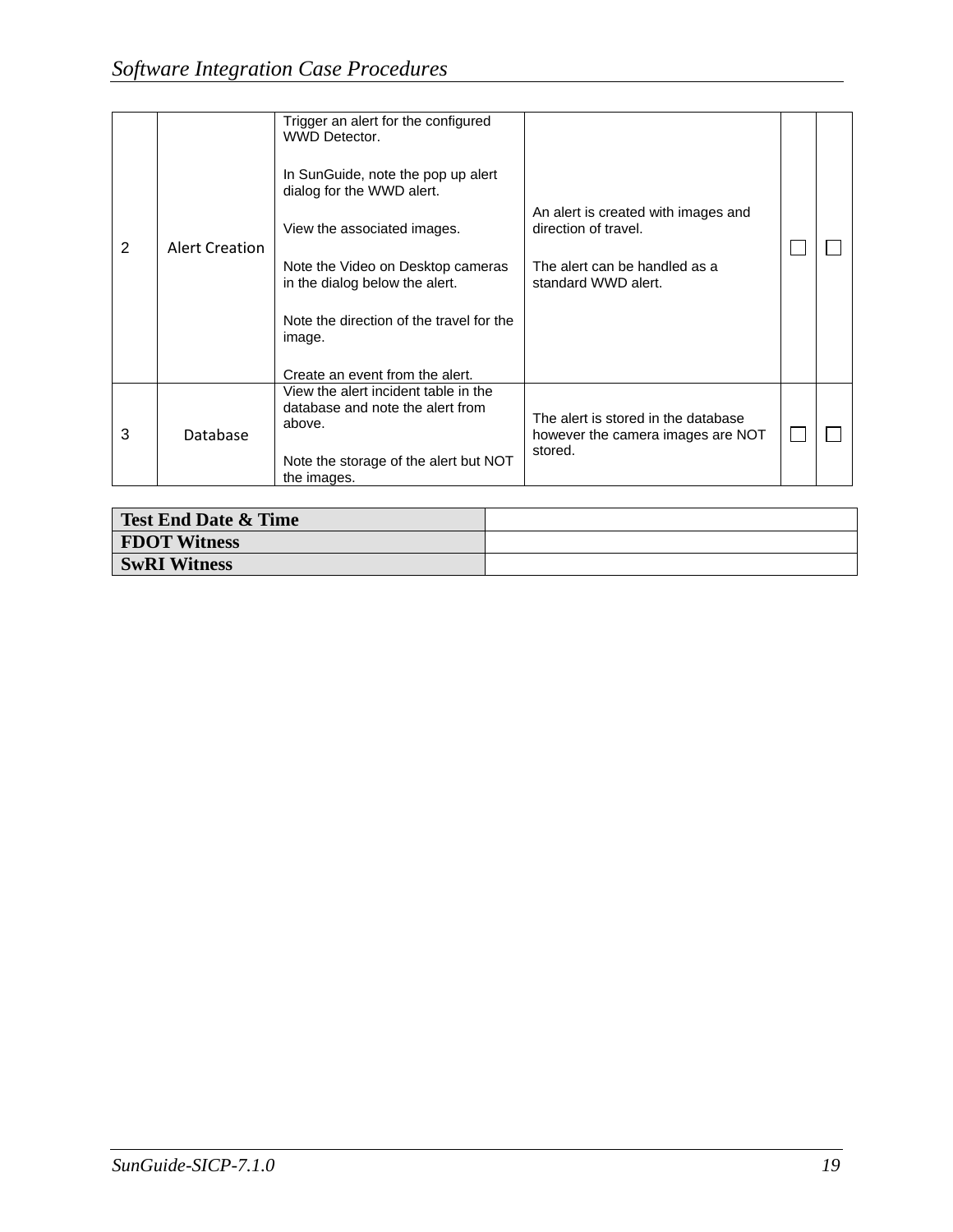### *2.6 IC-5: NTCIP Ramp Meter Device Integration*

### *2.6.1 Objectives*

The objective of this integration case is to test the integration of the NTCIP compliant Ramp Meter device within SunGuide.

### *2.6.2 Requirements to be tested*

There are no formal requirements for this test.

### *2.6.3 Test Approach*

The following is a brief description of the test procedures that will be used to test this integration case:

A device will be configured within SunGuide and rates will be calculated and sent to the device.

### *2.6.4 Test Descriptions*

The following sections detail the tests to be performed.

Prerequisite Conditions

The following will be setup/configured before the test is performed:

- Ramp Meter Subsystem and both drivers should be operational
- Ensure the NTCIP Controller is not currently configured in the system.
- TSS simulators should NOT be running.

These are configurations to be used in the testing:

To configure RMC:

- \* Add new RMC to the list:
	- ‐ Driver is NTCIP driver
	- ‐ Protocol is NTCIPv2
	- ‐ Poll cycle is 20
	- ‐ Associated detector is TSS detector from above
	- ‐ IP is 129.162.108.242
	- ‐ Port is 161
	- ‐ Address is 1
	- ‐ Community name is "public"
	- ‐ Fuzzy lanes

 > Add at least one lane association for each lane type: Mainline, Ramp Queue, Upstream, Downstream

‐ Fuzzy Parameters

> Make sure the "Metering Rate" parameter has a low limit of 0 and high limit of 25

- ‐ General Parameters
	- > Communication refresh to 30
- ‐ Ramp Lane Parameters
	- > Lane 1, Metered Lane Mode = "Enabled"
	- > Lane 1, Minimum Metering Time = 1
	- > Lane 1, Startup Green Time = 30
	- > Lane 1, Minimum Green Time = 1
	- > Lane 1, Maximum Green Time = 3
	- > Lane 1, Shutdown Normal Metering Rate = 1200
	- > Lane 1, Post‐Metering Green Time = 60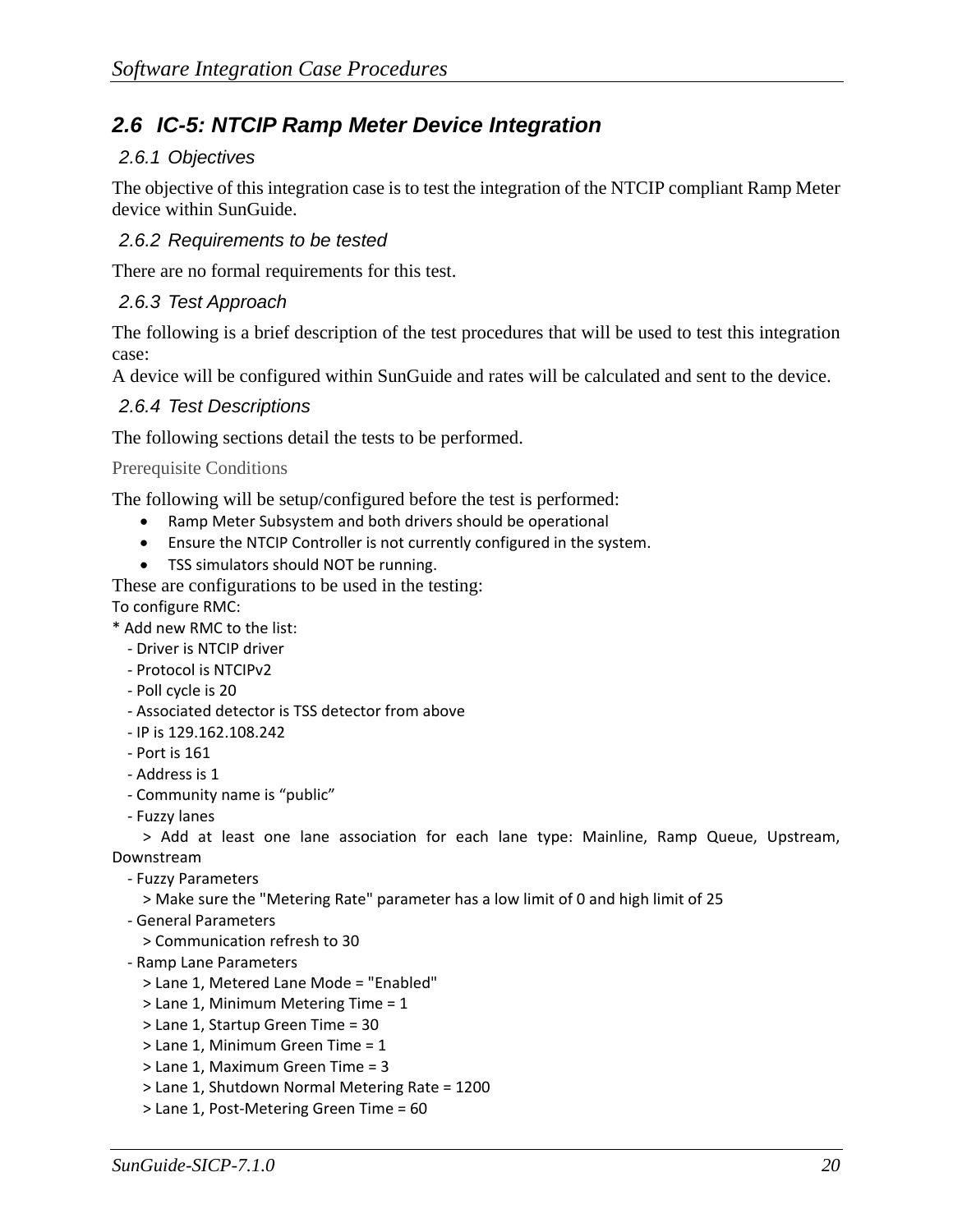Test Procedure

### **Test Start Date / Time**

|                | <b>Requirement</b><br><b>Number</b> | <b>Test Steps</b>                                                                                                                                                                                                                                                                                                                                                                    | <b>Expected Result</b>                                                                                                                                                                                                   | P | F |
|----------------|-------------------------------------|--------------------------------------------------------------------------------------------------------------------------------------------------------------------------------------------------------------------------------------------------------------------------------------------------------------------------------------------------------------------------------------|--------------------------------------------------------------------------------------------------------------------------------------------------------------------------------------------------------------------------|---|---|
| 1              | <b>TSS</b><br>Configuration         | Open the TSS Detector configuration<br>dialog.<br>Configure a new TSS Detector to use<br>the NTCIP protocol.<br>- Driver should RTMS<br>- Protocol should be NTCIPv2<br>- IP is 129.162.108.242<br>- Port is 161<br>- Address is 1<br>- Community name is "public"<br>Open the TSS Link configuration<br>dialog.<br>Configure at least one link with lanes.<br>Start TSS Simulators. | A TSS Detector can be configured to<br>use the NTCIP TSS protocol.                                                                                                                                                       |   |   |
| $\overline{2}$ | <b>RMC</b><br>Configuration         | Create and configure a new ramp<br>meter controller associated with the<br>TSS detector from step 1.<br>Review the defaults and make some<br>changes to the metering lanes, fuzzy<br>lanes, fuzzy rules, fuzzy parameters,<br>and ramp meter firmware<br>parameters.<br>Save the controller and configuration.<br>Verify the controller was added<br>successfully                    | A ramp meter controller can be<br>created and associated with a TSS<br>detector.<br>The user can configure the metering<br>lanes, fuzzy lanes, fuzzy rules, and<br>ramp meter firmware parameters for<br>the controller. |   |   |
| 3              | <b>Set Status</b>                   | Open the ramp meter status dialog.<br>Using the configured controller, set<br>the status of the controller to Active.                                                                                                                                                                                                                                                                | The status of the ramp meter<br>controller can be manually set.                                                                                                                                                          |   |   |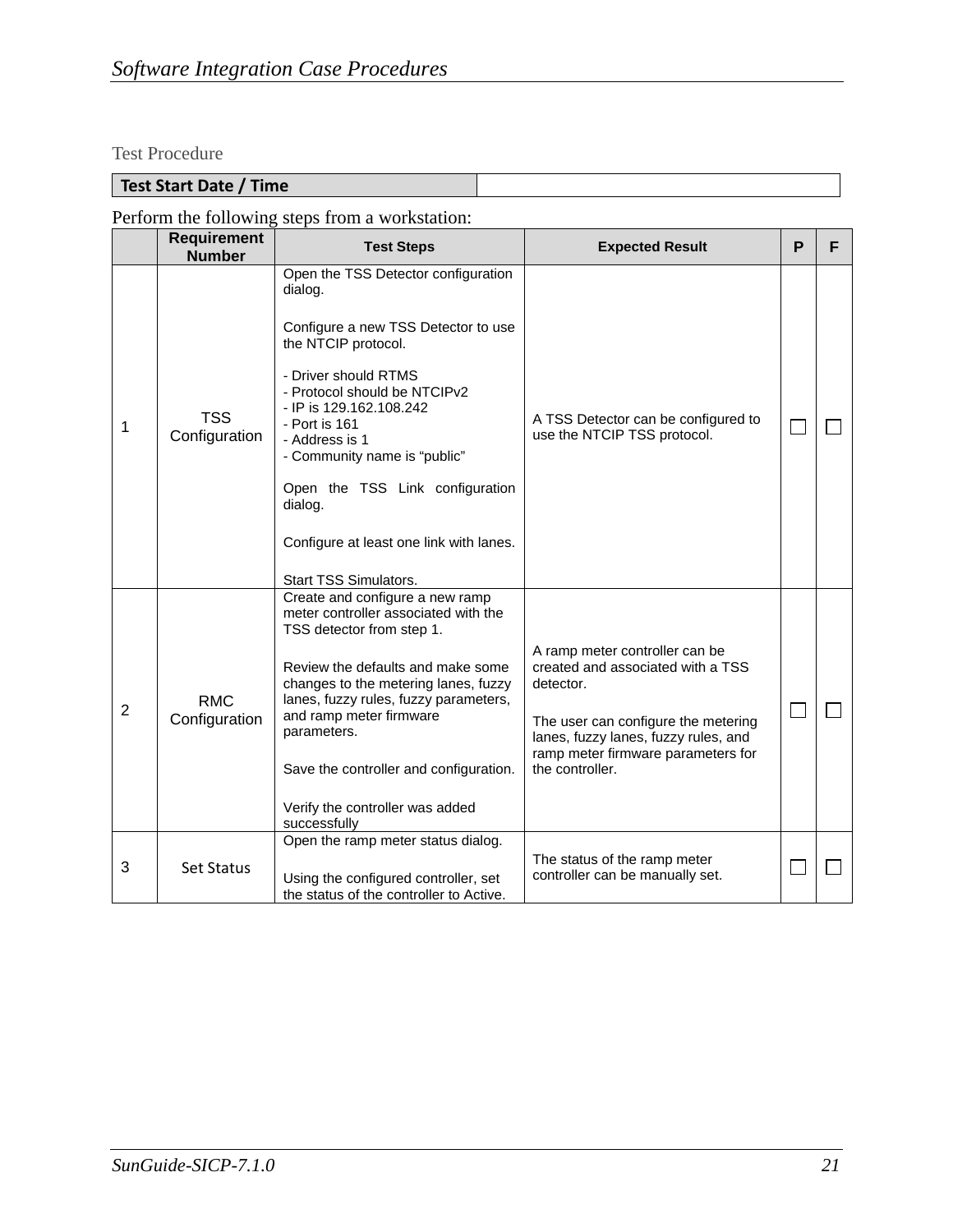|                |                       | Set the NTCIP Ramp meter driver to<br>Detail logging mode.                                                                                                                               |                                                                                                       |                |         |
|----------------|-----------------------|------------------------------------------------------------------------------------------------------------------------------------------------------------------------------------------|-------------------------------------------------------------------------------------------------------|----------------|---------|
| 4              | <b>Polling Status</b> | From the controller status dialog,<br>verify the device is being polled and<br>note the amount of time between<br>polls.                                                                 | The device is being periodically polled<br>for status.                                                |                |         |
|                |                       | Perform a manual poll of the device<br>and monitor the Status Logger for the<br>poll messages.                                                                                           | A manual poll can be performed on<br>the device.                                                      |                |         |
|                |                       | Set the NTCIP Ramp Meter driver to<br>Info logging mode.                                                                                                                                 |                                                                                                       |                |         |
| 5              | Modifying             | Open the ramp meter configuration<br>dialog and modify one of the<br>firmware parameters for the<br>configured controller (ex. First<br>mainline occupancy level in local<br>algorithm). | Parameters may be modified in real<br>time.                                                           |                |         |
|                | Parameters            | Change the value (ex. 25) and save.                                                                                                                                                      | The last download time shows an<br>updated timestamp.                                                 |                |         |
|                |                       | Verify the parameter was saved and<br>downloaded to the controller.                                                                                                                      |                                                                                                       |                |         |
| 6              | Download              | Select the configured controller from<br>the ramp meter status dialog.                                                                                                                   | Parameters can be manually<br>downloaded to the controller.                                           | $\blacksquare$ | $\perp$ |
|                | Parameters            | Manually download the parameters<br>to the controller.                                                                                                                                   | The last download time shows an<br>updated timestamp.                                                 |                |         |
| $\overline{7}$ | Fuzzy<br>Metering     | Select the configured ramp meter<br>device and put the device in Fuzzy<br>Metering Mode.                                                                                                 | The device has entered Fuzzy<br>Metering mode.                                                        |                | ┓       |
| 8              | Manual                | Select the configured ramp meter<br>controller and set a manual rate<br>range.                                                                                                           | The rates being sent to the controller<br>are adjusted to fit within the specified<br>metering range. |                |         |
|                | Metering              | Send a metering rate to the<br>controller.                                                                                                                                               | The controller metering mode changes<br>to Manual and begins metering at the<br>specified rate.       |                |         |
| 9              | Local<br>Metering     | Select the configured ramp meter<br>device and put the device in Local<br>Metering Mode.                                                                                                 | The device has entered Local<br>Metering Mode.                                                        |                | $\perp$ |
| 10             | <b>Off Metering</b>   | Select the configured ramp meter<br>controller and put the device into the<br>Off Metering Mode.                                                                                         | The device has entered the Off<br>Metering Mode.                                                      |                |         |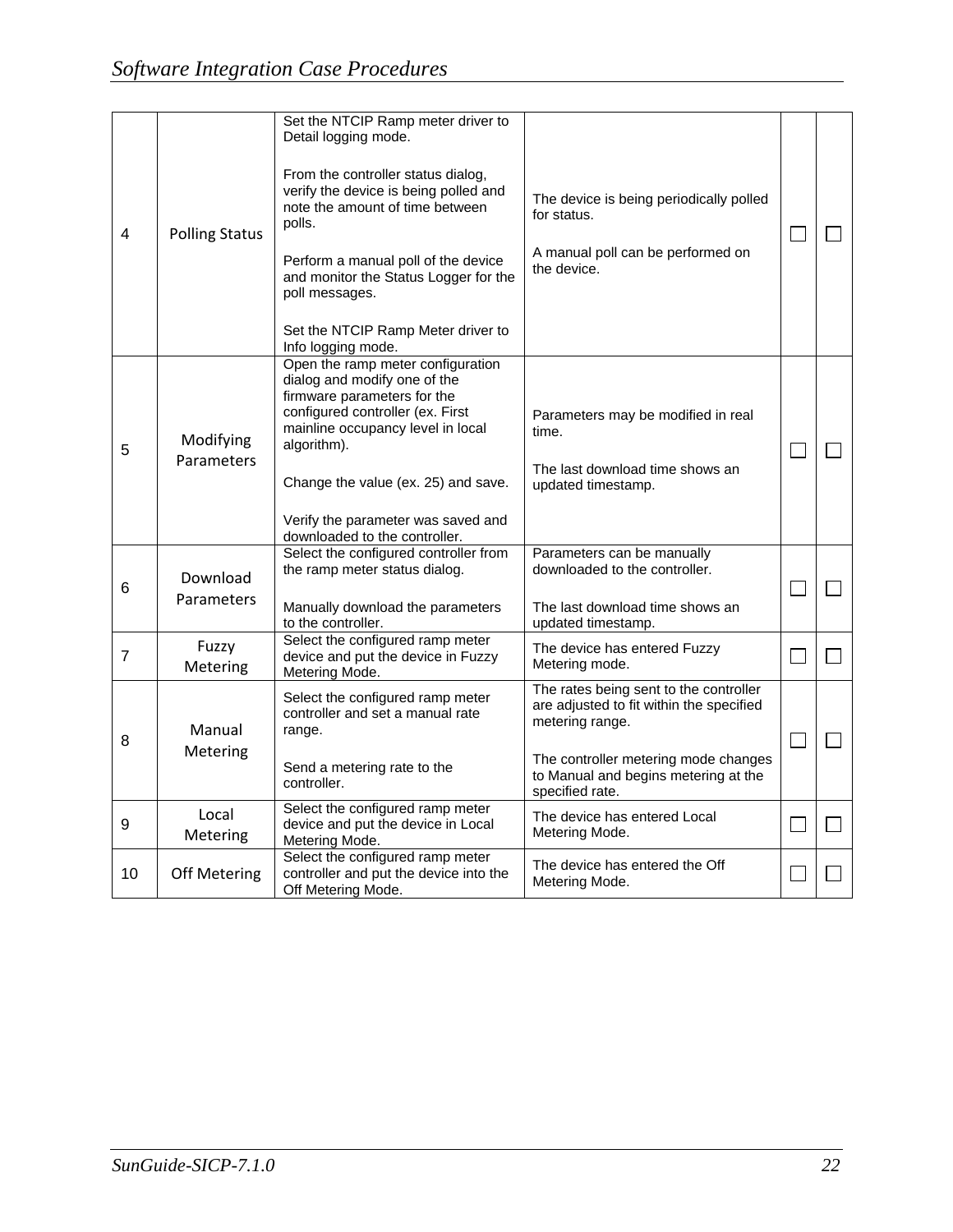|    |                         | Open the ramp metering<br>configuration dialog and modify the<br>Time of Day table for the controller.                                    | The time of day configuration was<br>correctly saved to the controller.                                                                                           |  |
|----|-------------------------|-------------------------------------------------------------------------------------------------------------------------------------------|-------------------------------------------------------------------------------------------------------------------------------------------------------------------|--|
| 11 | Local TOD<br>Metering   | Save the configuration to send the<br>TOD table to the controller and verify<br>it made it to the controller.                             | The connection between SunGuide<br>and the ramp meter controller was<br>closed.                                                                                   |  |
|    |                         | Open the ramp metering status<br>dialog and place the controller Out of<br>Service.                                                       | The device starts metering at the<br>scheduled time.                                                                                                              |  |
|    |                         | Monitor the ramp meter controller via<br>the web app.                                                                                     | The device stops metering at the<br>scheduled time.                                                                                                               |  |
|    |                         | Make sure the device is set to Active.                                                                                                    |                                                                                                                                                                   |  |
|    |                         | Put the driver in detail logging mode.                                                                                                    |                                                                                                                                                                   |  |
| 12 | Controller<br>Reset     | Perform a controller reset.                                                                                                               | The reset command is sent to the<br>controller.                                                                                                                   |  |
|    |                         | Using Status Log, verify the reset<br>command was sent as well as a<br>resend on all the current system<br>parameters to that controller. |                                                                                                                                                                   |  |
| 13 | Device<br>Configuration | Set the device to Out of Service.<br>Delete the device from the                                                                           | Devices can be removed from the<br>system.                                                                                                                        |  |
|    |                         | configuration.                                                                                                                            |                                                                                                                                                                   |  |
| 14 | Poll TSS<br>Detector    | Put the RTMS driver in detail mode.<br>Set the TSS detector configured in<br>step 1 to an "Active" status, if not<br>already.             | The RTMS driver uses NTCIP<br>commands to poll the detector for<br>speed, occupancy, and volume from<br>each zone number associated with the<br>detector's lanes. |  |
|    |                         | Use Status Log Viewer to review the<br>bytes being sent.                                                                                  |                                                                                                                                                                   |  |

| Test End Date & Time |  |
|----------------------|--|
| <b>FDOT Witness</b>  |  |
| <b>SwRI Witness</b>  |  |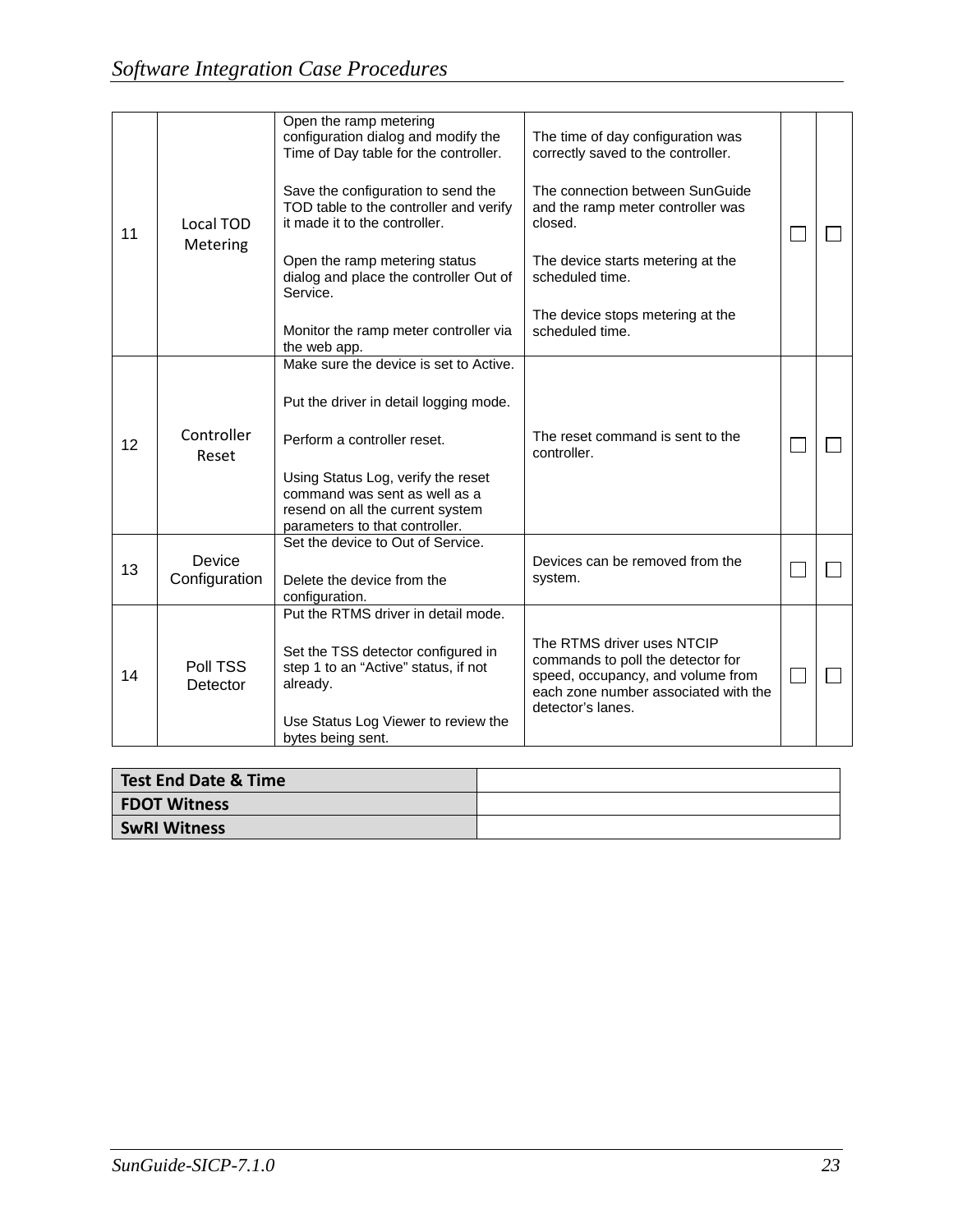### *2.7 IC-6: Device Permissions*

### *2.7.1 Objectives*

The objective of this integration case is to test the requirements associated with setting device permissions within SunGuide for various device types.

### *2.7.2 Requirements to be tested*

The following table contains a list of the requirements associated with this integration case that will be tested during the formal acceptance testing of the SunGuide software.

| <b>SunGuide ID</b> | <b>Requirement</b><br><b>Number</b> | <b>Requirement Name</b>                              | <b>Requirement Text</b>                                                                                                                                                   |
|--------------------|-------------------------------------|------------------------------------------------------|---------------------------------------------------------------------------------------------------------------------------------------------------------------------------|
| FEAT65.8.1         | SAA01                               | <b>Device Groups</b>                                 | SunGuide shall allow a user with<br>appropriate permissions to configure<br>device groups including certain device<br>types.                                              |
| FEAT65.8.1.1       | SAA01A                              | <b>Different Device Types</b>                        | SunGuide shall allow a single device<br>group to include multiple different<br>device types.                                                                              |
| FEAT65.8.1.2       | SAA01B                              | <b>DMS Devices</b>                                   | SunGuide shall allow a DMS to be part of<br>a device group.                                                                                                               |
| FEAT65.8.1.3       | SAA01C                              | <b>CCTV Device</b>                                   | SunGuide shall allow a CCTV to be part<br>of a device group.                                                                                                              |
| FEAT65.8.1.4       | SAA01D                              | <b>TSS Device</b>                                    | SunGuide shall allow a TSS detector to<br>be part of a device group.                                                                                                      |
| FEAT65.8.1.5       | SAA01E                              | <b>RMS Device</b>                                    | SunGuide shall allow a ramp meter<br>controller to be part of a device group.                                                                                             |
| FEAT65.8.1.6       | SAA01F                              | <b>Beacon Device</b>                                 | SunGuide shall allow a beacon to be part<br>of a device group.                                                                                                            |
| FEAT65.8.2         | SAA02                               | <b>Configure Device</b><br>Permissions               | SunGuide shall allow a user with<br>appropriate permissions to configure<br>device-specific permissions for device<br>types which support device-specific<br>permissions. |
| FEAT65.8.2.1       | SAA02A                              | <b>Add Remove User</b><br><b>Device Permissions</b>  | SunGuide shall allow a user to add or<br>remove devices in a user's individual<br>permission list.                                                                        |
| FEAT65.8.2.2       | SAA02B                              | Add Remove User<br>Device Group<br>Permissions       | SunGuide shall allow a user to add or<br>remove device groups in a user's<br>individual permission list.                                                                  |
| FEAT65.8.2.3       | SAA02C                              | <b>Add Remove Group</b><br><b>Device Permissions</b> | SunGuide shall allow a user to add or<br>remove devices in a user group's<br>permission list.                                                                             |
| FEAT65.8.2.4       | SAA02D                              | Add Remove Group<br>Device Group<br>Permission       | SunGuide shall allow a user to add or<br>remove device groups in a user group's<br>permission list.                                                                       |

**Table 1: Device Permission Requirements**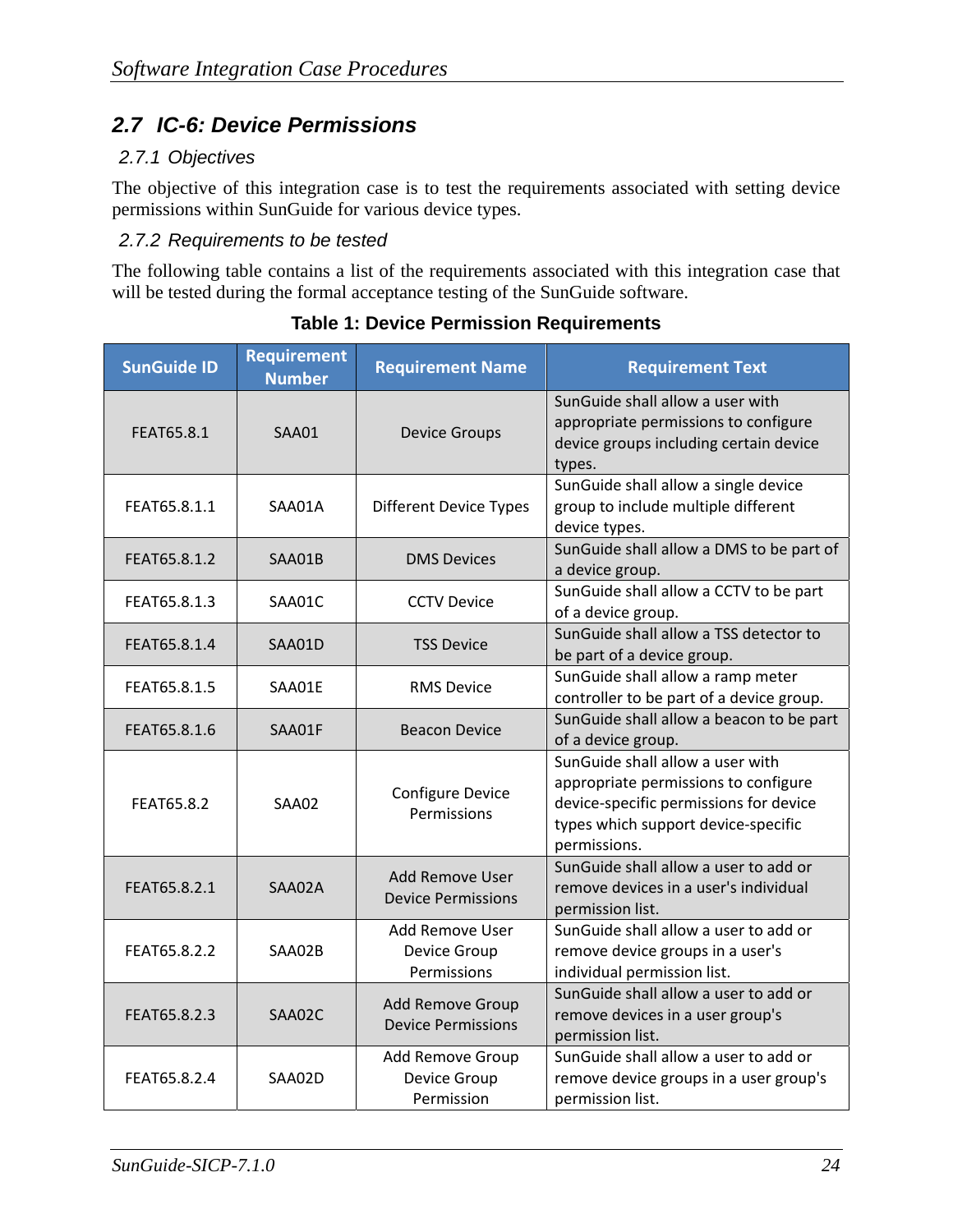| FEAT65.8.3     | <b>SAA03</b>   | <b>Restrict Actions</b>                            | SunGuide shall restrict user actions<br>based on device permissions.                                                                                                                                                                                                                                                                         |
|----------------|----------------|----------------------------------------------------|----------------------------------------------------------------------------------------------------------------------------------------------------------------------------------------------------------------------------------------------------------------------------------------------------------------------------------------------|
| FEAT65.8.3.1   | SAA03A         | Configurable Device<br>Permissions                 | SunGuide will provide a configuration<br>value to enforce or disable device<br>permissions for each subsystem which<br>supports device permissions.                                                                                                                                                                                          |
| FEAT65.8.3.2   | SAA03B         | Whitelist                                          | SunGuide shall determine whether a<br>user has permission to access a device<br>based on a whitelist, group-based<br>approach.                                                                                                                                                                                                               |
| FEAT65.8.3.2.1 | SAA03B1        | <b>Given Permission</b><br>Directly                | If a user has been given individual<br>permission to a device, that user shall be<br>considered to have permission to access<br>that device; or                                                                                                                                                                                              |
| FEAT65.8.3.2.2 | <b>SAA03B2</b> | Given Permission to<br>Group                       | If a user has been given permission to a<br>group which includes a device, that user<br>shall be considered to have permission<br>to access that device; or                                                                                                                                                                                  |
| FEAT65.8.3.2.3 | <b>SAA03B3</b> | <b>Given Group Permission</b>                      | If a user belongs to a group which has<br>been given permission to a device, that<br>user shall be considered to have<br>permission to access that device; or                                                                                                                                                                                |
| FEAT65.8.3.2.4 | <b>SAA03B4</b> | Permission to Group<br>having Group<br>Permissions | If a user belongs to a group which has<br>been given permission to a group which<br>includes a device, that user shall be<br>considered to have permission to access<br>that device; or                                                                                                                                                      |
| FEAT65.8.3.2.5 | <b>SAA03B5</b> | No Permissions                                     | If none of the preceding conditions were<br>met, the user shall be considered NOT to<br>have permission to access that device.                                                                                                                                                                                                               |
| FEAT65.8.3.3   | SAA03C         | <b>Enabling Device</b><br>Permissions              | If device permissions are enabled for the<br>subsystem, certain subsystems shall<br>restrict user actions based on device<br>permissions. (This should not be<br>considered to restrict system-wide user<br>actions which affect all devices globally,<br>such as disabling travel times system-<br>wide or disabling a top-level schedule.) |
| FEAT65.8.3.3.1 | SAA03C1        | Subsystem and Device<br>Permission                 | Subsystems shall require both an<br>appropriate subsystem permission and<br>device permission to allow a user to<br>perform a restricted action.                                                                                                                                                                                             |
| FEAT65.8.3.3.2 | <b>SAA03C2</b> | <b>Subsystem Permissions</b>                       | Subsystems shall allow users to retrieve<br>and view device information based on<br>their subsystem permissions rather than<br>device permissions.                                                                                                                                                                                           |
| FEAT65.8.3.3.3 | SAA03C3        | <b>DMS User Permissions</b>                        | Subsystems shall restrict access to a                                                                                                                                                                                                                                                                                                        |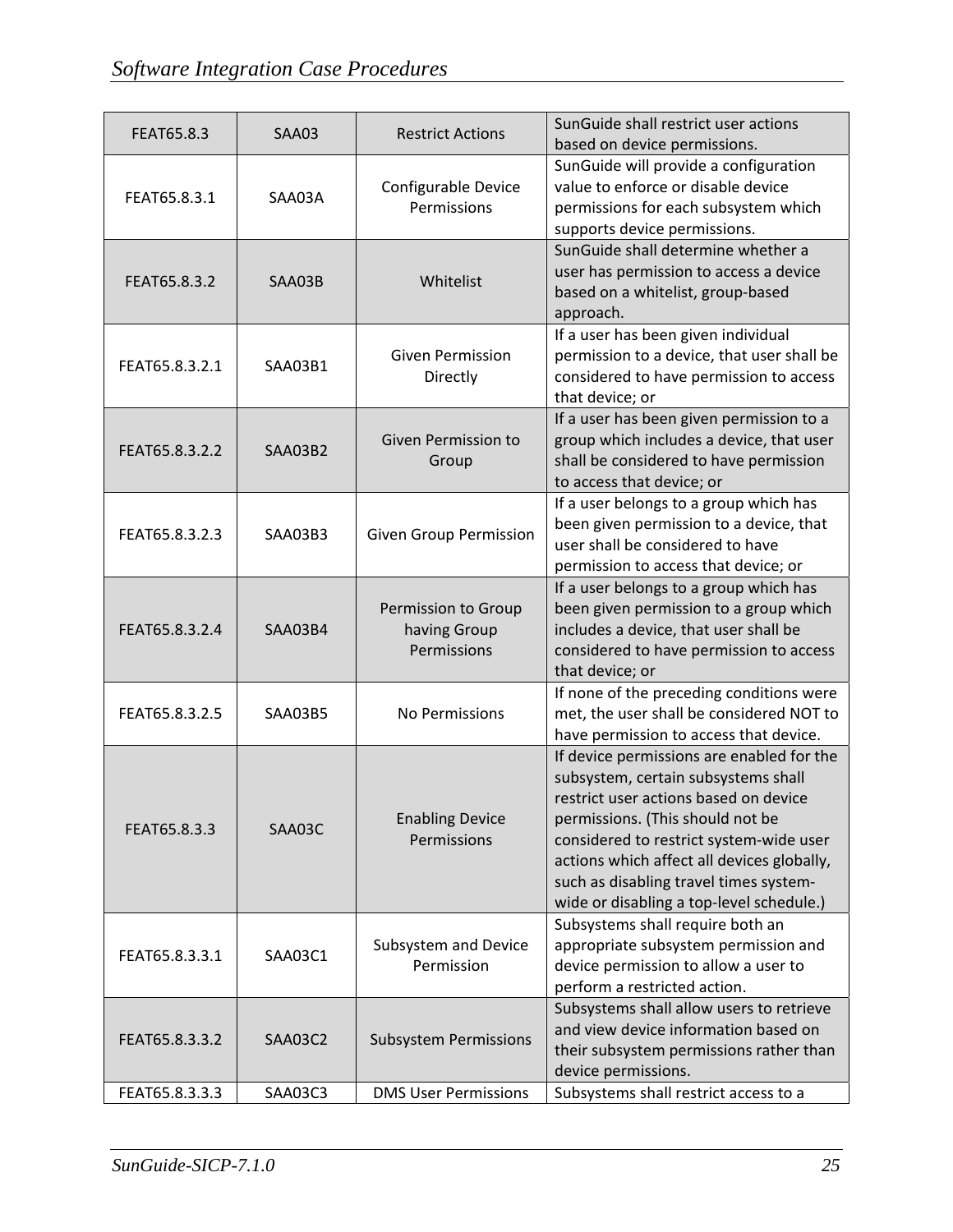|                  |          |                              | DMS to users with permission to that<br><b>DMS</b>                                                                                                                                                                                       |
|------------------|----------|------------------------------|------------------------------------------------------------------------------------------------------------------------------------------------------------------------------------------------------------------------------------------|
| FEAT65.8.3.3.3.1 | SAA03C3A | <b>Configure Control DMS</b> | The DMS subsystem shall only allow<br>users with permission to a specific DMS<br>to modify, delete, issue commands to, or<br>otherwise configure or control that<br>DMS.                                                                 |
| FEAT65.8.3.3.3.2 | SAA03C3B | Response Plan DMS            | The Event Management subsystem shall<br>not allow a user to configure or activate<br>a response plan including a DMS which<br>that user does not have permission to<br>access.                                                           |
| FEAT65.8.3.3.3.3 | SAA03C3C | <b>SAS DMS Control</b>       | The Scheduled Action Subsystem shall<br>not allow a user to create, modify,<br>delete, activate, or deactivate a<br>scheduled action which affects a DMS<br>which that user does not have<br>permission to access.                       |
| FEAT65.8.3.3.3.4 | SAA03C3D | <b>MAS DMS Control</b>       | The Message Arbitration Subsystem<br>shall not allow a user to resend the top<br>message of or modify the queue for a<br>DMS which that user does not have<br>permission to access.                                                      |
| FEAT65.8.3.3.3.5 | SAA03C3E | <b>Travel Time DMS</b>       | The Travel Time subsystem shall not<br>allow a user to configure, activate, or<br>deactivate travel times for a DMS which<br>that user does not have permission to<br>access.                                                            |
| FEAT65.8.3.3.3.6 | SAA03C3F | <b>Truck Parking DMS</b>     | The Truck Parking subsystem shall not<br>allow a user to modify, delete, issue<br>commands to, or otherwise configure a<br>truck parking facility which is associated<br>to a DMS which that user does not have<br>permission to access. |
| FEAT65.8.3.3.3.7 | SAA03C3G | <b>Managed Lanes DMS</b>     | The Managed Lanes subsystem shall not<br>allow a user to modify, delete, issue<br>commands to, or otherwise configure a<br>managed lane ramp which is associated<br>to a DMS which that user does not have<br>permission to access.      |
| FEAT65.8.3.3.4   | SAA03C4  | <b>CCTV Permissions</b>      | Subsystems shall restrict access to a<br>CCTV camera to users with permission to<br>that camera.                                                                                                                                         |
| FEAT65.8.3.3.4.1 | SAA03C4A | Configure Control CCTV       | The CCTV subsystem shall only allow<br>users with permission to a specific<br>camera to modify, delete, issue<br>commands to, or otherwise configure or                                                                                  |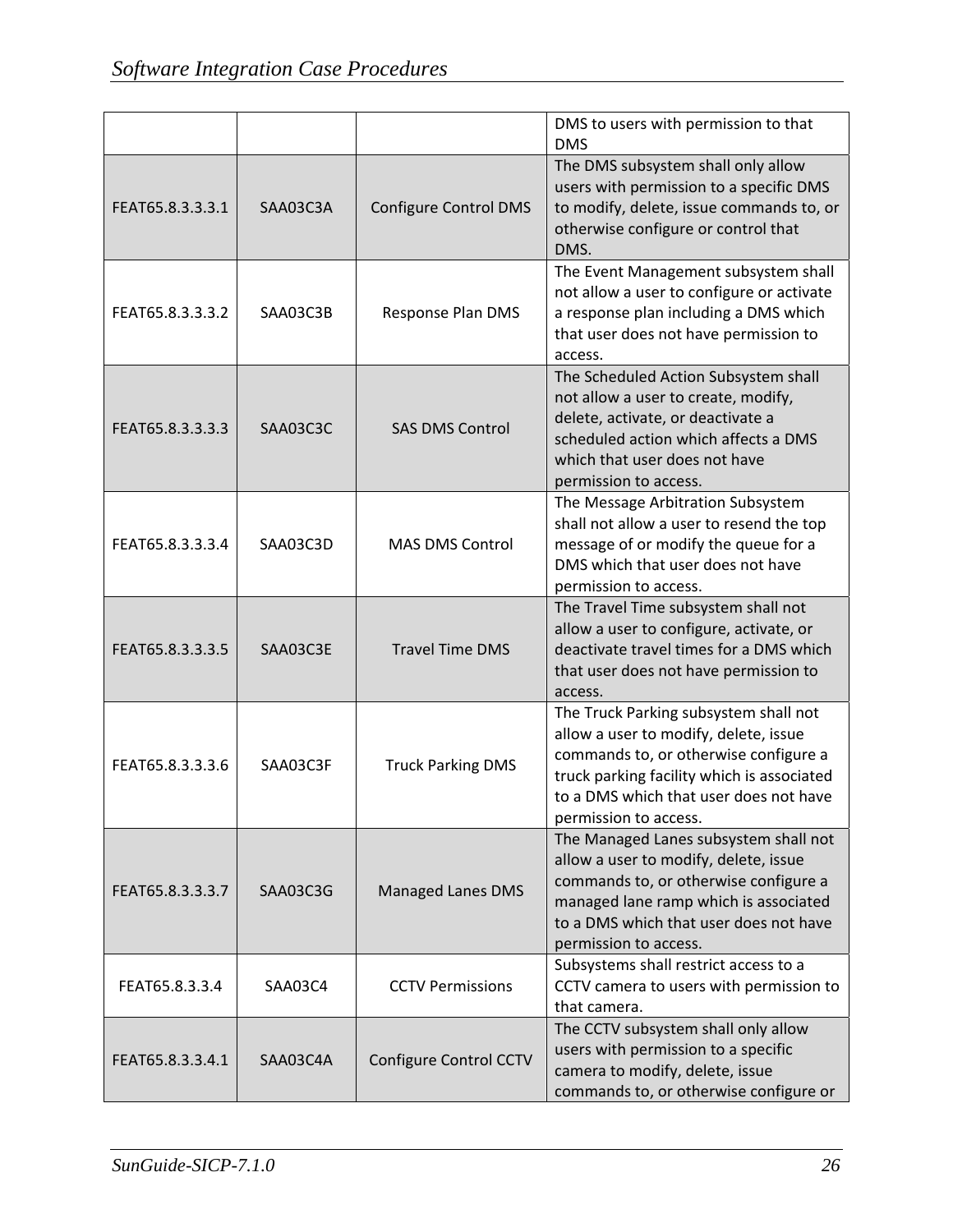|                  |                |                              | control that camera.                                                                                                                                                                                                      |
|------------------|----------------|------------------------------|---------------------------------------------------------------------------------------------------------------------------------------------------------------------------------------------------------------------------|
| FEAT65.8.3.3.4.2 | SAA03C4B       | <b>SAS CCTV</b>              | The Scheduled Action Subsystem shall<br>not allow a user to create, modify,<br>delete, activate, or deactivate a<br>scheduled action which affects a camera<br>which that user does not have<br>permission to access.     |
| FEAT65.8.3.3.5   | <b>SAA03C5</b> | <b>TSS Permissions</b>       | Subsystems shall restrict access to TSS<br>detectors to users with permission to<br>that detector.                                                                                                                        |
| FEAT65.8.3.3.5.1 | SAA03C5A       | <b>Configure Control TSS</b> | The TSS subsystem shall only allow users<br>with permission to a specific detector to<br>modify, delete, issue commands to, or<br>otherwise configure or control that<br>detector.                                        |
| FEAT65.8.3.3.6   | SAA03C6        | Ramp Meter<br>Permissions    | Subsystems shall restrict access to ramp<br>meter controllers to users with<br>permission to that controller.                                                                                                             |
| FEAT65.8.3.3.6.1 | SAA03C6A       | <b>Configure Control RMS</b> | The RM subsystem shall only allow users<br>with permission to a specific controller<br>to modify, delete, issue commands to, or<br>otherwise configure or control that<br>controller.                                     |
| FEAT65.8.3.3.6.2 | SAA03C6B       | <b>SAS RMS</b>               | The Scheduled Action Subsystem shall<br>not allow a user to create, modify,<br>delete, activate, or deactivate a<br>scheduled action which affects a<br>controller which that user does not have<br>permission to access. |
| FEAT65.8.3.3.7   | <b>SAA03C7</b> | <b>Beacon Permissions</b>    | Subsystems shall restrict access to BMS<br>beacons to users with permission to that<br>beacon.                                                                                                                            |
| FEAT65.8.3.3.7.1 | SAA03C7A       | Configure Control<br>Beacon  | The BMS subsystem shall only allow<br>users with permission to a specific<br>beacon to modify, delete, issue<br>commands to, or otherwise configure or<br>control that beacon.                                            |
| FEAT65.8.3.3.7.2 | SAA03C7B       | <b>EM Beacons</b>            | The Event Management subsystem shall<br>not allow a user to configure or activate<br>a response plan including a beacon<br>which that user does not have<br>permission to access.                                         |

### *2.7.3 Test Approach*

The following is a brief description of the test procedures that will be used to test this integration case: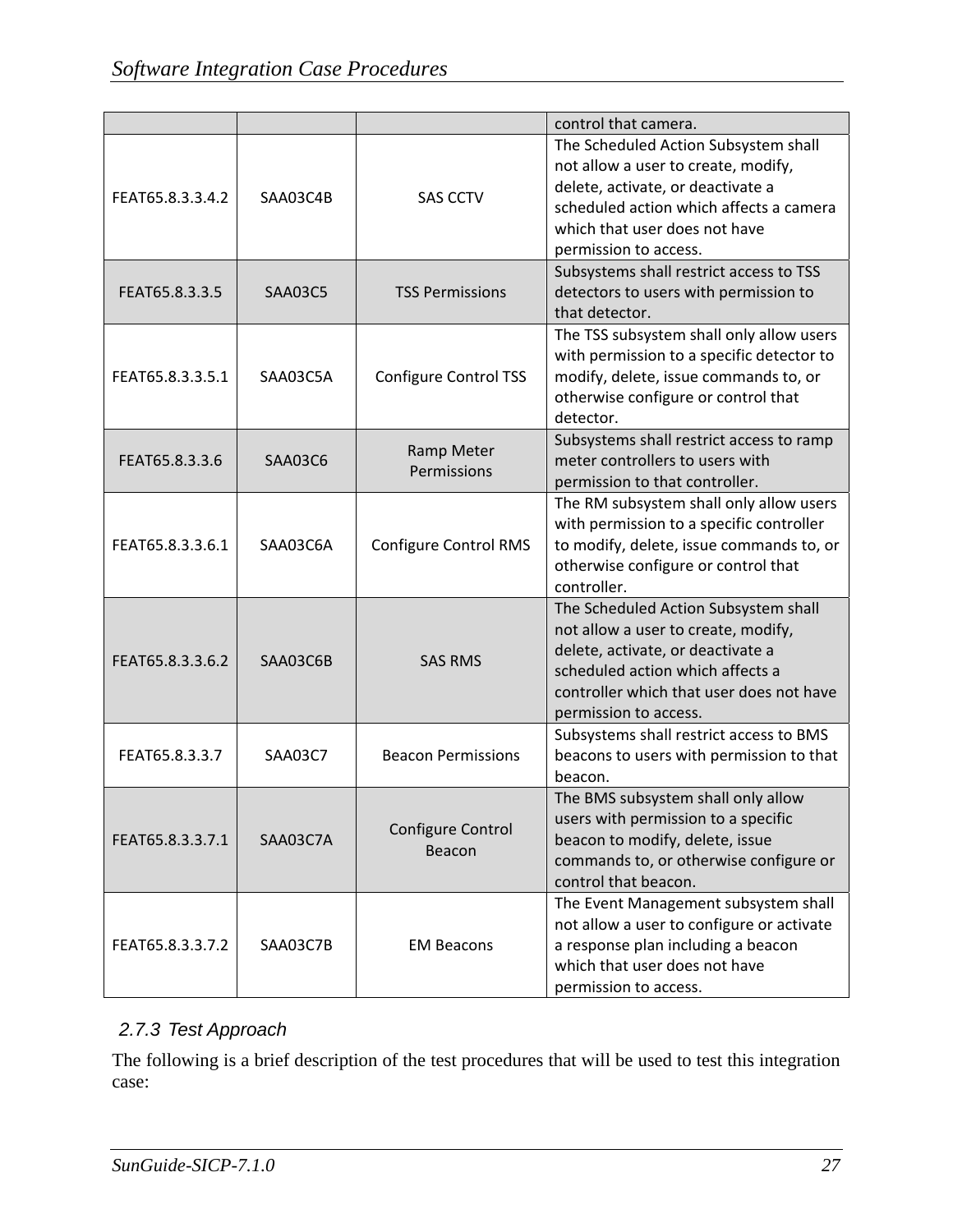Device permissions will be assigned to combinations of users and user groups and various devices will be tested to show which devices the user is able to control.

### *2.7.4 Test Descriptions*

The following sections detail the tests to be performed.

Prerequisite Conditions

The following will be setup/configured before the test is performed:

- The following subsystems should be operational and have configured devices
	- o DMS
	- o TSS
	- o CCTV
	- o RMS
	- o BMS
- 2 users should be logged into the system
	- o 1 user should have administrative rights to change permissions
- Enforce Device Permissions should be enabled.

Test Procedure

#### **Test Start Date / Time**

|                | <b>Requirement</b><br><b>Number</b>                                                                        | <b>Test Steps</b>                                                                                                                                                                                                                                                                                                                                                                            | <b>Expected Result</b>                                                                                                                                                                                                                    | P | F |
|----------------|------------------------------------------------------------------------------------------------------------|----------------------------------------------------------------------------------------------------------------------------------------------------------------------------------------------------------------------------------------------------------------------------------------------------------------------------------------------------------------------------------------------|-------------------------------------------------------------------------------------------------------------------------------------------------------------------------------------------------------------------------------------------|---|---|
| 1              | FEAT65.8.1<br>FEAT65.8.1.1<br>FEAT65.8.1.2<br>FEAT65.8.1.3<br>FEAT65.8.1.4<br>FEAT65.8.1.5<br>FEAT65.8.1.6 | Using a user with permission, create<br>a Device Group with a DMS and<br>save.<br>Add a TSS, CCTV, Beacon, and<br>RMS device to the Device Group and<br>save.<br>Using a user with no permissions to<br>change device groups, attempt to<br>create or modify a device group.                                                                                                                 | Users with permission are able to<br>create or modify device groups will<br>user with no permission are unable to<br>create or modify device groups.<br>Groups can be made of a single<br>device type or include a variety of<br>devices. |   |   |
| $\overline{2}$ | FEAT65.8.2<br>FEAT65.8.2.1<br>FEAT65.8.3<br>FEAT65.8.3.2<br>FEAT65.8.3.2.1<br>FEAT65.8.3.2.5               | For a single user, assign a single<br>device to the user.<br>Open the device control window for<br>the device type and attempt to<br>control the device.<br>Attempt to control a different device<br>of the same type that the user does<br>not have permission to control.<br>Remove the device permission from<br>the user for the selected device.<br>Attempt to control the same device. | A single device can be added for the<br>user to control.                                                                                                                                                                                  |   |   |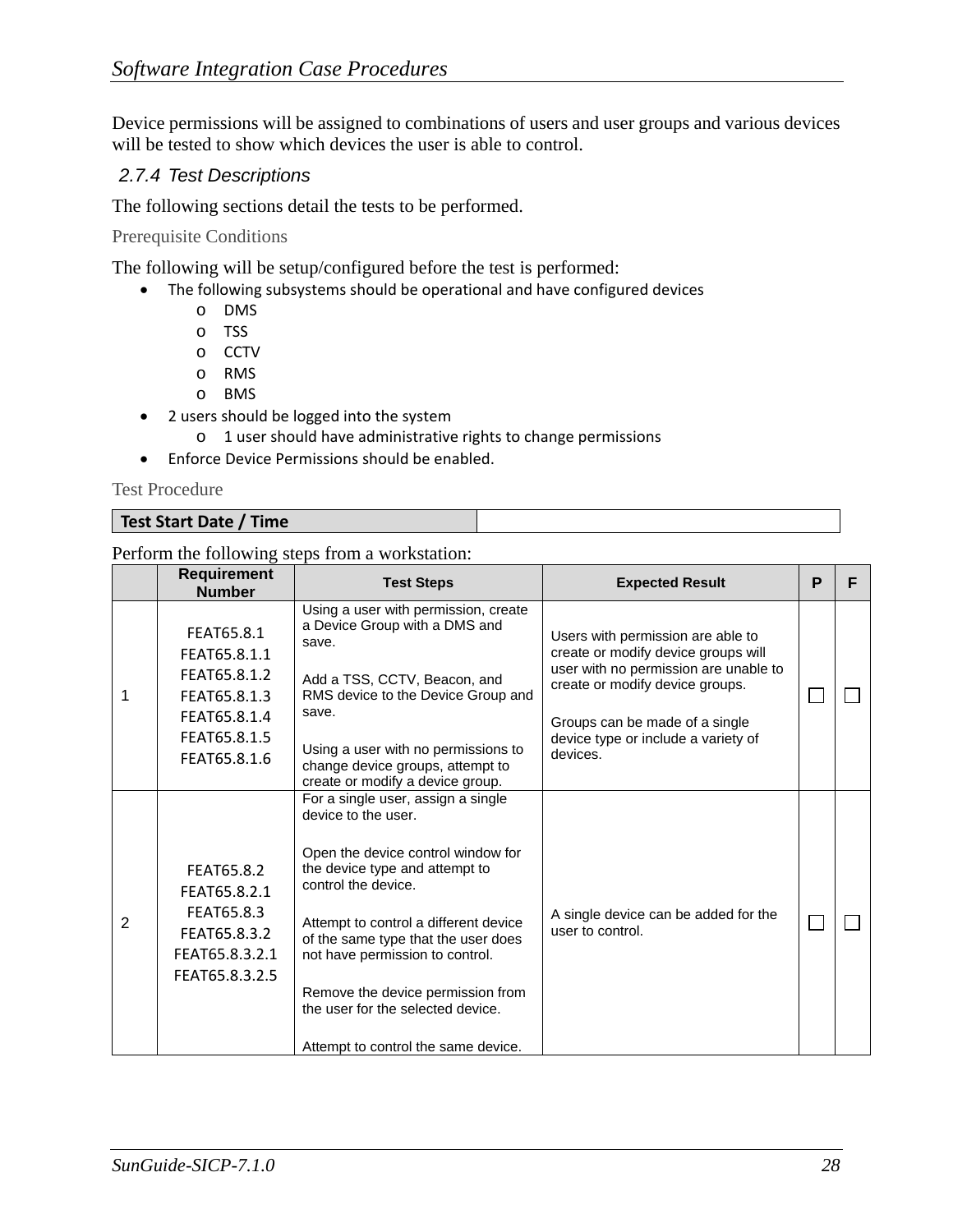| 3 | FEAT65.8.2<br>FEAT65.8.2.2<br>FEAT65.8.3<br>FEAT65.8.3.2<br>FEAT65.8.3.2.2<br>FEAT65.8.3.2.5 | For a single user, assign a device<br>group to the user.<br>Open the device control window for<br>one of the devices and attempt to<br>control the devices.<br>Attempt to control a device not in the<br>device group.<br>Remove the device group.<br>Attempt to control a device in the<br>permission group.                                                                                                                        | A group of devices can be added for<br>the user to control.                                                                                    |  |
|---|----------------------------------------------------------------------------------------------|--------------------------------------------------------------------------------------------------------------------------------------------------------------------------------------------------------------------------------------------------------------------------------------------------------------------------------------------------------------------------------------------------------------------------------------|------------------------------------------------------------------------------------------------------------------------------------------------|--|
| 4 | FEAT65.8.2<br>FEAT65.8.2.3<br>FEAT65.8.3<br>FEAT65.8.3.2<br>FEAT65.8.3.2.3<br>FEAT65.8.3.2.5 | Find a device group in which the<br>user is currently a member. Pick a<br>device type and open the control<br>window for that type. Observe the<br>currently controllable devices.<br>Add a device to the group. Attempt to<br>control the device that was added.<br>Attempt to control a device not in the<br>device group.<br>Remove the device from the device<br>group.<br>Attempt to control a device that was<br>just removed. | When a device group is edited by<br>adding or removing a device, the<br>changes are immediately applied to<br>users who are part of the group. |  |
| 5 | FEAT65.8.2<br>FEAT65.8.2.4<br>FEAT65.8.3<br>FEAT65.8.3.2<br>FEAT65.8.3.2.4<br>FEAT65.8.3.2.5 | Find a device group in which the<br>user is currently a member. Add a<br>device group to the group.<br>Open the device control window for<br>one of the devices in the group just<br>added and attempt to control the<br>devices.<br>Attempt to control a device not in the<br>device group that was just added.<br>Remove the device group.<br>Attempt to control a device that was<br>in the device group that was<br>removed.     | When a device group is edited by<br>adding or removing a group, the<br>changes are immediately applied to<br>users who are part of the group.  |  |
| 6 | FEAT65.8.3.3.2                                                                               | From the Operator Map, log in as a<br>user that does NOT have device<br>permission for any device. View the<br>Operator and note the presence of<br>DMS, TSS, RMS, BMS, and CCTV<br>devices. View and status for each of<br>these device types.                                                                                                                                                                                      | Devices are viewable even the user<br>doesn't have device permissions.                                                                         |  |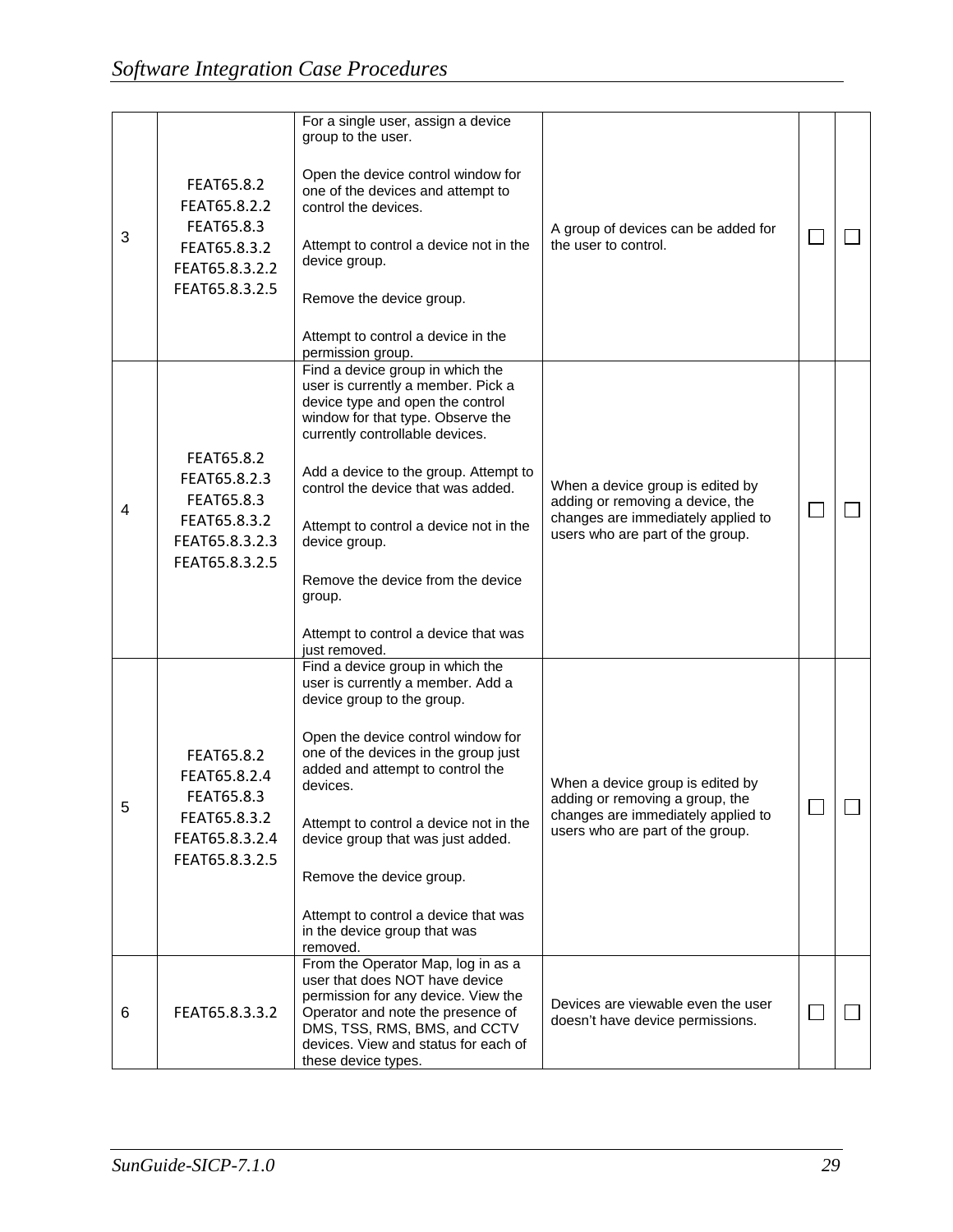| $\overline{7}$ | FEAT65.8.3.3.1<br>FEAT65.8.3.3.3<br>FEAT65.8.3.3.3.1 | Log into the Operator Map as a user<br>with device permissions to a DMS as<br>well as permission to configure a<br>DMS.<br>Modify and delete a DMS the user<br>has access too.<br>Remove the user permission to<br>configure a DMS. Attempt to modify                                                                                                                                                                                                          | The user must have both permission<br>to the DMS and device permission for<br>the DMS to configure the device.                                                                         |  |
|----------------|------------------------------------------------------|----------------------------------------------------------------------------------------------------------------------------------------------------------------------------------------------------------------------------------------------------------------------------------------------------------------------------------------------------------------------------------------------------------------------------------------------------------------|----------------------------------------------------------------------------------------------------------------------------------------------------------------------------------------|--|
| 8              | FEAT65.8.3.3.3.2                                     | or delete a DMS.<br>Log into the Operator Map as a user<br>with device permissions to a DMS<br>that can be used in a response plan.<br>Create a new event. Add a DMS the<br>user can access to a response plan.<br>Attempt to add a DMS the user<br>would not have access to.<br>Activate the response plan.<br>Create a predefined plan. Add a<br>DMS the user has permission to use<br>and attempt to add a DMS the user<br>does not have permission to use. | Users may not use DMS in EM<br>response plans unless they have<br>permission to the DMS.<br>Users may not use DMS in EM<br>predefined plans unless they have<br>permission to the DMS. |  |
| 9              | FEAT65.8.3.3.3.3                                     | Log into the Operator Map as a user<br>with device permissions to a DMS<br>that can be used in SAS.<br>Create a scheduled item containing a<br>DMS the user has access to. Modify<br>the scheduled item.<br>Delete the scheduled item.<br>Attempt to modify a scheduled action<br>containing a DMS the user does<br>NOT permission to use. Attempt to<br>delete a scheduled action containing<br>a DMS the user does NOT<br>permission to use.                 | User may not modify scheduled items<br>unless they have permission to the<br>DMS signs included in the scheduled<br>item.                                                              |  |
| 10             | FEAT65.8.3.3.3.4                                     | Log into the Operator Map as a user<br>with device permissions to a DMS.<br>Resend the top of the queue to the<br>sign.<br>Attempt to resend the top of the<br>queue to a DMS the user does not<br>have permission to control.                                                                                                                                                                                                                                 | User may not resend the top of the<br>queue unless they have permission to<br>control the DMS.                                                                                         |  |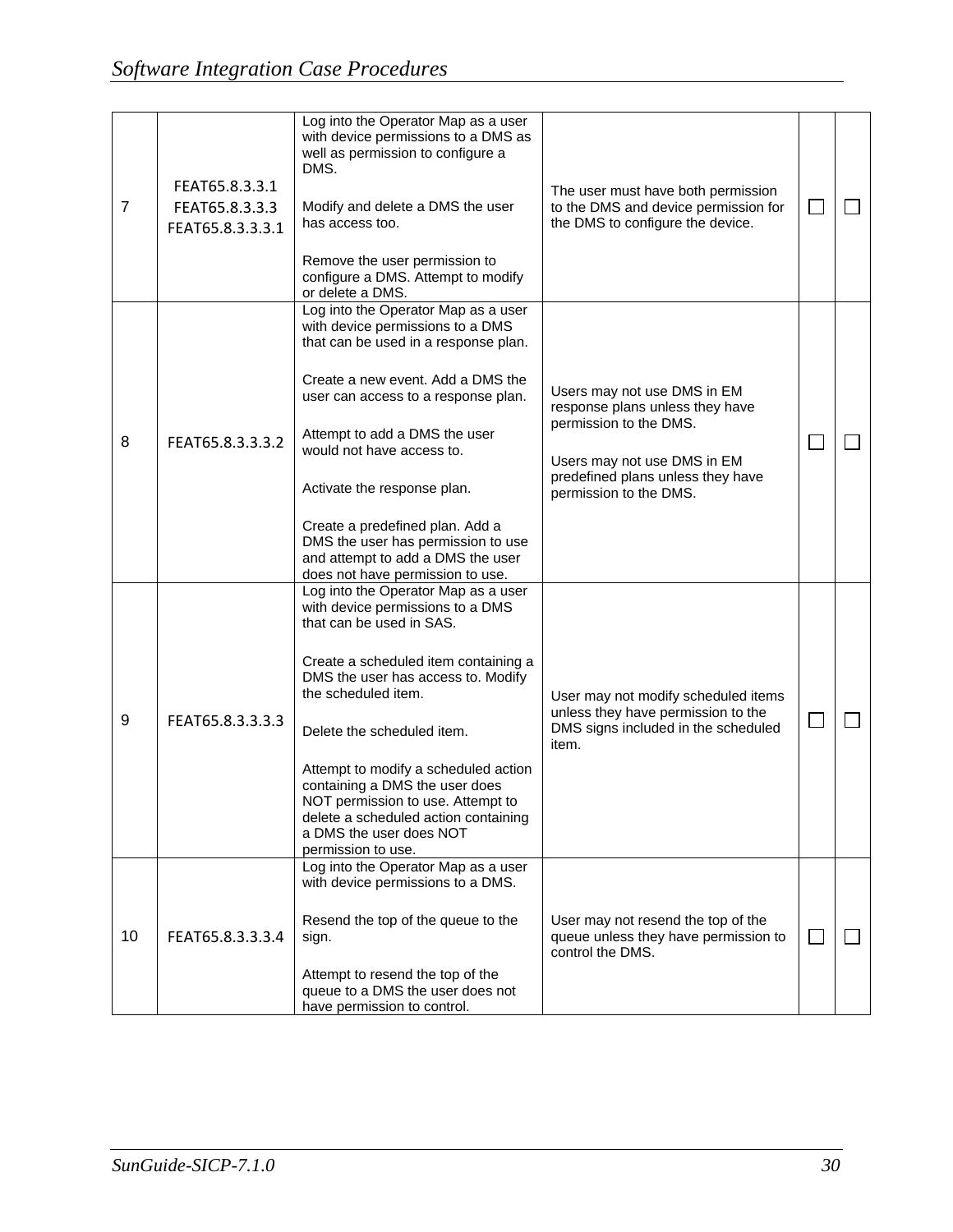| 11 | FEAT65.8.3.3.3.5                                     | Log into the Operator Map as a user<br>with device permissions to a DMS.<br>Configure a TVT device template for<br>the DMS. Turn On and Off the travel<br>times for that DMS.<br>Attempt to add or modify a device | User may not configure templates or<br>change travel time states unless they<br>have permission to control the DMS.                    |  |
|----|------------------------------------------------------|--------------------------------------------------------------------------------------------------------------------------------------------------------------------------------------------------------------------|----------------------------------------------------------------------------------------------------------------------------------------|--|
|    |                                                      | template for a DMS the user does<br>not have permission to control.<br>Attempt to turn On and Off the<br>sending of travel times to that sign.                                                                     |                                                                                                                                        |  |
|    |                                                      | Log into the Operator Map as a user<br>with device permissions to a DMS.                                                                                                                                           |                                                                                                                                        |  |
| 12 | FEAT65.8.3.3.3.6                                     | Add, modify, and delete a truck<br>parking facility including the DMS the<br>user has permission to access.                                                                                                        | User may not configure truck parking<br>facilities unless they have permission<br>to control the DMS associated with<br>that facility. |  |
|    |                                                      | Attempt to add or modify a truck<br>parking facility containing a DMS the<br>user does NOT have permission to<br>access.                                                                                           |                                                                                                                                        |  |
|    |                                                      | Log into the Operator Map as a user<br>with device permissions to a DMS.                                                                                                                                           |                                                                                                                                        |  |
| 13 | FEAT65.8.3.3.3.7                                     | Add, modify, and delete a managed<br>lane ramp including the DMS the<br>user has permission to access.                                                                                                             | User may not configure a managed<br>lane ramp unless they have<br>permission to control the DMS<br>associated with that ramp.          |  |
|    |                                                      | Attempt to add or modify a managed<br>lane ramp containing a DMS the user<br>does NOT have permission to<br>access.                                                                                                |                                                                                                                                        |  |
|    | FEAT65.8.3.3                                         | Log into the Operator Map as a user<br>with device permissions to a CCTV<br>as well as permission to configure a<br>CCTV.                                                                                          |                                                                                                                                        |  |
| 14 | FEAT65.8.3.3.1<br>FEAT65.8.3.3.4<br>FEAT65.8.3.3.4.1 | Modify and delete a CCTV the user<br>has access too.                                                                                                                                                               | The user must have both permission<br>to the CCTV and device permission<br>for the CCTV to configure the device.                       |  |
|    |                                                      | Remove the user permission to<br>configure a CCTV. Attempt to modify<br>or delete a CCTV.                                                                                                                          |                                                                                                                                        |  |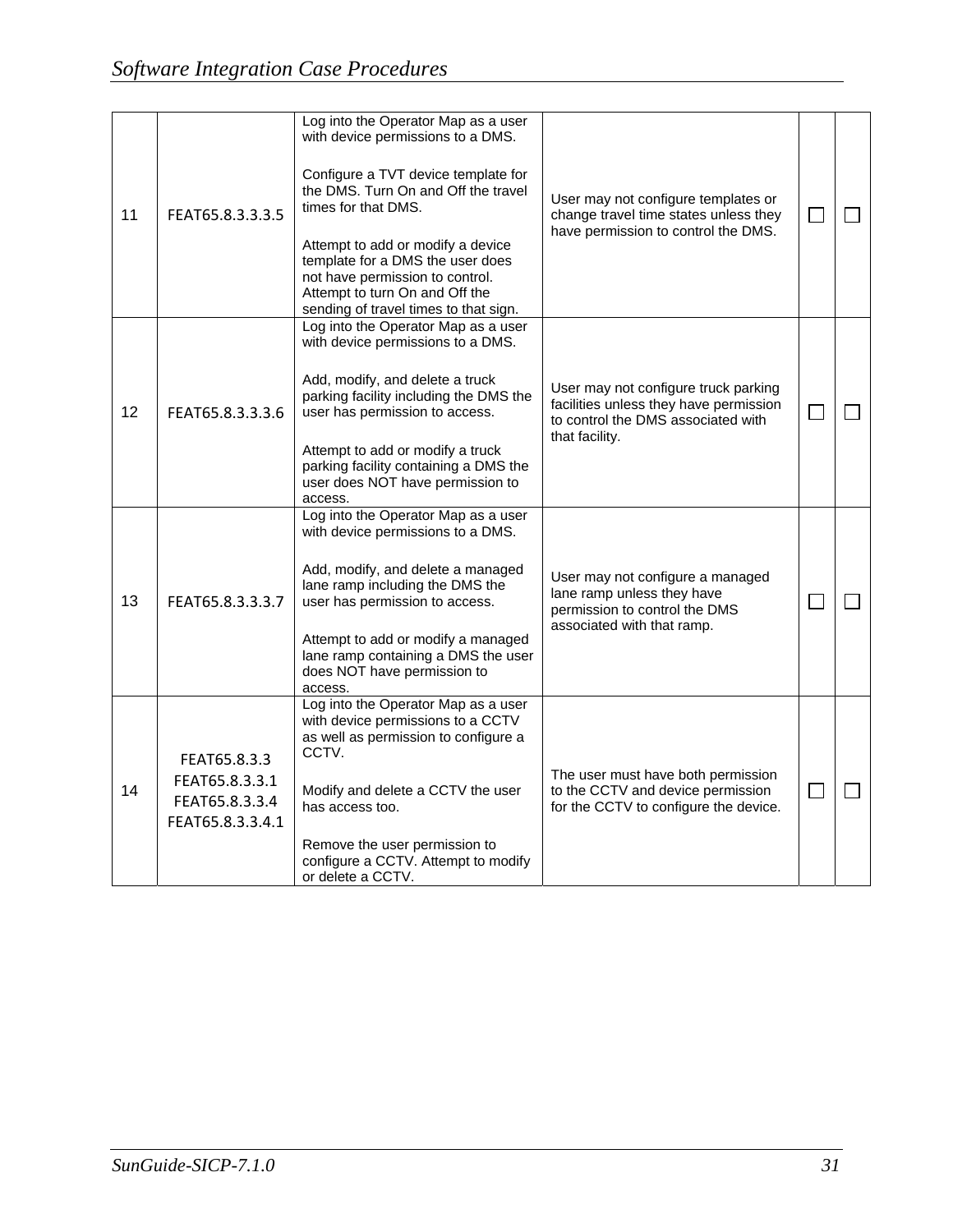| 15 | FEAT65.8.3.3.4.2                                     | Log into the Operator Map as a user<br>with device permissions to a CCTV<br>that can be used in SAS.<br>Create a scheduled item containing a<br>CCTV the user has access to. Modify<br>the scheduled item. Delete the<br>scheduled item.<br>Attempt to modify a scheduled action<br>containing a CCTV the user does<br>NOT permission to use. Attempt to<br>delete a scheduled action containing<br>a CCTV the user does NOT<br>permission to use. | User may not modify scheduled items<br>unless they have permission to the<br>CCTV included in the scheduled item.                       |  |
|----|------------------------------------------------------|----------------------------------------------------------------------------------------------------------------------------------------------------------------------------------------------------------------------------------------------------------------------------------------------------------------------------------------------------------------------------------------------------------------------------------------------------|-----------------------------------------------------------------------------------------------------------------------------------------|--|
|    |                                                      | Turn off the TSS Simulators.                                                                                                                                                                                                                                                                                                                                                                                                                       |                                                                                                                                         |  |
| 16 | FEAT65.8.3.3<br>FEAT65.8.3.3.1                       | Log into the Operator Map as a user<br>with device permissions to a TSS as<br>well as permission to configure a<br>TSS detector.                                                                                                                                                                                                                                                                                                                   | The user must have both permission<br>to the TSS detector and device                                                                    |  |
|    | FEAT65.8.3.3.5<br>FEAT65.8.3.3.5.1                   | Modify and delete a TSS detector the<br>user has access too.                                                                                                                                                                                                                                                                                                                                                                                       | permission for the TSS detector to<br>configure the device.                                                                             |  |
|    |                                                      | Remove the user permission to<br>configure a TSS detector. Attempt to<br>modify or delete a detector.                                                                                                                                                                                                                                                                                                                                              |                                                                                                                                         |  |
|    | FEAT65.8.3.3                                         | Log into the Operator Map as a user<br>with device permissions to RMS as<br>well as permission to configure a<br>RMS controller.                                                                                                                                                                                                                                                                                                                   |                                                                                                                                         |  |
| 17 | FEAT65.8.3.3.1<br>FEAT65.8.3.3.6<br>FEAT65.8.3.3.6.1 | Modify and delete a RMS controller<br>the user has access too.                                                                                                                                                                                                                                                                                                                                                                                     | The user must have both permission<br>to the RMS controller and device<br>permission for the RMS controller to<br>configure the device. |  |
|    |                                                      | Remove the user permission to<br>configure a RMS controller. Attempt<br>to modify or delete a controller.                                                                                                                                                                                                                                                                                                                                          |                                                                                                                                         |  |
|    |                                                      | Log into the Operator Map as a user<br>with device permissions to a RMS<br>controller that can be used in SAS.                                                                                                                                                                                                                                                                                                                                     |                                                                                                                                         |  |
| 18 | FEAT65.8.3.3.6.2                                     | Create a scheduled item containing a<br>RMS controller the user has access<br>to. Modify the scheduled item. Delete<br>the scheduled item.                                                                                                                                                                                                                                                                                                         | User may not modify scheduled items<br>unless they have permission to the<br>RMS controller included in the<br>scheduled item.          |  |
|    |                                                      | Attempt to modify a scheduled action<br>containing a RMS controller the user<br>does NOT permission to use.<br>Attempt to delete a scheduled action<br>containing a RMS Controller the user<br>does NOT permission to use.                                                                                                                                                                                                                         |                                                                                                                                         |  |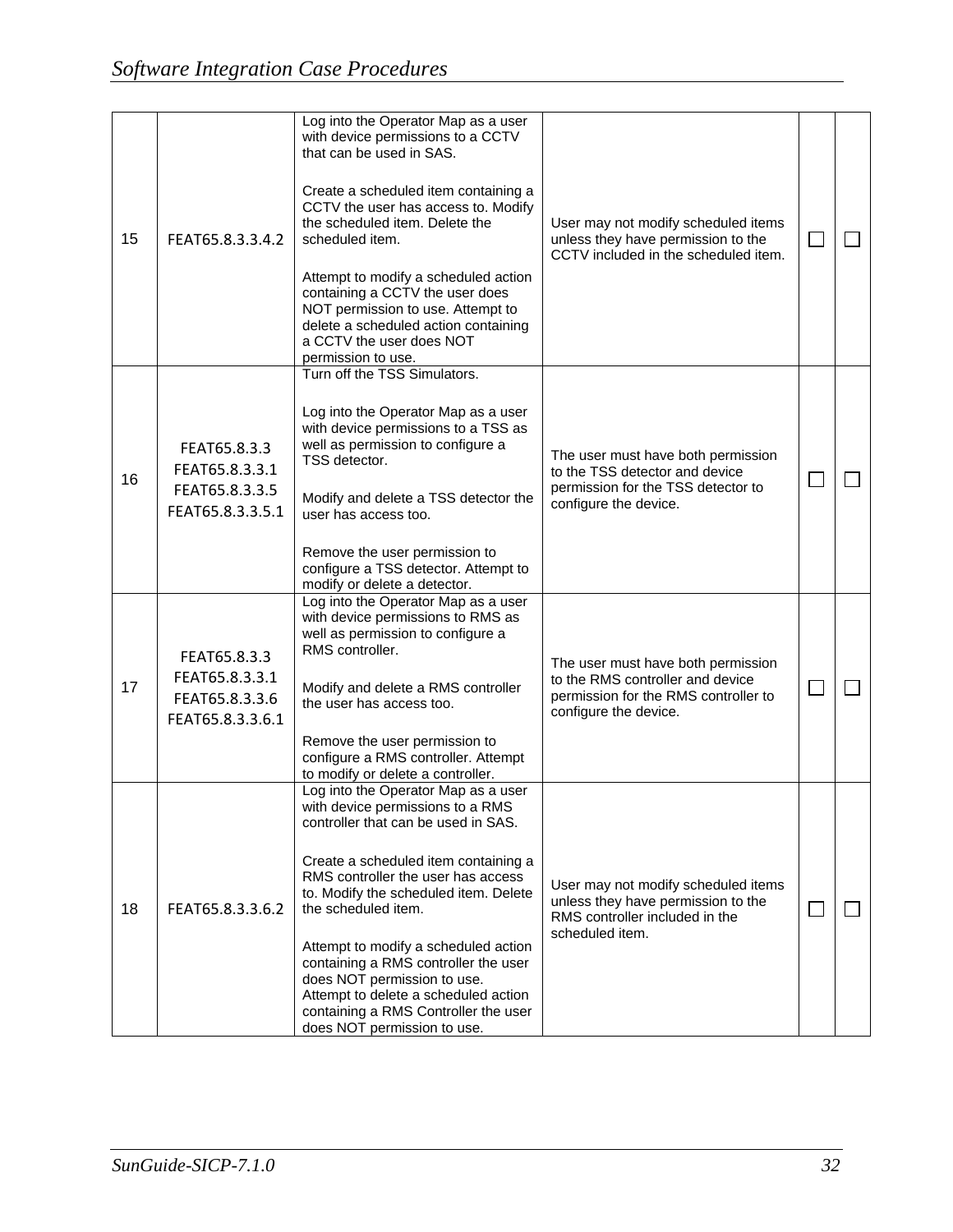|    | FEAT65.8.3.3                                         | Log into the Operator Map as a user<br>with device permissions to BMS as<br>well as permission to configure a<br>beacon. |                                                                                                                      |  |
|----|------------------------------------------------------|--------------------------------------------------------------------------------------------------------------------------|----------------------------------------------------------------------------------------------------------------------|--|
| 19 | FEAT65.8.3.3.1<br>FEAT65.8.3.3.7<br>FEAT65.8.3.3.7.1 | Modify and delete a beacon the user<br>has access too.                                                                   | The user must have both permission<br>to the beacon and device permission<br>for the beacon to configure the device. |  |
|    |                                                      | Remove the user permission to<br>configure a beacon. Attempt to<br>modify or delete a beacon.                            |                                                                                                                      |  |
|    |                                                      | Log into the Operator Map as a user<br>with device permissions to a beacon<br>that can be used in a response plan.       |                                                                                                                      |  |
| 20 | FEAT65.8.3.3.7.2                                     | Create a new event. Add a beacon<br>the user can access to a response<br>plan.                                           | Users may not use beacons in EM<br>response plans unless they have<br>permission to the beacon.                      |  |
|    |                                                      | Attempt to add a beacon the user<br>would not have access to.                                                            |                                                                                                                      |  |
|    |                                                      | Activate the response plan.                                                                                              |                                                                                                                      |  |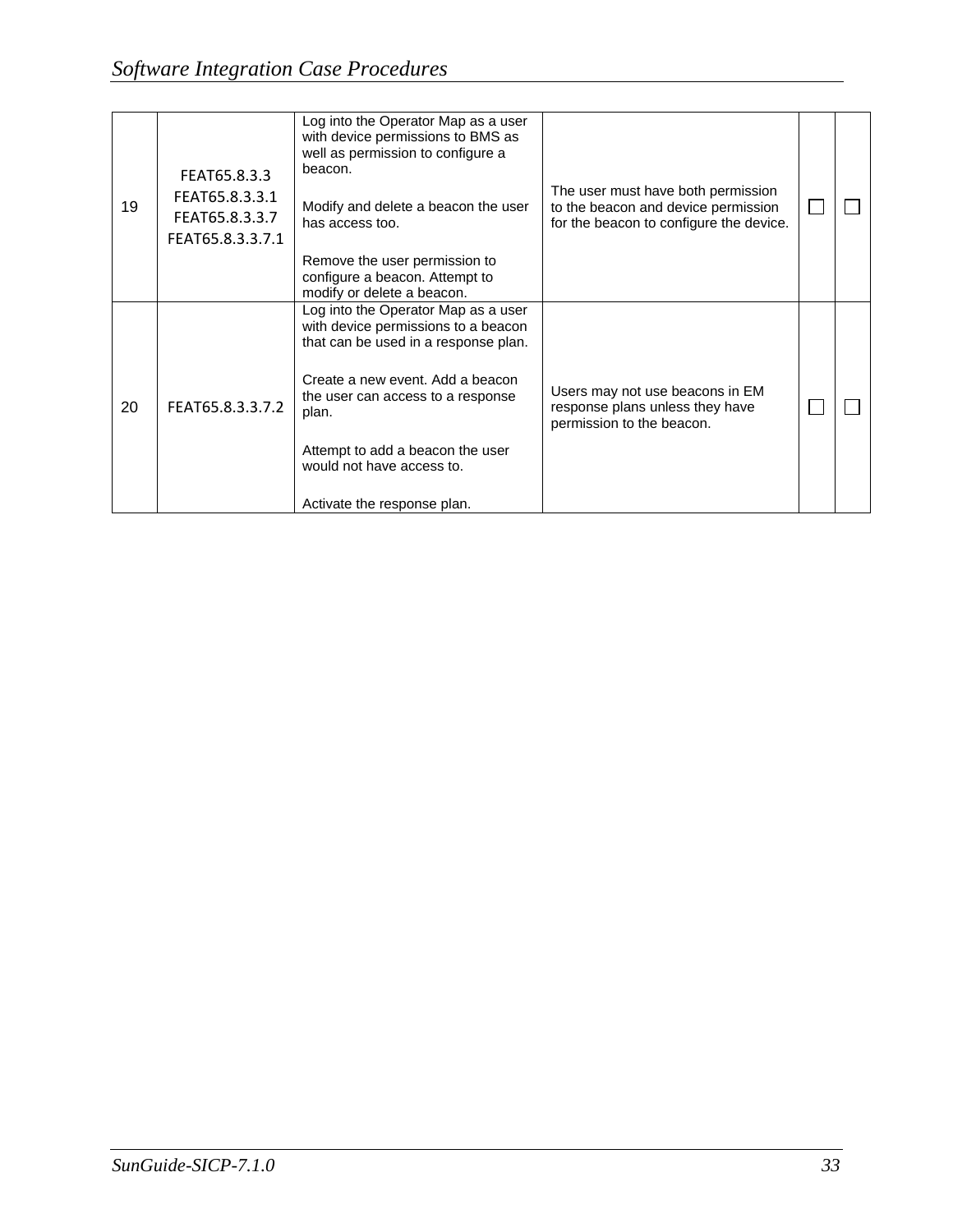|    |              | Log into the Operator Map with a<br>user that has all subsystem<br>permissions but no device<br>permissions.<br>Disable the enforcement of device<br>permissions.<br>Configure a DMS. |  |
|----|--------------|---------------------------------------------------------------------------------------------------------------------------------------------------------------------------------------|--|
|    |              | Add a DMS response plan.                                                                                                                                                              |  |
|    |              | Add a DMS to a Scheduled Action.                                                                                                                                                      |  |
|    | FEAT65.8.3.3 | Resend the top message to a DMS.                                                                                                                                                      |  |
| 21 |              | Set up a TVT device template for a<br>DMS.                                                                                                                                            |  |
|    |              | Set up a new Truck Parking facility<br>including a DMS.                                                                                                                               |  |
|    |              | Set up a Managed Lanes lane ramp<br>including a DMS.                                                                                                                                  |  |
|    |              | Configure a CCTV.                                                                                                                                                                     |  |
|    |              | Add a CCTV to a schedule item.                                                                                                                                                        |  |
|    |              | Configure a TSS Detector.                                                                                                                                                             |  |
|    |              | Configure a ramp meter.                                                                                                                                                               |  |
|    |              | Configure a beacon.                                                                                                                                                                   |  |
|    |              | Add a beacon to a response plan.                                                                                                                                                      |  |

| Test End Date & Time |  |
|----------------------|--|
| <b>FDOT Witness</b>  |  |
| <b>SwRI Witness</b>  |  |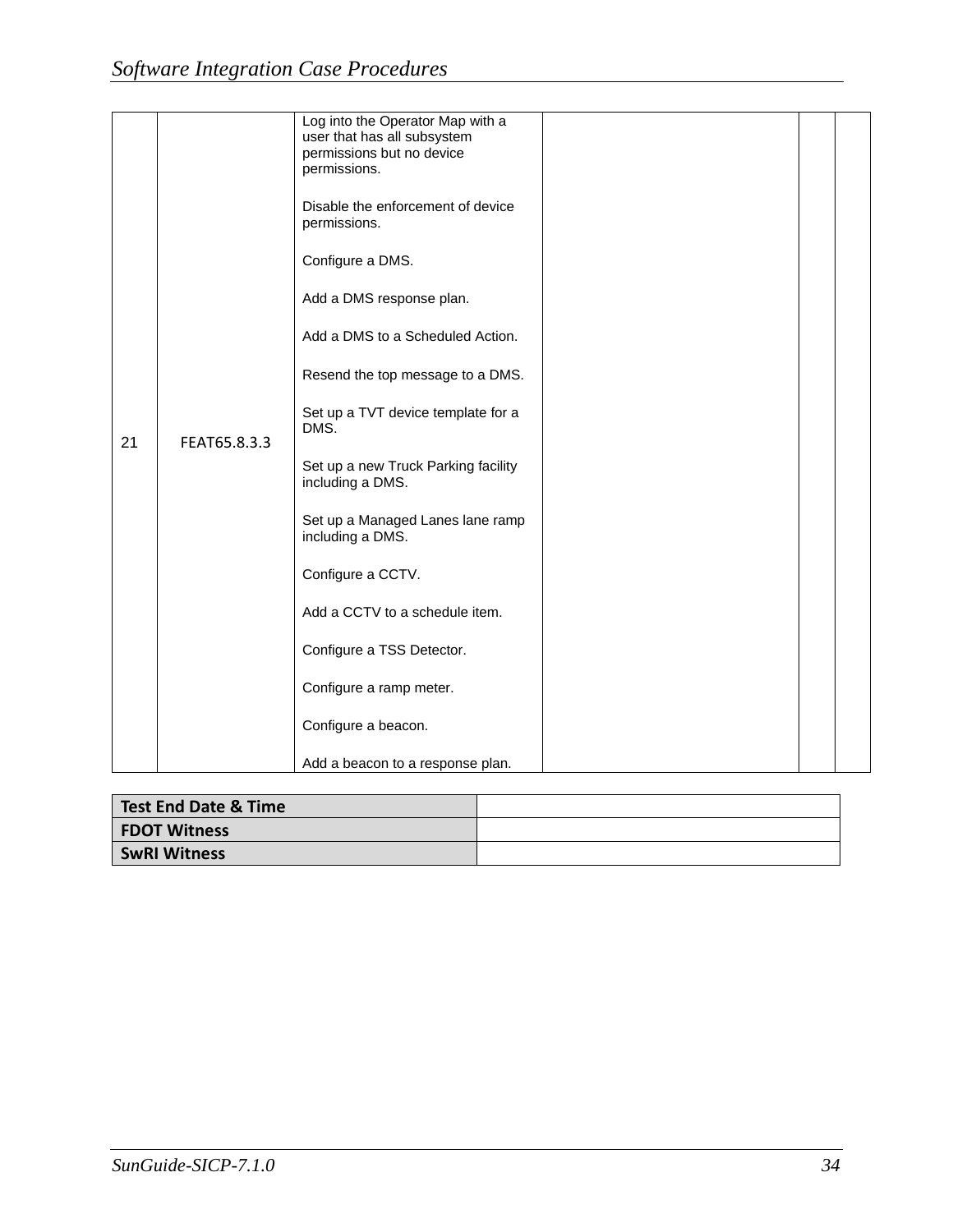### *2.8 IC-7: Footprints (FP)*

### *2.8.1 Objectives*

The objective of this integration case is to test Footprints issues fixed in this release.

### *2.8.2 Requirements to be Tested*

Since these are bug fixes that violate existing requirements, new requirements are not necessary.

### *2.8.3 Test Approach*

The following is a brief description of the test procedures that will be used to test this integration case:

- A workstation will run through different scenarios to test Footprints issues that have been resolved.
- Test cases will be run against a system with an Oracle database and a SQL Server database. In order to pass the test step, both systems must successfully execute the test step. Notes will be made if a test step fails indicating the system and type of failure.

### *2.8.4 Test Descriptions*

The following sections detail the tests to be performed.

#### *2.8.5 Footprints to be tested*

- FP 3559 GovComm Radar Device
- FP 3662 Operator Map Crashes After a Few Hours of Use
- FP 3897 Unable to add new event ‐ no notifying contact information
- FP 3910 Event Duration Time Not Adjusting
- FP 3928 Waze alerts association does not provide request pop‐up to event owner
- FP 3930 Visibility‐only RWIS devices failing to poll (NOT TESTABLE)
- FP 3933 Add New Event dialog not selecting location (offset) automatically if there is only one location (offset) for the selected reference point
- FP 3936 Event list reports sort order for county.
- FP 4003 When a Waze alert is associated with an event, it blanks the "FHP Incident #" field entry box.
- FP 4033 Alarm handling issues
- FP 4040 Next Message column in DMS Status display shows Data Error/No Message Loaded ‐ Please Report To System Administrator
- FP 4050 Unable to update RR status AVLRR memory growing
- FP 4065 Static cameras going to error
- $\bullet$  FP 4071 DA is not purging data
- FP 4076 Response plan ‐ "Load Predefined" not showing response plans in alphabetical order
- FP 4099 Probe Fusion Falsely Reporting Unknown Device ID for BlueMAC. [NOT TESTABLE]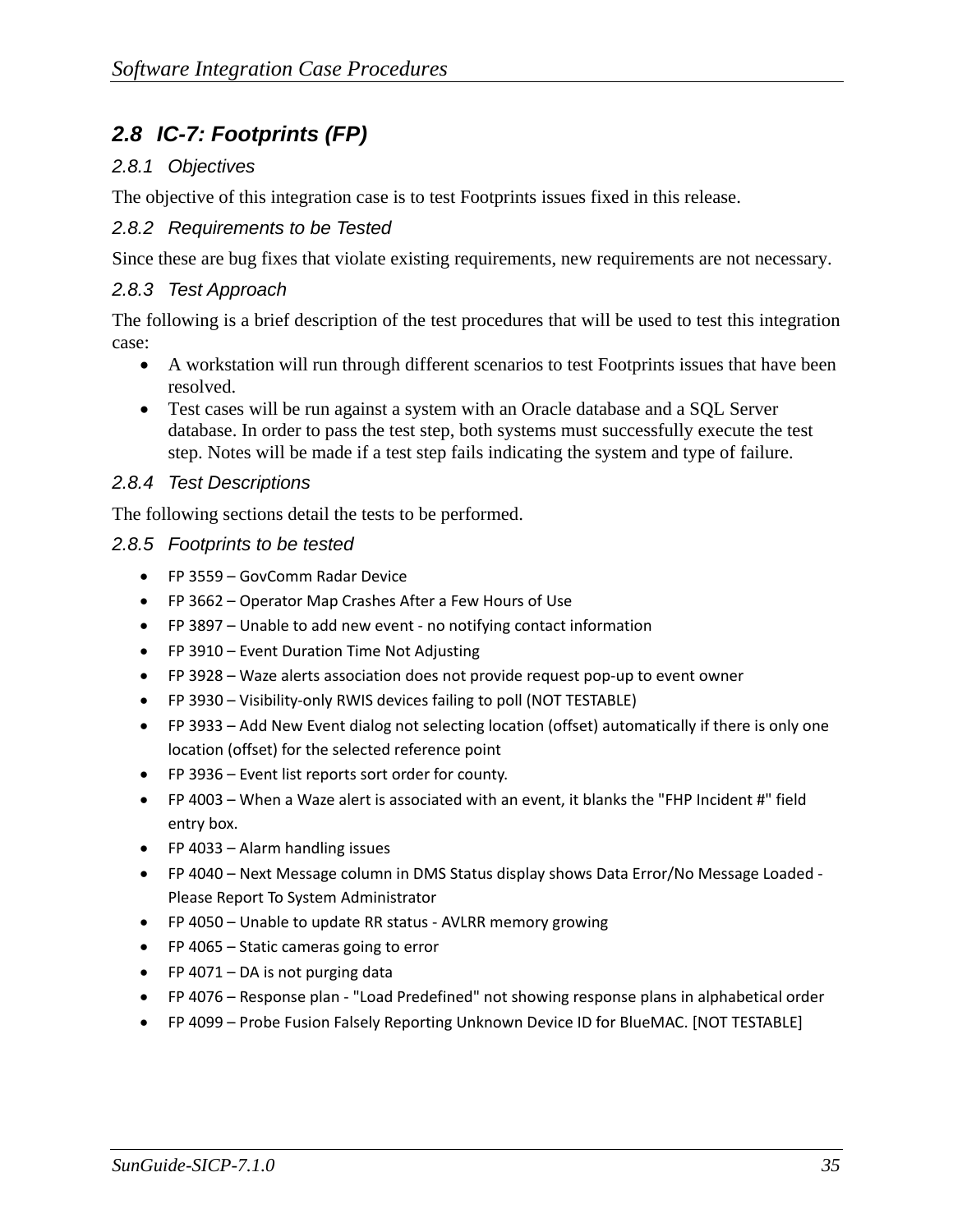### *2.8.5.1 FP 3559 – GovComm Radar Device*

*Reporting District:* TERL

At this time there is not a GovComm radar device at the TERL, but they will be sending one soon. I am authorizing the development of a driver for the GovComm radar device to be done under the support task work order. Originally, GovComm wanted to develop their own driver, but since we will ultimately be maintaining and troubleshooting issues that might be reported down the road, I felt it best that we develop the driver. If you have any questions or concerns with any of the documentation provided by GovComm, please initially work through me. Since this is to help support APL testing, I would like to have a hotfix or something that can be applied against SunGuide version 6.2, and then we can incorporate it into 7.0. I'll let *you know the make/model of the product as soon as I hear back from Svet with GovComm.*

The following sections detail the tests to be performed.

Subsystems Required

TSS

Devices Required

The following devices will be used during the test:

• None

Configuration Required

The following will be setup/configured before the test is performed:

• None

Test Procedure

**Test Start Date / Time** 

| <b>Test Steps</b>                                                                                                             | <b>Previous Result</b>        | <b>Expected Result</b>                                       |  |
|-------------------------------------------------------------------------------------------------------------------------------|-------------------------------|--------------------------------------------------------------|--|
| l *SwRI does not have access to a live l<br><b>GovComm device.*</b><br>Configure a TSS detector with the<br>GovComm protocol. | Was not present as on option. | User is able to add a detector with the<br>GovComm protocol. |  |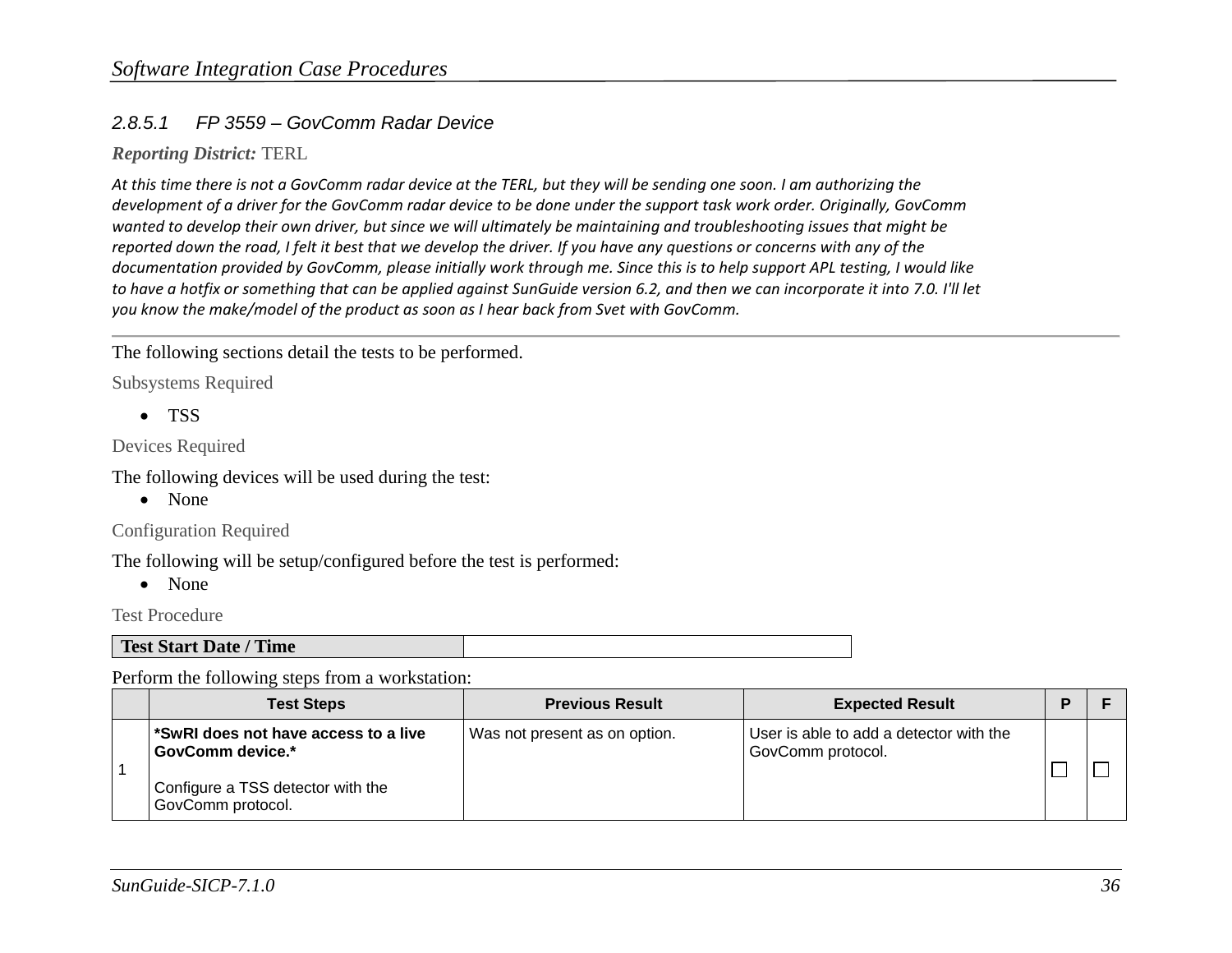| Test End Date & Time |  |
|----------------------|--|
| <b>FDOT Witness</b>  |  |
| <b>SwRI Witness</b>  |  |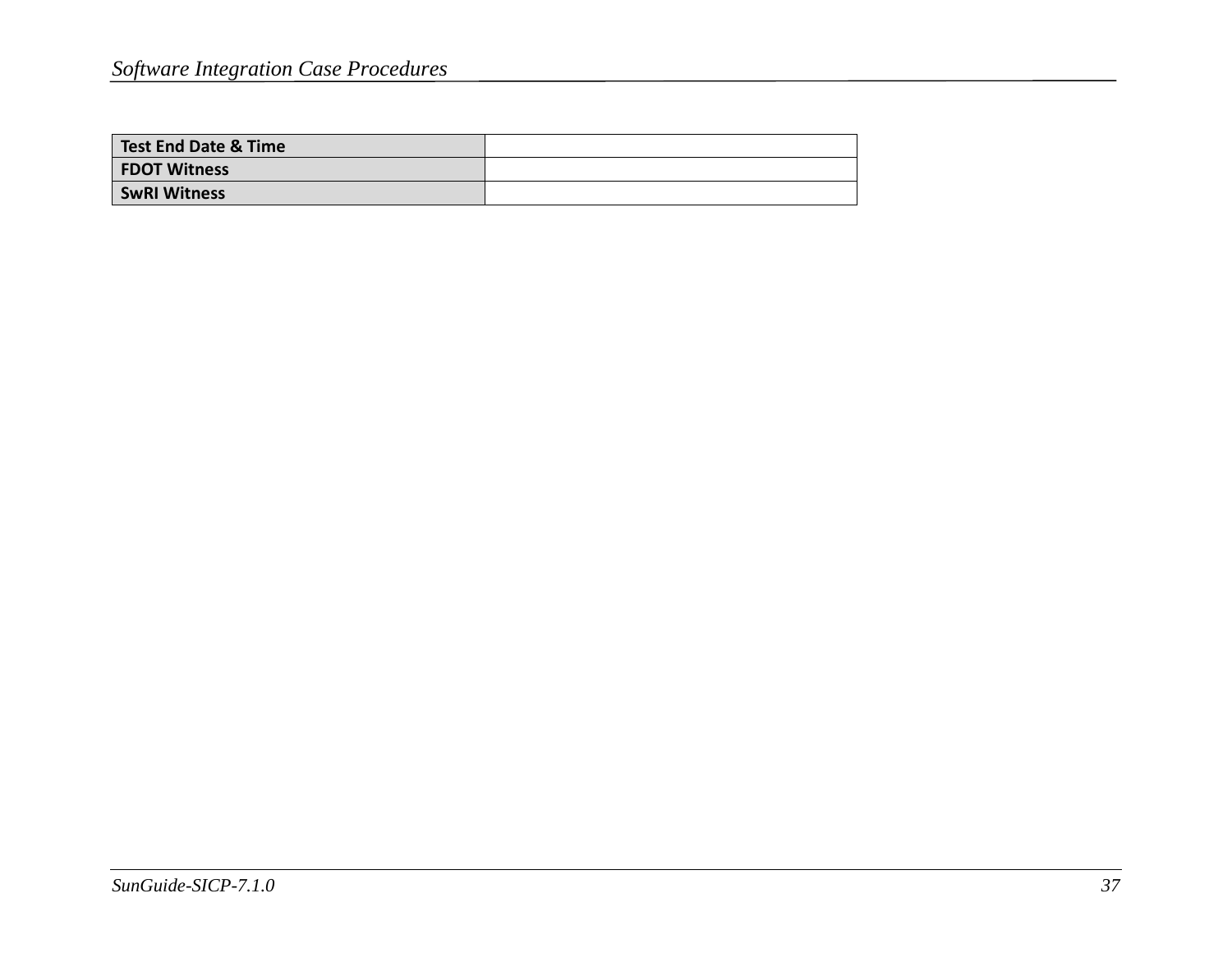### *2.8.5.2 FP 3662 – Operator Map Crashes After a Few Hours of Use*

### *Reporting District:* District 5

FDOT D5 operators have reported CFX's operator map crashes every few hours, requiring them to close out and log back in. To get a better handle on this issue, I set up a script to log the current memory usage of the operator map and presentation host processes on the workstation that is logged into CFX SunGuide. The attached graph shows the memory usage of a period of about 2 days. Note that every time the memory usage drops is when the operator had to *close out and log back in.*

Their description of the issue is the map just "freezes" and the workstation does not respond to any clicks and they can't even close it - making the system inoperable for 10 to 15 minutes. When it recovers after 10 to 15 minutes, the map *response very slowly, requiring them to close out of the map and log back in.*

The following sections detail the tests to be performed.

Subsystems Required

 $\bullet$  C2C

Devices Required

The following devices will be used during the test:

• None

Configuration Required

The following will be setup/configured before the test is performed:

• Configure the system to get half a state's worth or Nokia links (filter by county)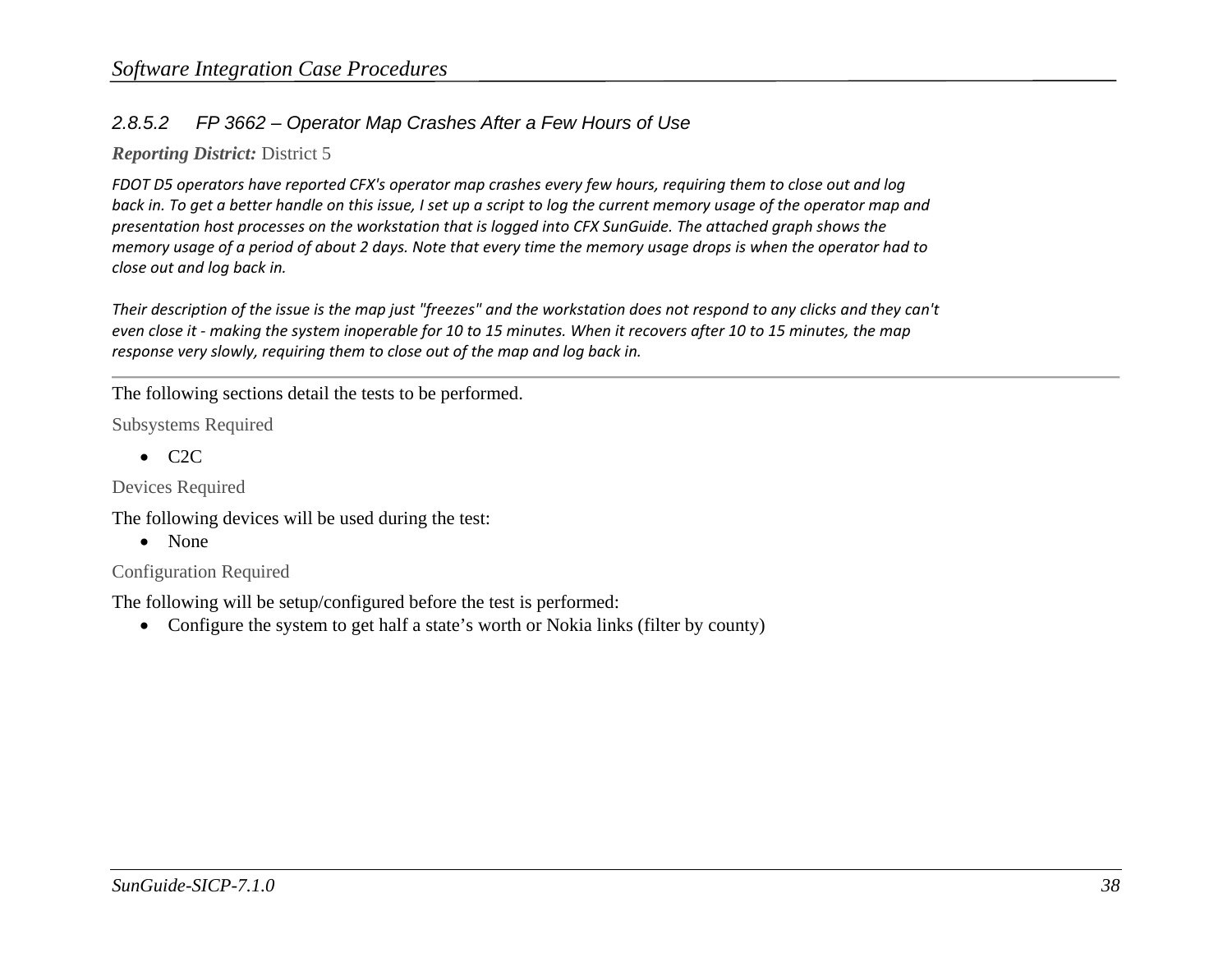Test Procedure

| <b>Time</b><br><b>Test Start Date /</b> |  |
|-----------------------------------------|--|

| <b>Test Steps</b>                                                                                                                                                                                                                                                                                                                                                                              | <b>Previous Result</b>                                               | <b>Expected Result</b>                                                                           | D |  |
|------------------------------------------------------------------------------------------------------------------------------------------------------------------------------------------------------------------------------------------------------------------------------------------------------------------------------------------------------------------------------------------------|----------------------------------------------------------------------|--------------------------------------------------------------------------------------------------|---|--|
| On a 6.2 system that has not been given<br>the latest version of the Operator Map, start<br>at the top zoom level and move down to<br>level 9. Watch the memory usage of the<br>Operator Map.<br>On a 7.1 system that has not been given<br>the latest version of the Operator Map, start<br>at the top zoom level and move down to<br>level 9. Watch the memory usage of the<br>Operator Map. | The memory for the 6.2 map with<br>spike and cause the Map to crash. | The memory for the 7.1 Map will stay<br>stable and still allow the use to perform<br>operations. |   |  |

| <b>Test End Date &amp; Time</b> |  |
|---------------------------------|--|
| <b>FDOT Witness</b>             |  |
| <b>SwRI Witness</b>             |  |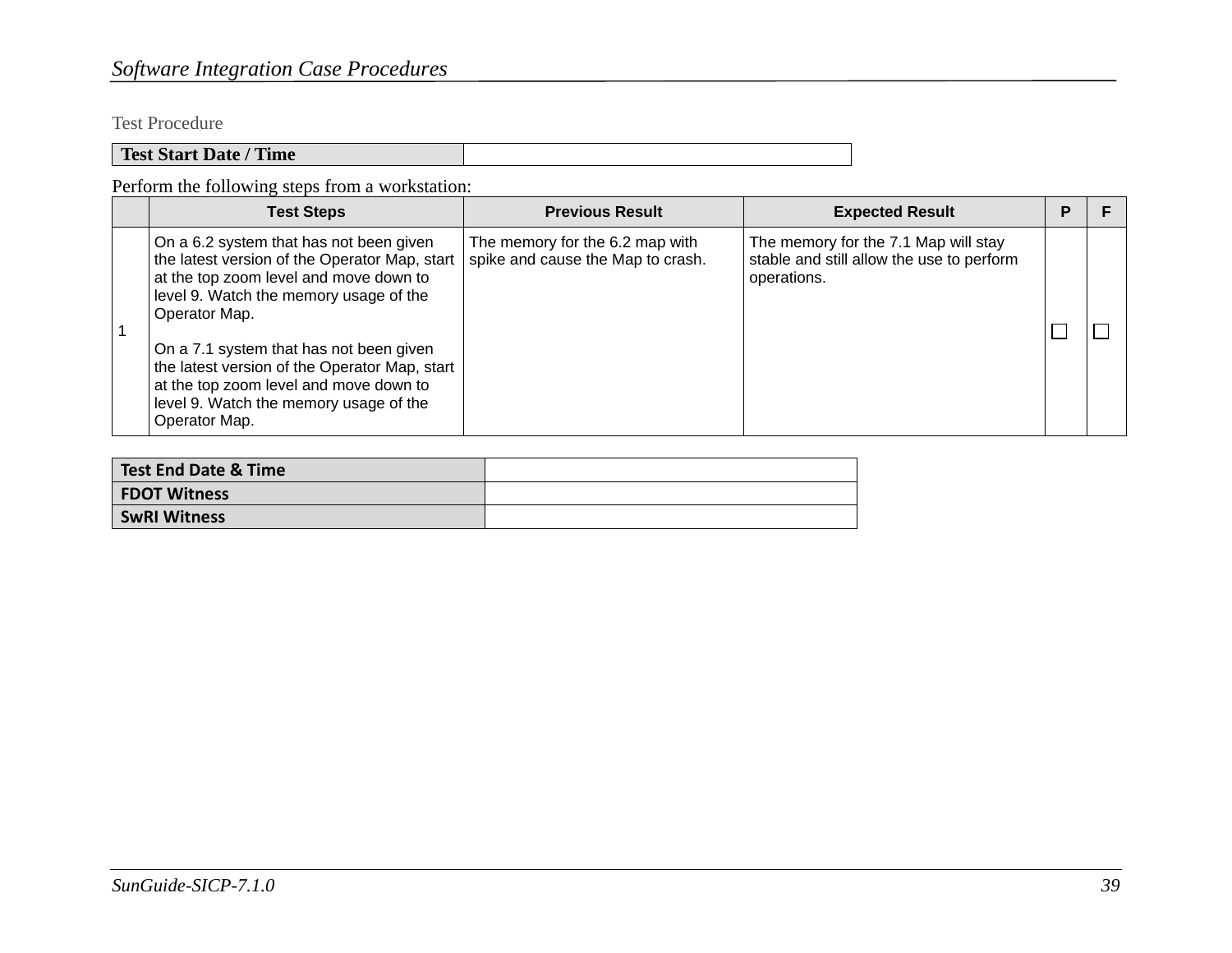### *2.8.5.3 FP 3897 – Unable to add new event - no notifying contact information*

#### *Reporting District:* Lee County

FDOT D5 operators have reported CFX's operator map crashes every few hours, requiring them to close out and log Unable to add new event. When Notifying Agency is selected in "Add new event" window, the Notifying contact does not populate. 2 Screen shots attached. Agency contact information is in SG (SG Agency Contact). No Notifying Contact *populates in window (Add New Event).*

The following sections detail the tests to be performed.

Subsystems Required

 $\bullet$  EM

Devices Required

The following devices will be used during the test:

• None

Configuration Required

The following will be setup/configured before the test is performed:

• Disable AVL in the configuration file. (Must restart Databus)

Test Procedure

| 'Time<br><b>Test Start Date</b> |  |
|---------------------------------|--|
|                                 |  |

|  | <b>Test Steps</b>           | <b>Previous Result</b>                                                                   | <b>Expected Result</b>                  |  |
|--|-----------------------------|------------------------------------------------------------------------------------------|-----------------------------------------|--|
|  | Add an event to the system. | With AVL disabled, the user was not<br>able to select a notifying agency and<br>contact. | Event is able to be added successfully. |  |

| <b>Test End Date &amp; Time</b> |  |
|---------------------------------|--|
| <b>FDOT Witness</b>             |  |
| <b>SwRI Witness</b>             |  |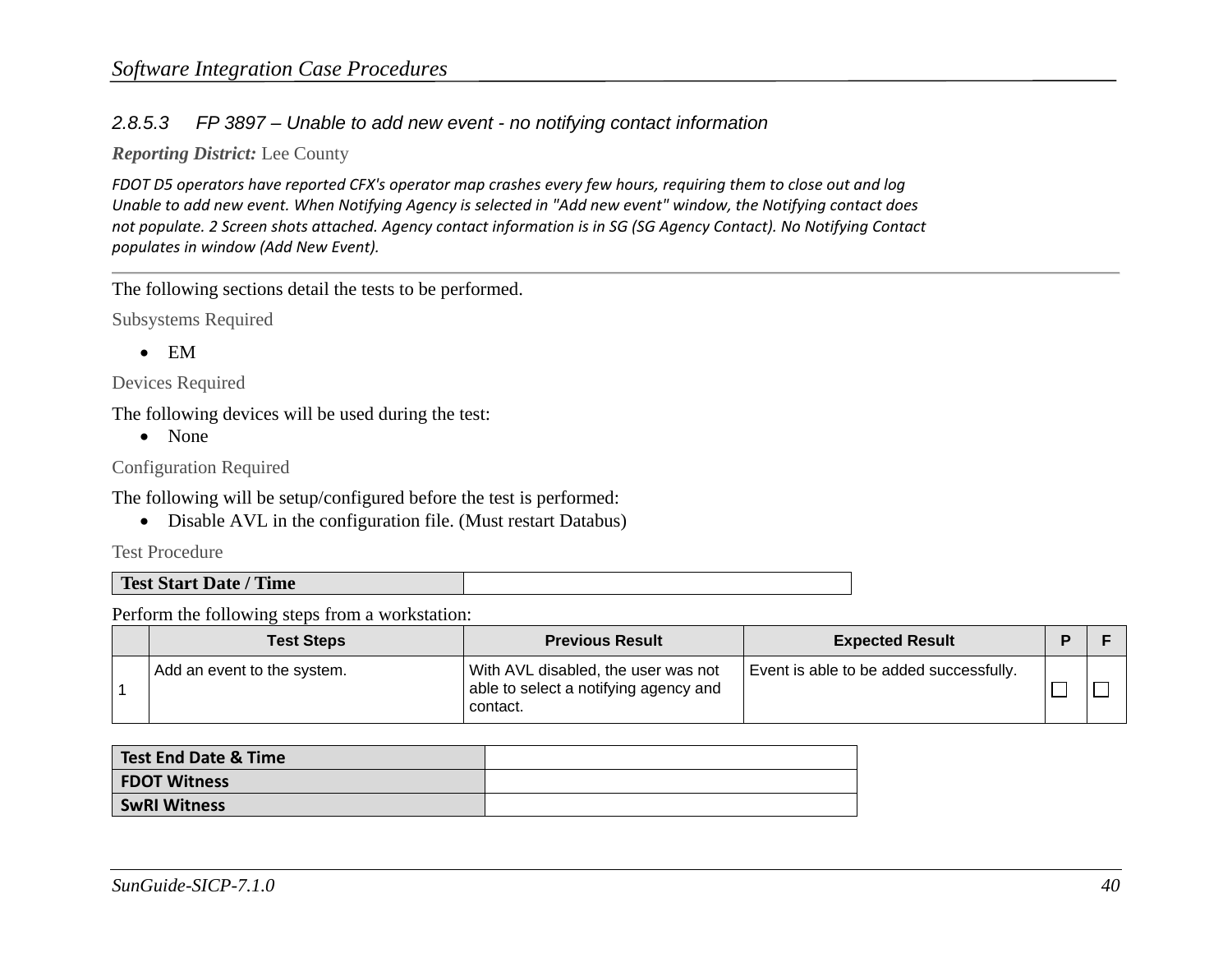### *2.8.5.4 FP 3910 – Event Duration Time Not Adjusting*

*Reporting District:* District 2 *Event Chronology report*

User audited a report to update the end time of an event to reflect the correct time of it closing. Next, the user ran an event chronology report to verify adjustment and noticed that the event duration did not adjust in correlation to the *adjusted event closing time.*

*See attachment.*

The following sections detail the tests to be performed.

Subsystems Required

 $\bullet$  EM

Devices Required

The following devices will be used during the test:

• None

Configuration Required

The following will be setup/configured before the test is performed:

• None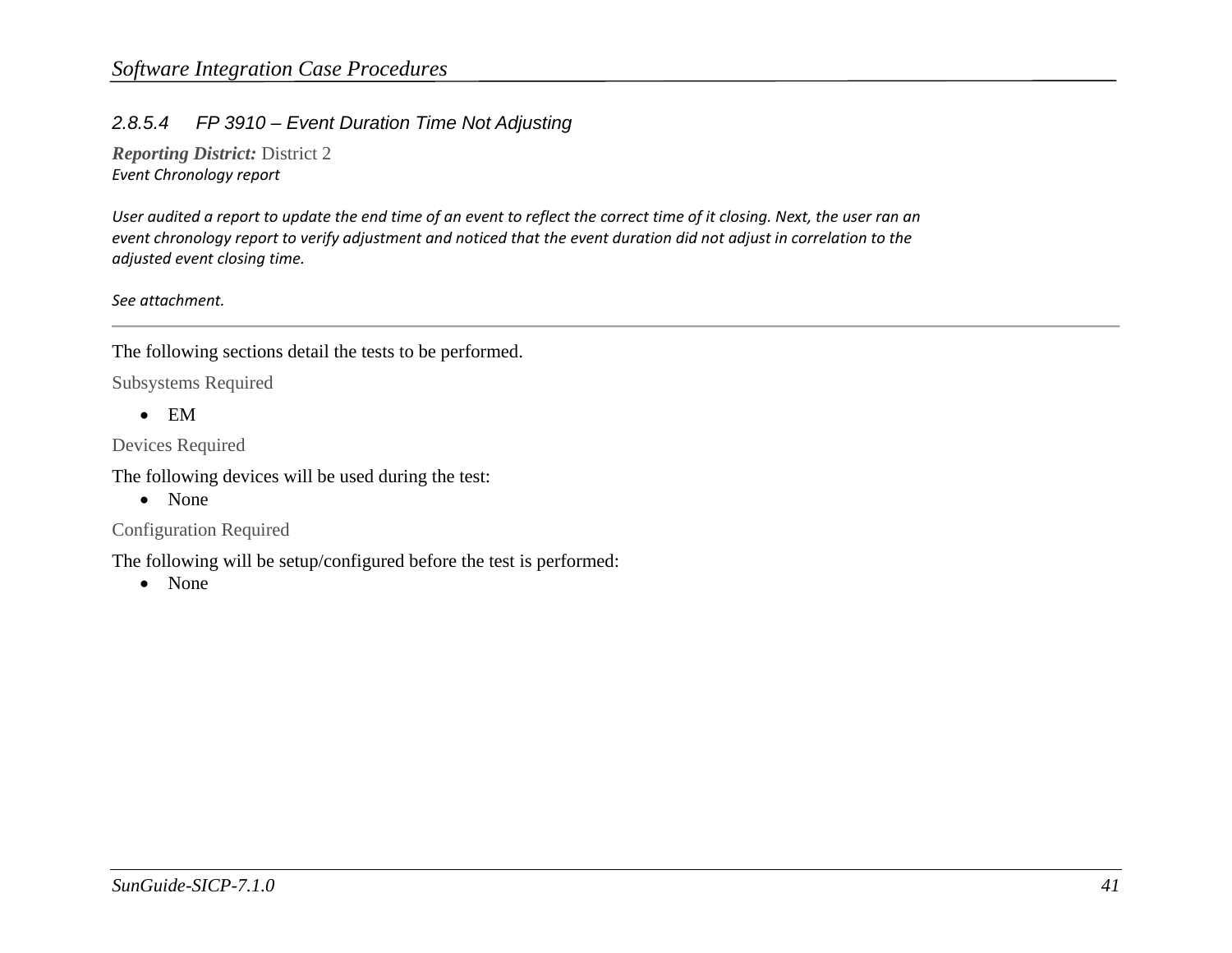# *Software Integration Case Procedures*

Test Procedure

| <b>Time</b><br><b>Test Start Date /</b> |  |
|-----------------------------------------|--|
|                                         |  |

| <b>Test Steps</b>                                                                                                                                                                | <b>Previous Result</b>                                                              | <b>Expected Result</b>                                              |  |
|----------------------------------------------------------------------------------------------------------------------------------------------------------------------------------|-------------------------------------------------------------------------------------|---------------------------------------------------------------------|--|
| Run a report to conform the 1 <sup>st</sup> closed time<br>l of an event.<br>Audit the event to change the 1 <sup>st</sup> closed<br>date timestamp.<br>Run a Chronology report. | The 1 <sup>st</sup> closed time in the report did<br>not update based on the audit. | The 1 <sup>st</sup> closed time is the same as the<br>audited time. |  |

| Test End Date & Time |  |
|----------------------|--|
| <b>FDOT Witness</b>  |  |
| <b>SwRI Witness</b>  |  |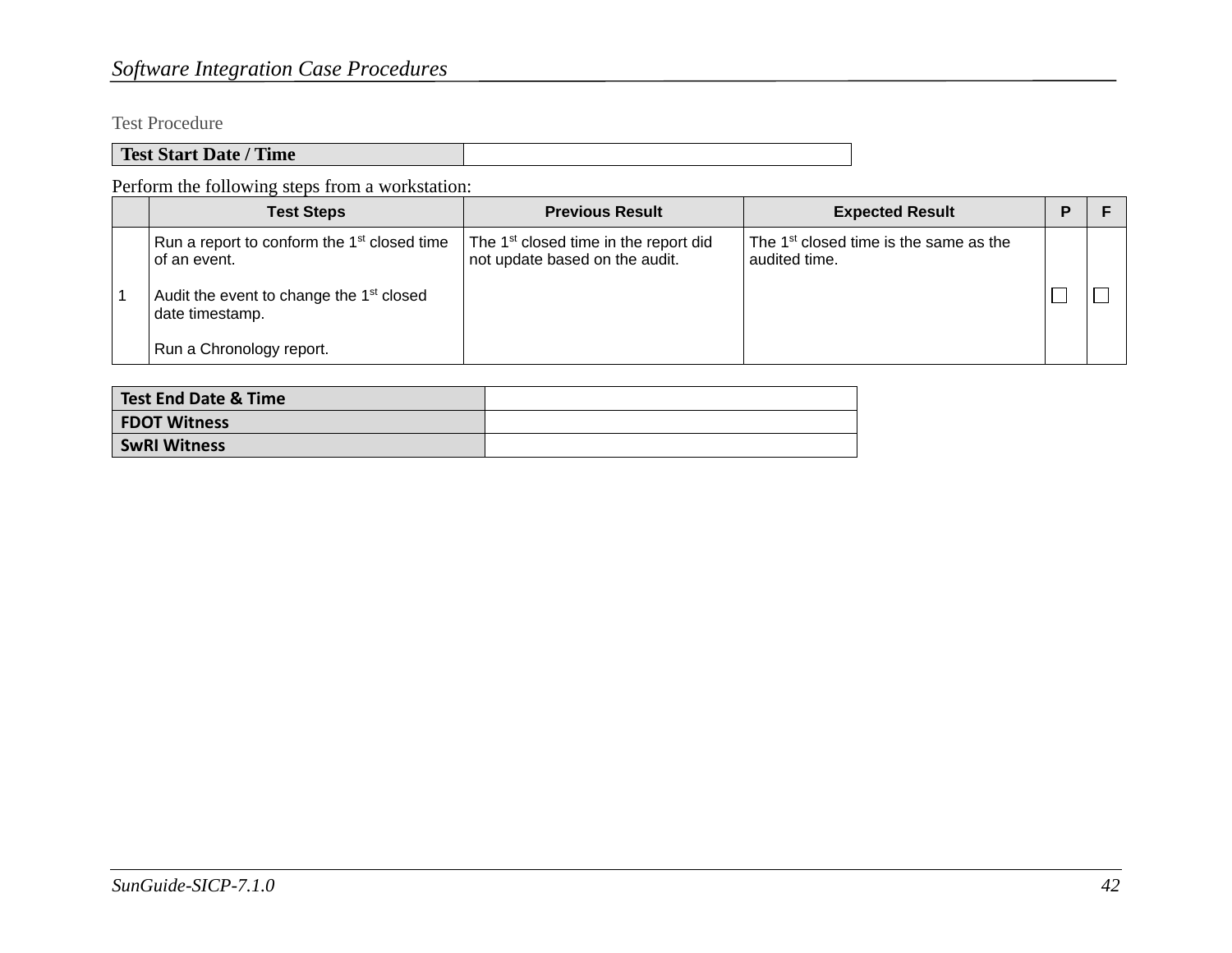### *2.8.5.5 FP 3928 – Waze alerts association does not provide request pop-up to event owner*

#### *Reporting District:* FTE

When an Operator selects to associated a Waze alert with an existing event, the message advises it is waiting on the *event owner to accept, but the event owner does not receive the request.*

The following sections detail the tests to be performed.

Subsystems Required

• EM, IDS

Devices Required

The following devices will be used during the test:

• None

Configuration Required

The following will be setup/configured before the test is performed:

• Alert simulator should simulate a Waze alert

Test Procedure

### **Test Start Date / Time**

| <b>Test Steps</b>                                                                                                                                                                | <b>Previous Result</b>                      | <b>Expected Result</b>                                            |  |
|----------------------------------------------------------------------------------------------------------------------------------------------------------------------------------|---------------------------------------------|-------------------------------------------------------------------|--|
| Log into the map with a user. Take<br>ownership of the event.<br>Using a different user that is NOT the owner<br>of the event, associate a Waze alert with an<br>existing event. | The event owner did not receive a<br>popup. | Event owner receives a popup and can<br>complete the association. |  |

| Test End Date & Time |  |
|----------------------|--|
| <b>FDOT Witness</b>  |  |
| <b>SwRI Witness</b>  |  |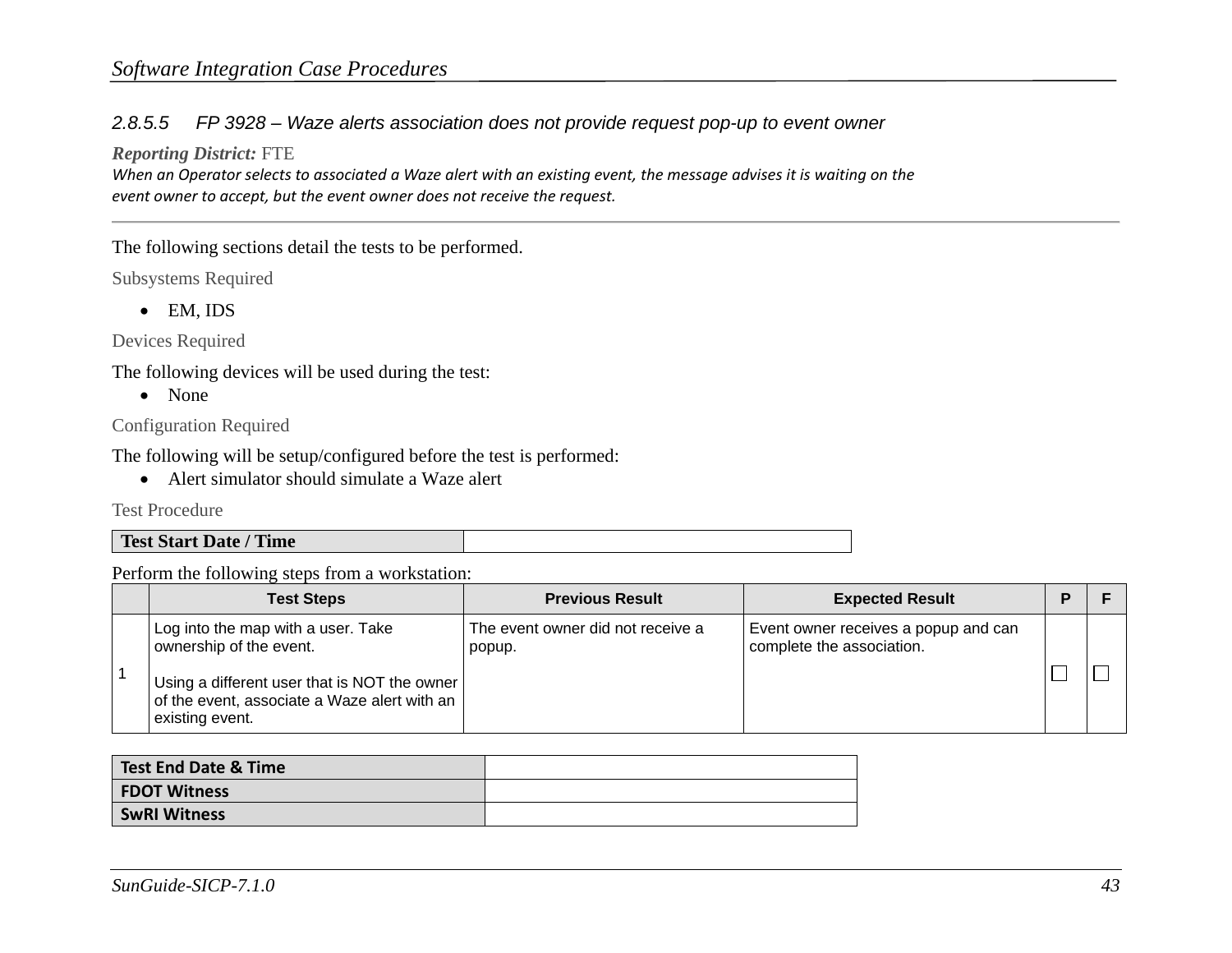### *2.8.5.6 FP 3930 – Visibility-only RWIS devices failing to poll (NOT TESTABLE)*

#### *Reporting District:* District 7

Jared requested via email that we take a look at why some of his RWIS devices are failing to poll. These devices are Visibility only so any other *values that do not have data are likely responding with default values.*

I have found what I believe to be the cause and would like to put a test-build of the Rwis Driver out to verify

The following sections detail the tests to be performed.

Subsystems Required

RWIS

Devices Required

The following devices will be used during the test:

• None

Configuration Required

The following will be setup/configured before the test is performed:

• None

Test Procedure

|  | <b>Test Start Date</b><br>'Time |  |
|--|---------------------------------|--|
|--|---------------------------------|--|

| <b>Test Steps</b>                                                                                                                          | <b>Previous Result</b> | <b>Expected Result</b> |  |
|--------------------------------------------------------------------------------------------------------------------------------------------|------------------------|------------------------|--|
| This was caused by a device failing to provide  <br>a specific field which we are unable to<br>duplicate in devices or simulators we have. |                        |                        |  |

| <b>Test End Date &amp; Time</b> |  |
|---------------------------------|--|
| <b>FDOT Witness</b>             |  |
| <b>SwRI Witness</b>             |  |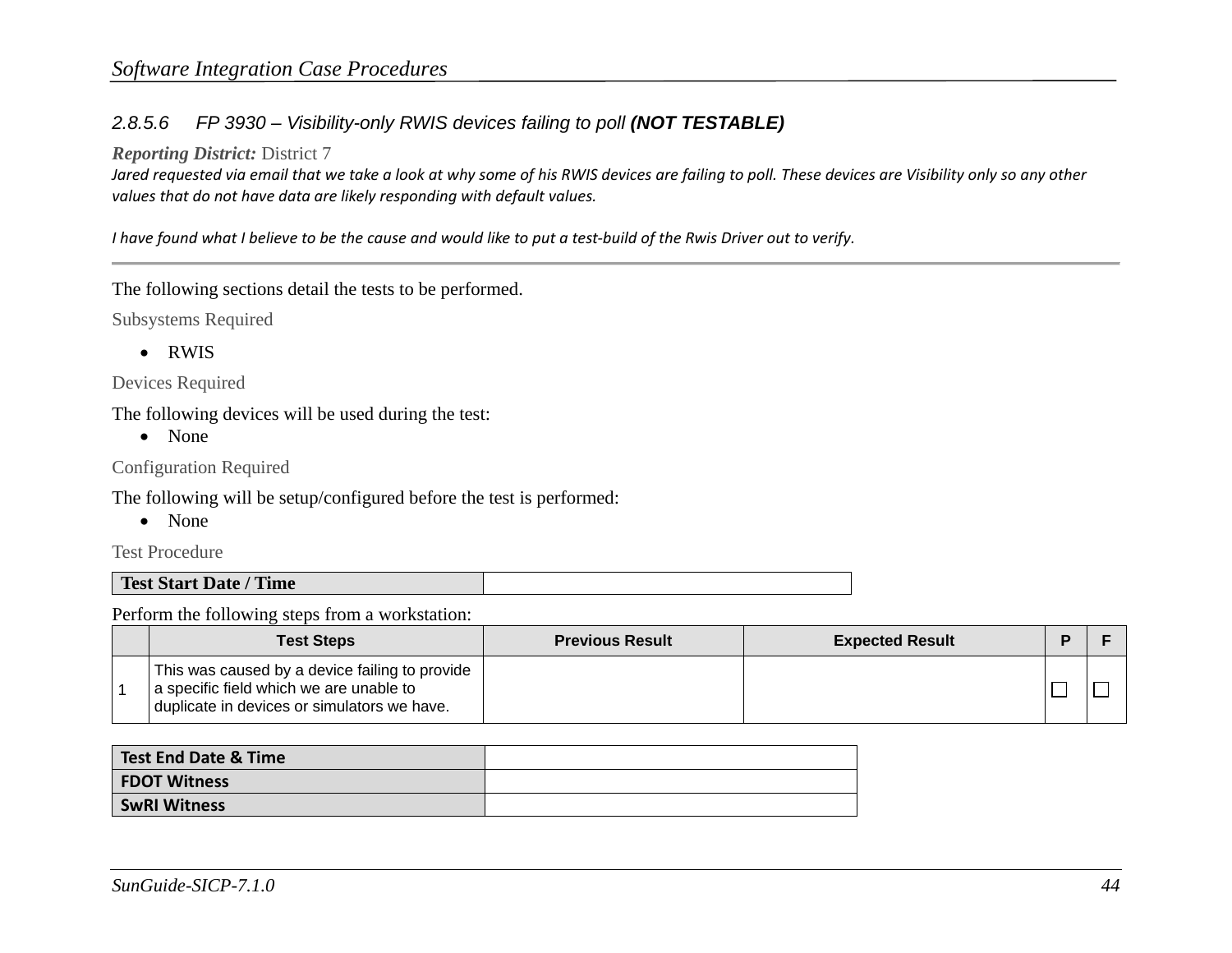#### *2.8.5.7 FP 3933 – Add New Event dialog not selecting location (offset) automatically if there is only one location (offset) for the selected reference point.*

*Reporting District:* District 5

In the Add New Event dialog, selecting a Reference Point with a single Location (offset) should automatically select the Location *(offset).*

The following sections detail the tests to be performed.

Subsystems Required

 $\bullet$  EM

Devices Required

The following devices will be used during the test:

• None

Configuration Required

The following will be setup/configured before the test is performed:

• Find an event location that only has one location offset of a given reference point

Test Procedure

| <b>Test Start Date / Time</b> |
|-------------------------------|
|-------------------------------|

|  | <b>Test Steps</b>                                                                                                        | <b>Previous Result</b>                        | <b>Expected Result</b>                | ⋼ |  |
|--|--------------------------------------------------------------------------------------------------------------------------|-----------------------------------------------|---------------------------------------|---|--|
|  | Open the Add New Event dialog and select<br>a location up to the reference point for the<br>location with only 1 offset. | Location would not populate<br>automatically. | Location will automatically populate. |   |  |

| Test End Date & Time |  |
|----------------------|--|
| <b>FDOT Witness</b>  |  |
| <b>SwRI Witness</b>  |  |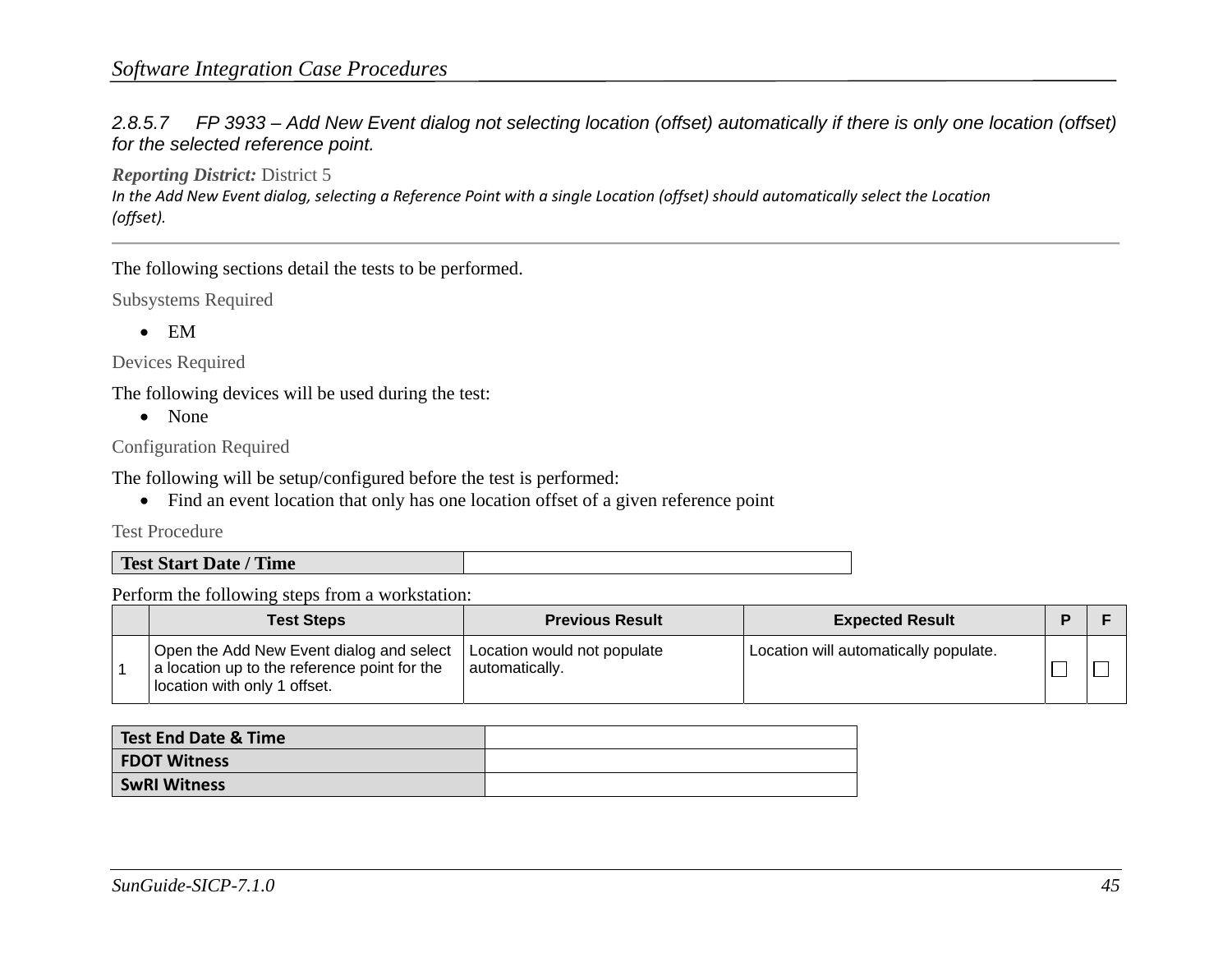### *2.8.5.8 FP 3936 – Event list reports sort order for county.*

#### *Reporting District:* District 1

The user would like the county to be sorted differently since it is currently sorted in alphabetical order. This was not the case in the previous version of Sunguide which made it easier for the user to generate reports from the event list. I have included screenshots. We have attached a screenshot of the arterial roadways since that section is not sorted in an *alphabetical order.*

The following sections detail the tests to be performed.

Subsystems Required

- $\bullet$  EM
- $\bullet$ RS

Devices Required

The following devices will be used during the test:

• None

Configuration Required

The following will be setup/configured before the test is performed:

• None

Test Procedure

| Time<br><b>Test Start Date</b> |  |
|--------------------------------|--|

|  | <b>Test Steps</b>                                                                                                 | <b>Previous Result</b>                     | <b>Expected Result</b>                |  |
|--|-------------------------------------------------------------------------------------------------------------------|--------------------------------------------|---------------------------------------|--|
|  | Open the reporting dialog and select the<br>Event List report. Find the Counties filter<br>and note the ordering. | Counties were populated<br>alphabetically. | Counties are populated by sort order. |  |

| Test End Date & Time |  |
|----------------------|--|
| <b>FDOT Witness</b>  |  |
| <b>SwRI Witness</b>  |  |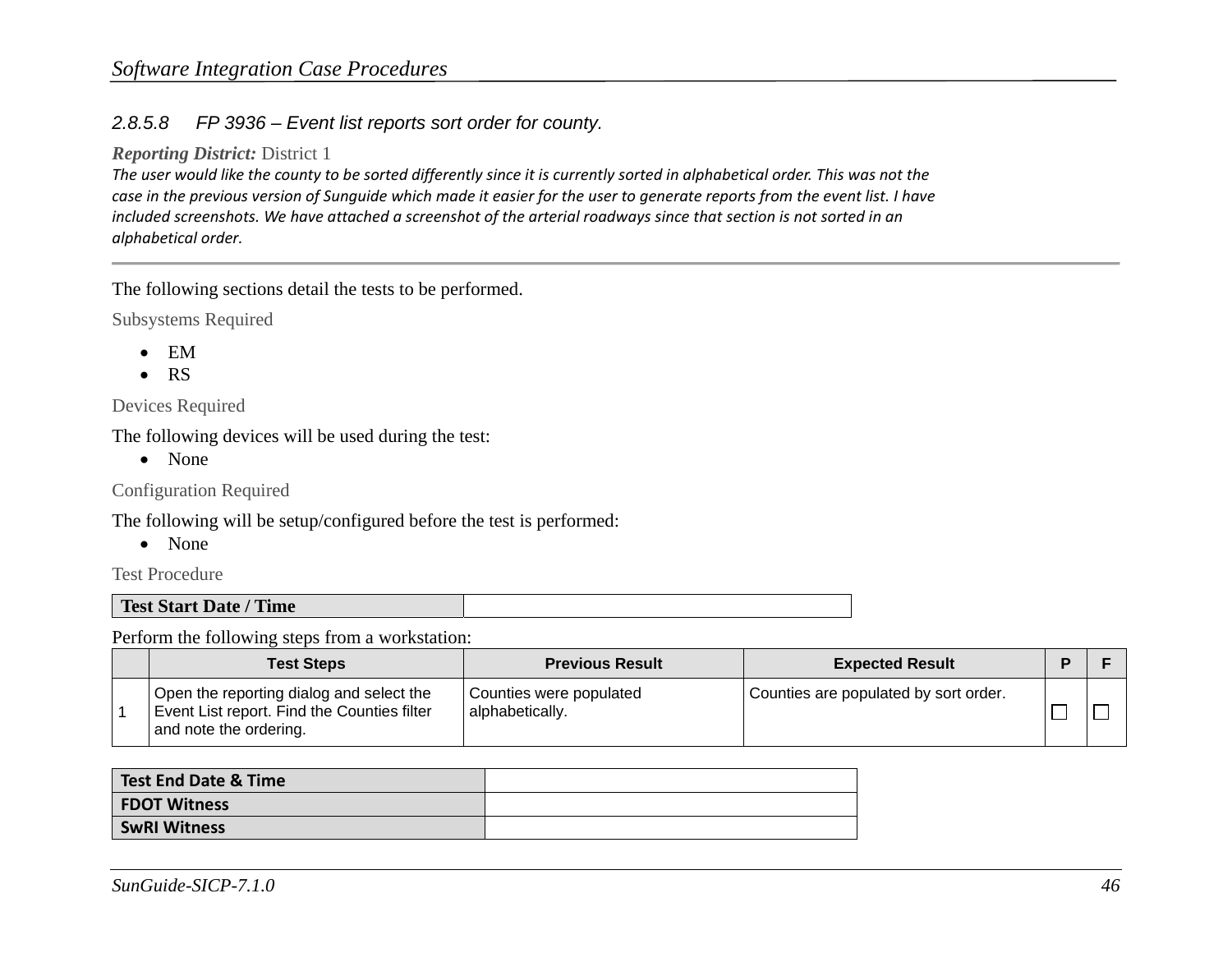### *Software Integration Case Procedures*

### *2.8.5.9 FP 4003 – When a Waze alert is associated with an event, it blanks the "FHP Incident #" field entry box.*

*Reporting District:* FTE When a Waze alert is associated with an event, it blanks the "FHP Incident #" field box. It places the Waze event ID in *the "Waze Incident #" field.* We still need the FHP CAD # in the "FHP Incident #" box, even if we are associating it with a Waze alert.

The following sections detail the tests to be performed.

Subsystems Required

 $\bullet$  EM

Devices Required

The following devices will be used during the test:

• None

Configuration Required

The following will be setup/configured before the test is performed:

• Alert sim should produce a Waze and FHP alert

Test Procedure

| 'Time<br><b>Test Start Date</b> |  |
|---------------------------------|--|
|---------------------------------|--|

| <b>Test Steps</b>                                                                                                                                                                                    | <b>Previous Result</b> | <b>Expected Result</b>                               |  |
|------------------------------------------------------------------------------------------------------------------------------------------------------------------------------------------------------|------------------------|------------------------------------------------------|--|
| Create an event out the FHP alert. Note the $\vert$ FHP Incident # was cleared.<br>FHP Incident # is present.<br>Associate the Waze alert with the event.<br>Note the FHP and Waze incident numbers. |                        | Both the FHP and Waze Incident #'s are<br>populated. |  |

| Test End Date & Time |  |
|----------------------|--|
| <b>FDOT Witness</b>  |  |
| <b>SwRI Witness</b>  |  |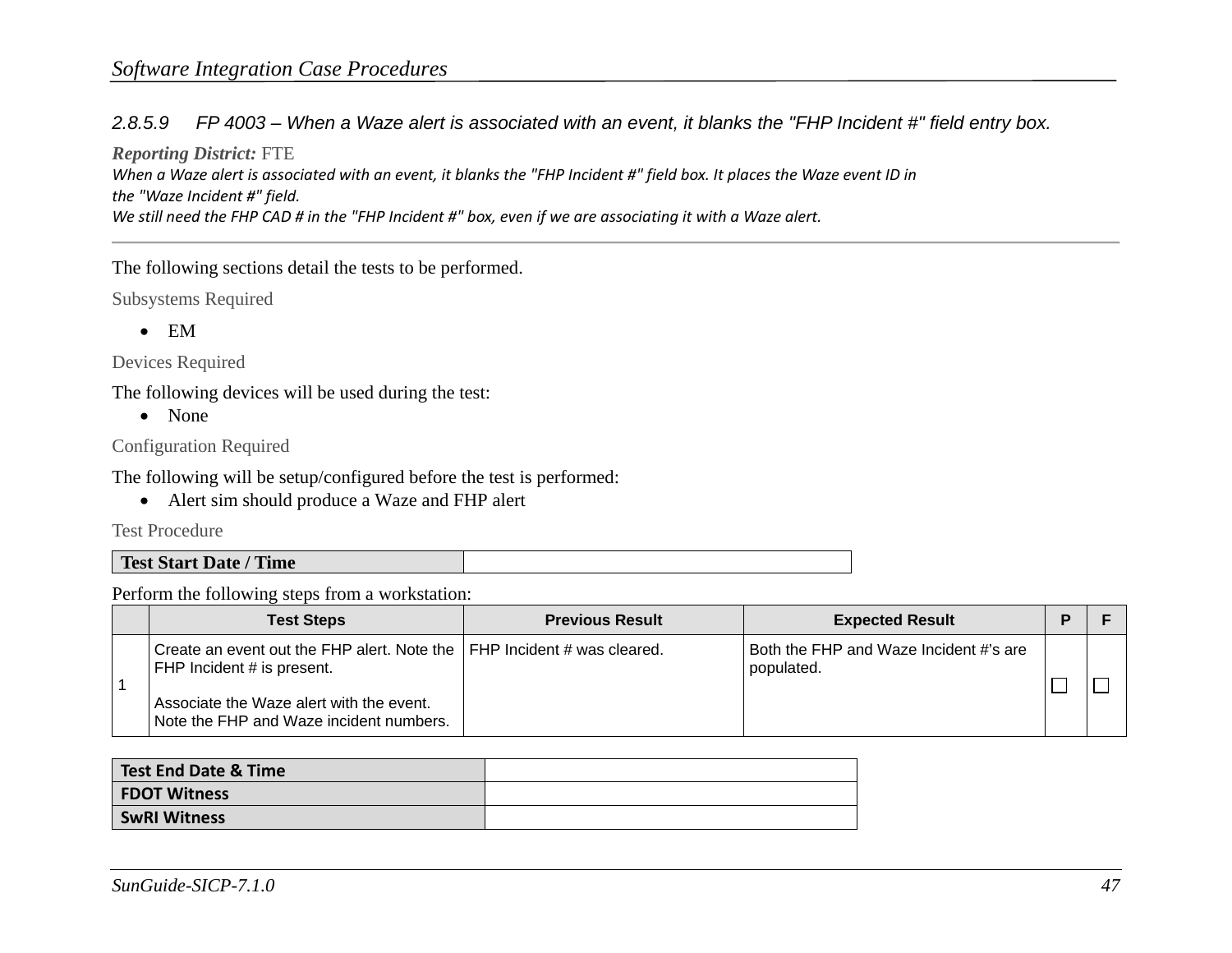### *2.8.5.10 FP 4033 – Alarm handling issues.*

*Reporting District:* District 1 *Received the following email from Isaac:*

"We are currently having issues removing the alerts off the Sunguide event list. The alarms stay stuck in the event list and when we try to dismiss them, the alert will stay stuck in the resolving alarm loading screen. I have attached a screen shot. Would this have *anything to do with the issue that we were experiencing with the AVLRR subsystem earlier today."*

The following sections detail the tests to be performed.

Subsystems Required

- $\bullet$  EM
- $\bullet$ IDS

Devices Required

The following devices will be used during the test:

• None

Configuration Required

The following will be setup/configured before the test is performed:

• Alert sim should produce a Waze alert

Test Procedure

| <b>Test Start Date / Time</b> |  |
|-------------------------------|--|
|                               |  |

| <b>Test Steps</b>                                                                                                                   | <b>Previous Result</b>                     | <b>Expected Result</b>        |  |
|-------------------------------------------------------------------------------------------------------------------------------------|--------------------------------------------|-------------------------------|--|
| Create an event out the Waze alert.<br>Create a new Waze alert with a closed<br>timestamp. Associate it to the event from<br>above. | Error occurred when handling the<br>alert. | Alert is properly associated. |  |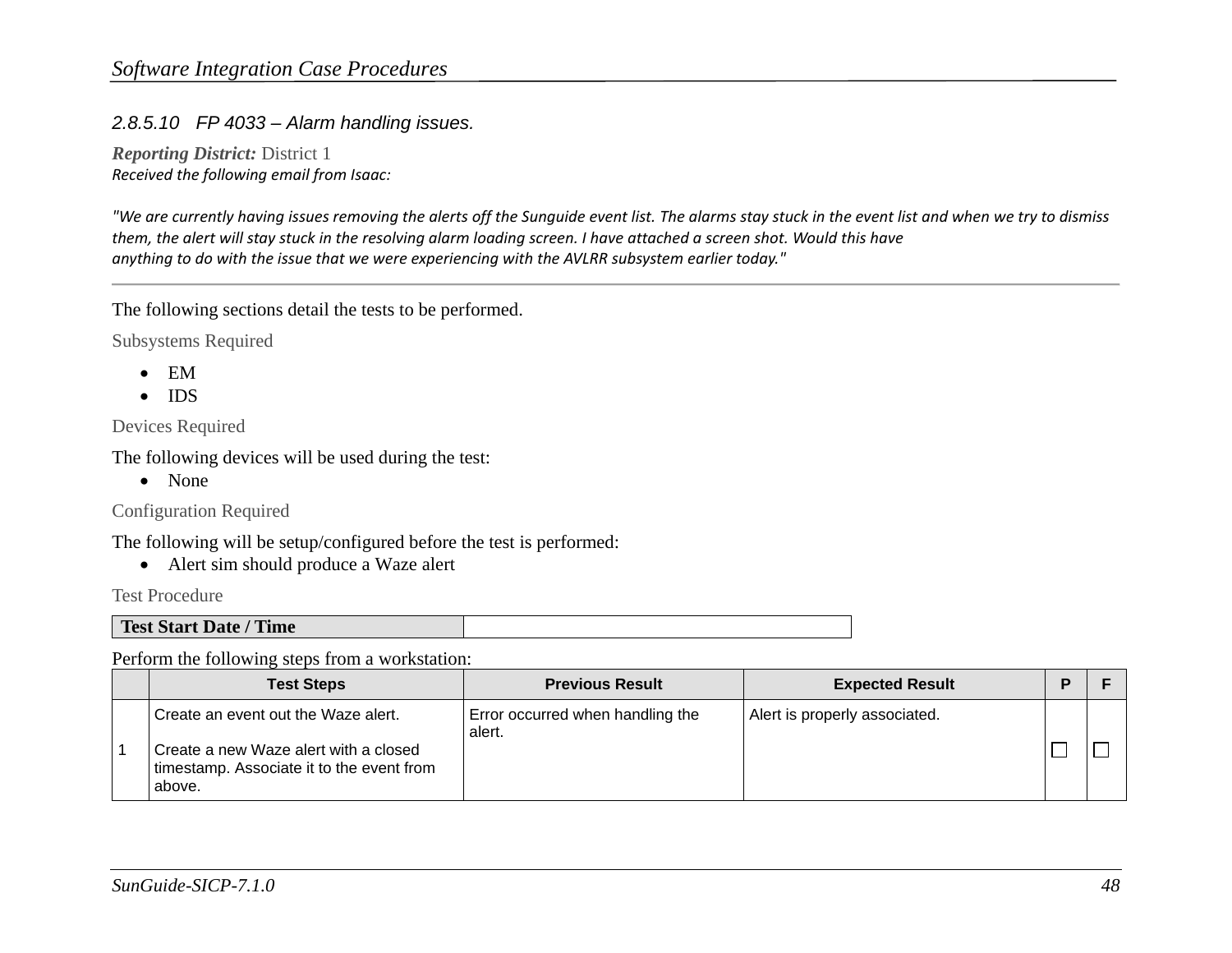| Test End Date & Time |  |
|----------------------|--|
| <b>FDOT Witness</b>  |  |
| <b>SwRI Witness</b>  |  |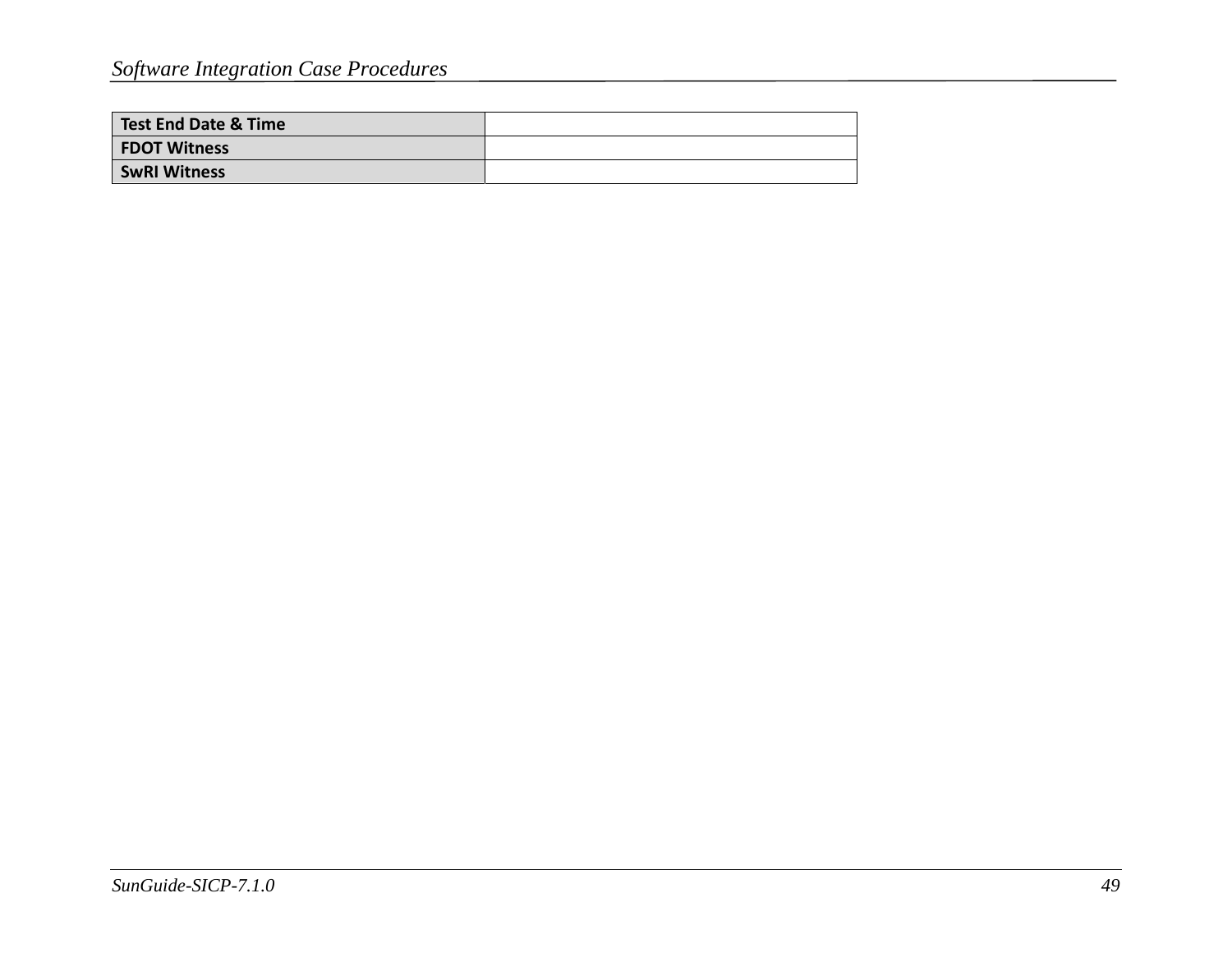*2.8.5.11 FP 4040 – Next Message column in DMS Status display shows Data Error/No Message Loaded - Please Report To System Administrator.* 

*Reporting District:* District 7 *Via email:*

We're experiencing an interesting DMS issue, where when our operators (or Ops Managers) attempt to merge a DMS they're getting *an error within the DMS "Device Messaging" status window, under the column "Next Message".*

Once the merge command is issued, the proposed merged message shows as blank, and the attached error message (Data Error/No Message Loaded - Please Report To System Administrator) shows up inside the Device Messaging window. The sign in *the field does not display the error message.*

We've restarted all SunGuide systems, and this has not resolved the issue. This was first reported as happening last Friday.

The following sections detail the tests to be performed.

Subsystems Required

- $\bullet$ DMS
- $\bullet$ MAS

Devices Required

The following devices will be used during the test:

• None

Configuration Required

The following will be setup/configured before the test is performed:

DMS has a message but only one and nothing else on the queue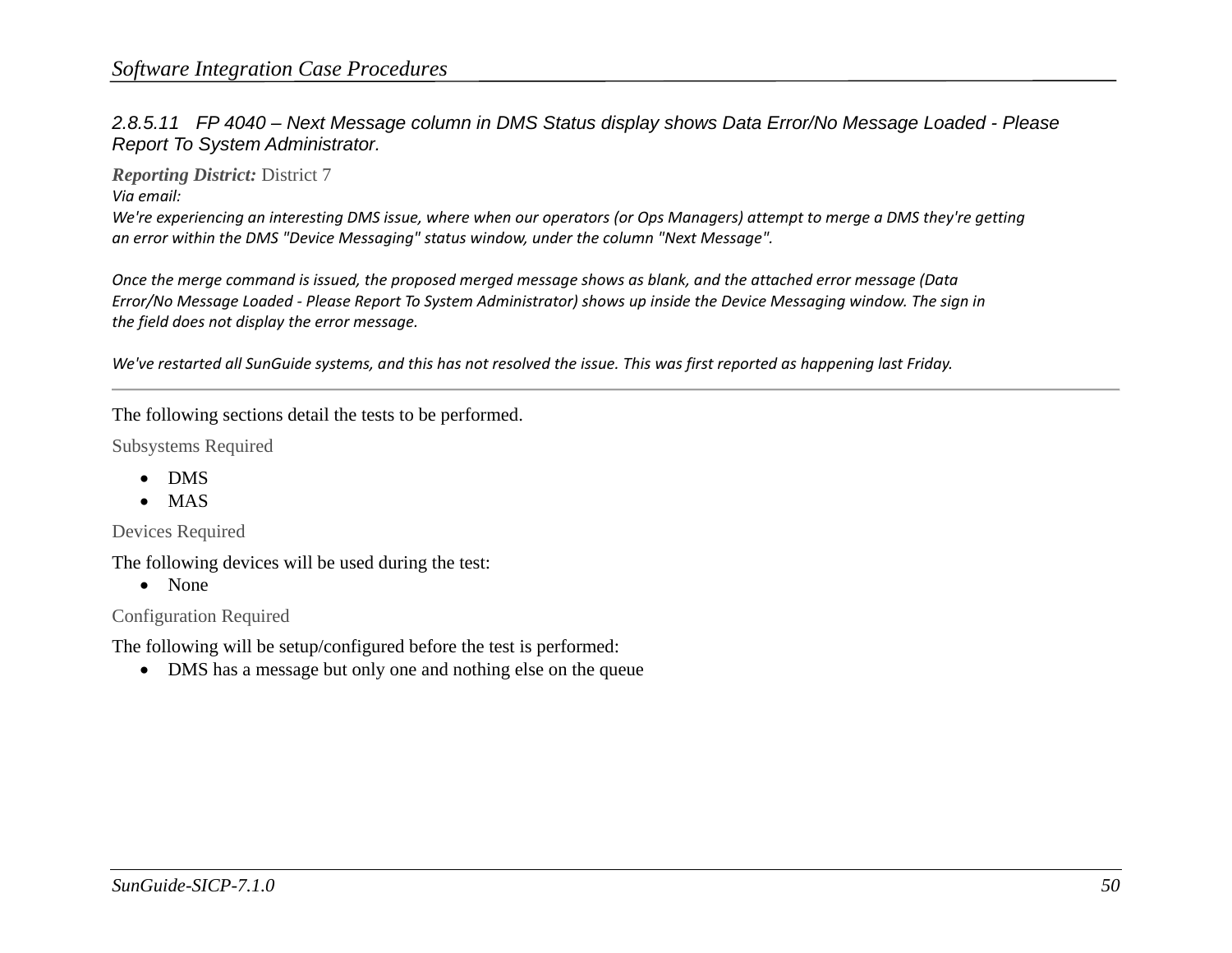# *Software Integration Case Procedures*

Test Procedure

| <b>Time</b><br><b>Test Start Date /</b> |  |
|-----------------------------------------|--|

| <b>Test Steps</b>                            | <b>Previous Result</b>  | <b>Expected Result</b>                                      |  |
|----------------------------------------------|-------------------------|-------------------------------------------------------------|--|
| View the Next Message column for the<br>DMS. | Default text was shown. | Message is blank because nothing else is  <br>on the queue. |  |

| Test End Date & Time |  |
|----------------------|--|
| <b>FDOT Witness</b>  |  |
| <b>SwRI Witness</b>  |  |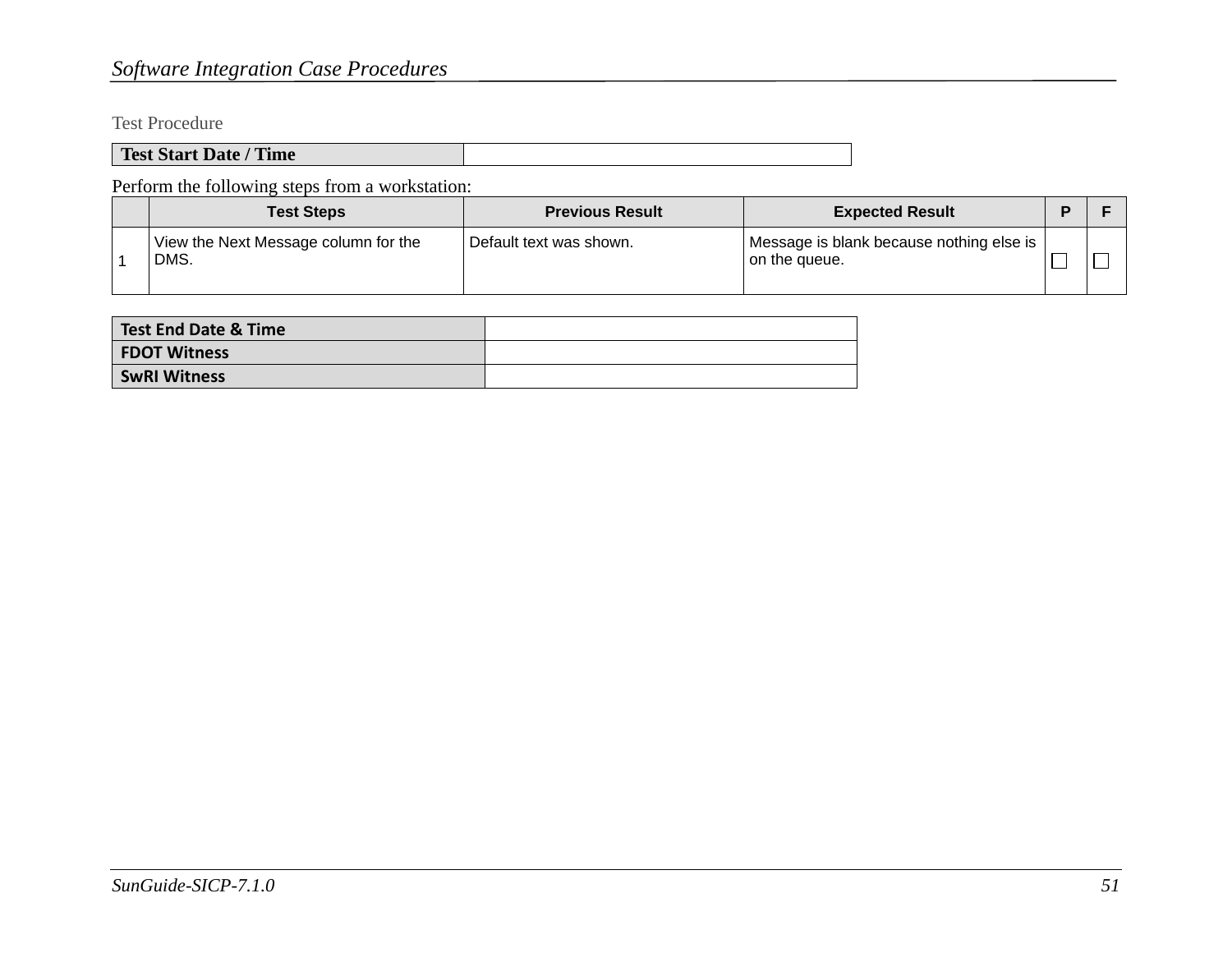### *2.8.5.12 FP 4050 – Unable to update RR status - AVLRR memory growing.*

#### *Reporting District:* District 6

Multiple times over the weekend, operators were unable to update RR status. A restart of AVLRR addressed the problem each time. The log file shows that AVLRR is using a lot of memory. In the attached log, around 12:50 PM, it was using over 19 GB around the time of the one of the failures to update status. There were issues over the weekend with SunGuide getting data *from http://d6sg.gf‐locate.com, which may have been <sup>a</sup> factor.*

The following sections detail the tests to be performed.

Subsystems Required

- $\bullet$  EM
- AVL

Devices Required

The following devices will be used during the test:

• None

Configuration Required

The following will be setup/configured before the test is performed:

• None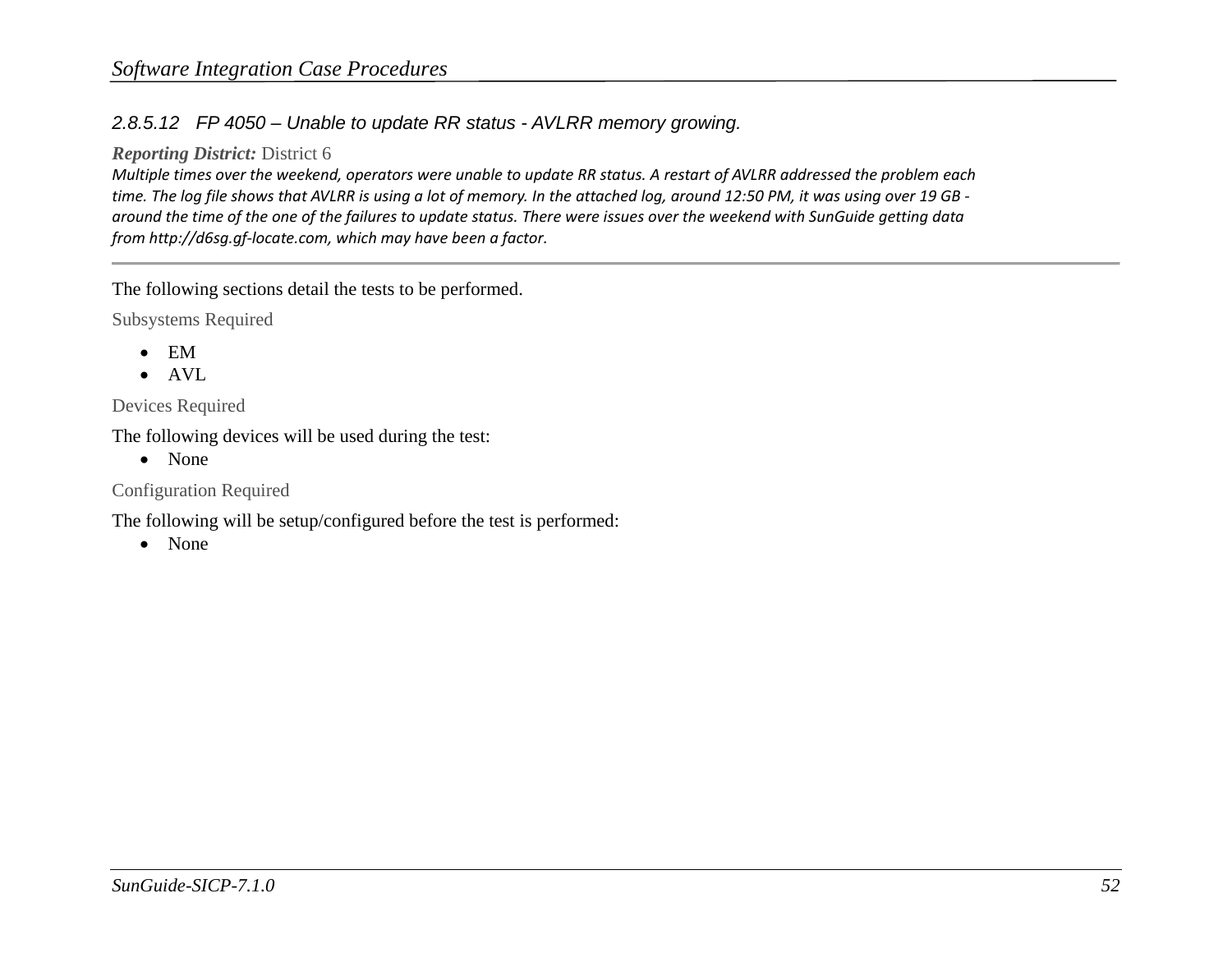# *Software Integration Case Procedures*

Test Procedure

| Time<br><b>Test Start Date /</b> |  |
|----------------------------------|--|

| <b>Test Steps</b>                                                                                                                                                                                                                                                                                                                                                                                                                   | <b>Previous Result</b>                          | <b>Expected Result</b>                                                                                       | P |  |
|-------------------------------------------------------------------------------------------------------------------------------------------------------------------------------------------------------------------------------------------------------------------------------------------------------------------------------------------------------------------------------------------------------------------------------------|-------------------------------------------------|--------------------------------------------------------------------------------------------------------------|---|--|
| Note the memory in Task Manager for AVL.<br>Create an EM event and add as many DMS<br>as possible to a response plan. Activate<br>and Terminate the response plan 25 times.<br>Run a query to determine the number of<br>chronology entries for the event. More than<br>2000 should be sufficient.<br>Check the memory for AVL and show there<br>is not a significant climb in memory usage.<br>Dispatch a road ranger to an event. | AVL would rise in memory until it<br>locked up. | The memory of AVL does not show a<br>significant increase and the road ranger is<br>successfully dispatched. |   |  |

| Test End Date & Time |  |
|----------------------|--|
| <b>FDOT Witness</b>  |  |
| <b>SwRI Witness</b>  |  |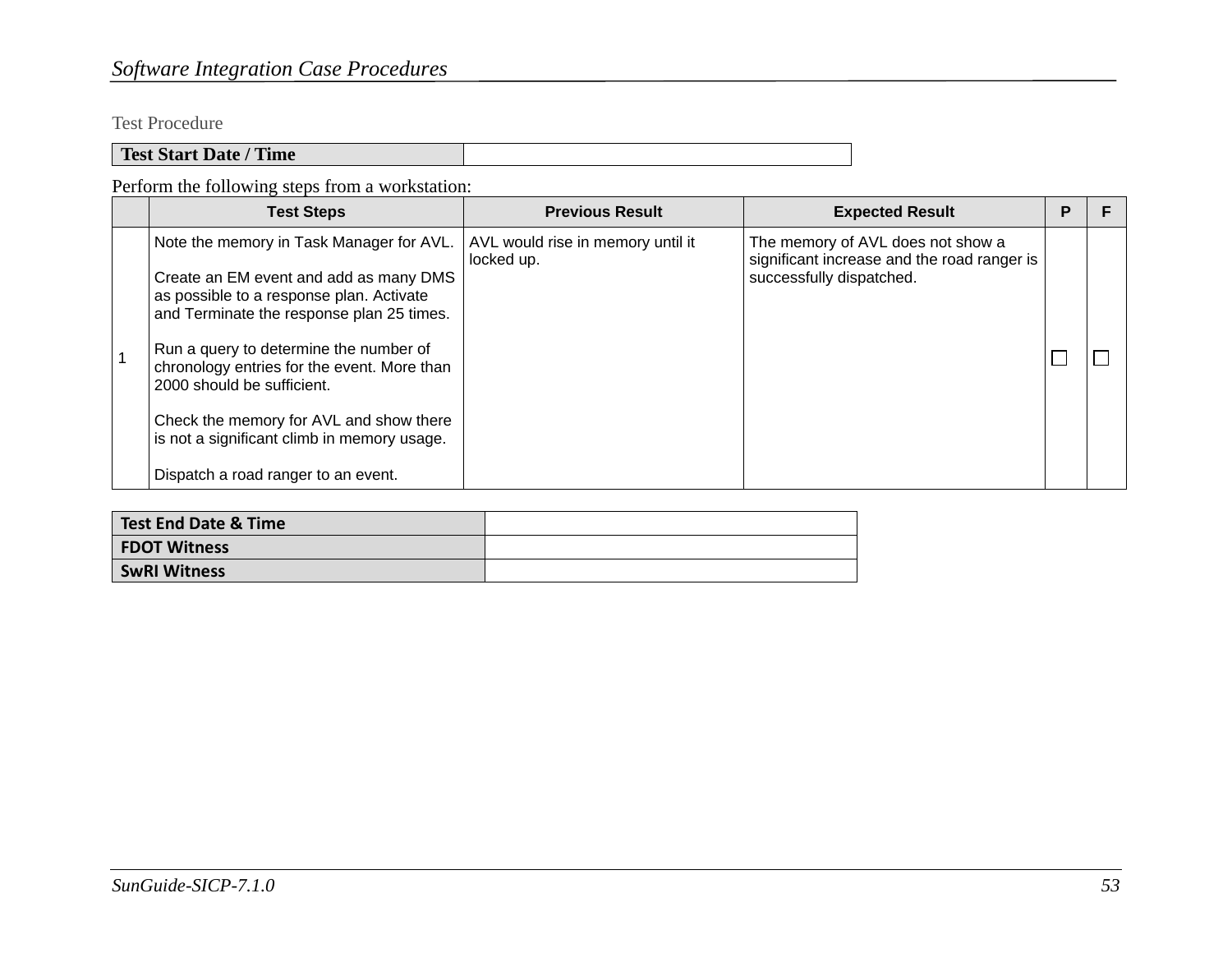### *2.8.5.13 FP 4065 – Static cameras going to error.*

#### *Reporting District:* MDX

Multiple times over the weekend, operators were unable to update RR status. A restart of AVLRR addressed the problem each time. The log file shows that AVLRR is using a lot of memory. In the attached log, around 12:50 PM, it was using over 19 GB around the time of the one of the failures to update status. There were issues over the weekend with SunGuide getting data *from http://d6sg.gf‐locate.com, which may have been <sup>a</sup> factor.*

The following sections detail the tests to be performed.

Subsystems Required

- $\bullet$  CCTV
- CCTV NTCIP driver

Devices Required

The following devices will be used during the test:

• None

Configuration Required

The following will be setup/configured before the test is performed:

A camera configure for PTZ and one configured to be static, neither of which point to a live device.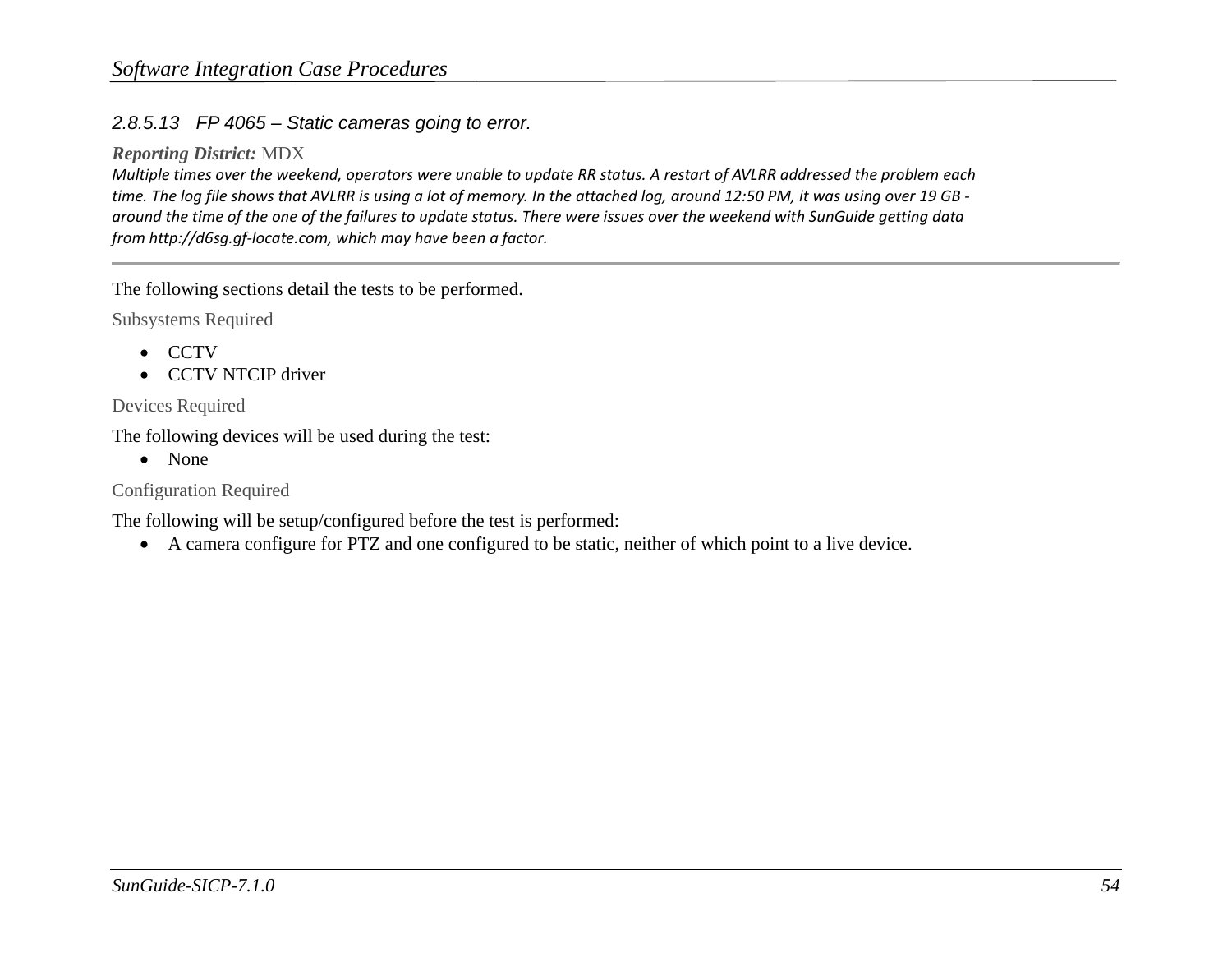# *Software Integration Case Procedures*

Test Procedure

| <b>Time</b><br><b>Test Start Date /</b> |  |
|-----------------------------------------|--|

| <b>Test Steps</b>                                                                                                                                                                                                                                                                                                                                                                                                                                                                                                                                                                                        | <b>Previous Result</b>                                                                      | <b>Expected Result</b>                                                                            | P | F |
|----------------------------------------------------------------------------------------------------------------------------------------------------------------------------------------------------------------------------------------------------------------------------------------------------------------------------------------------------------------------------------------------------------------------------------------------------------------------------------------------------------------------------------------------------------------------------------------------------------|---------------------------------------------------------------------------------------------|---------------------------------------------------------------------------------------------------|---|---|
| Turn off the CCTV NTCIP Driver.<br>For a PTZ camera and a static camera, set<br>them both Out of Service. Ensure the<br>polling for each camera is set to 1 minute.<br>Set the cameras Active and turn on the<br>driver. Make sure the cameras enter an<br>Error state as they are unable to reach a<br>device when polled.<br>Turn off the driver.<br>Set the cameras Out of Service. Change<br>the poll cycle on both cameras to 0 minutes<br>(not polled).<br>Set the camera to Active state and turn on<br>the driver. The cameras remain active<br>beyond 1 minute as they are no longer<br>polled. | Static cameras had requests sent to<br>them which caused them to remain in<br>error states. | Since polling was introduced, status<br>messages are only sent when the camera<br>is set to poll. |   |   |

| Test End Date & Time |  |
|----------------------|--|
| <b>FDOT Witness</b>  |  |
| <b>SwRI Witness</b>  |  |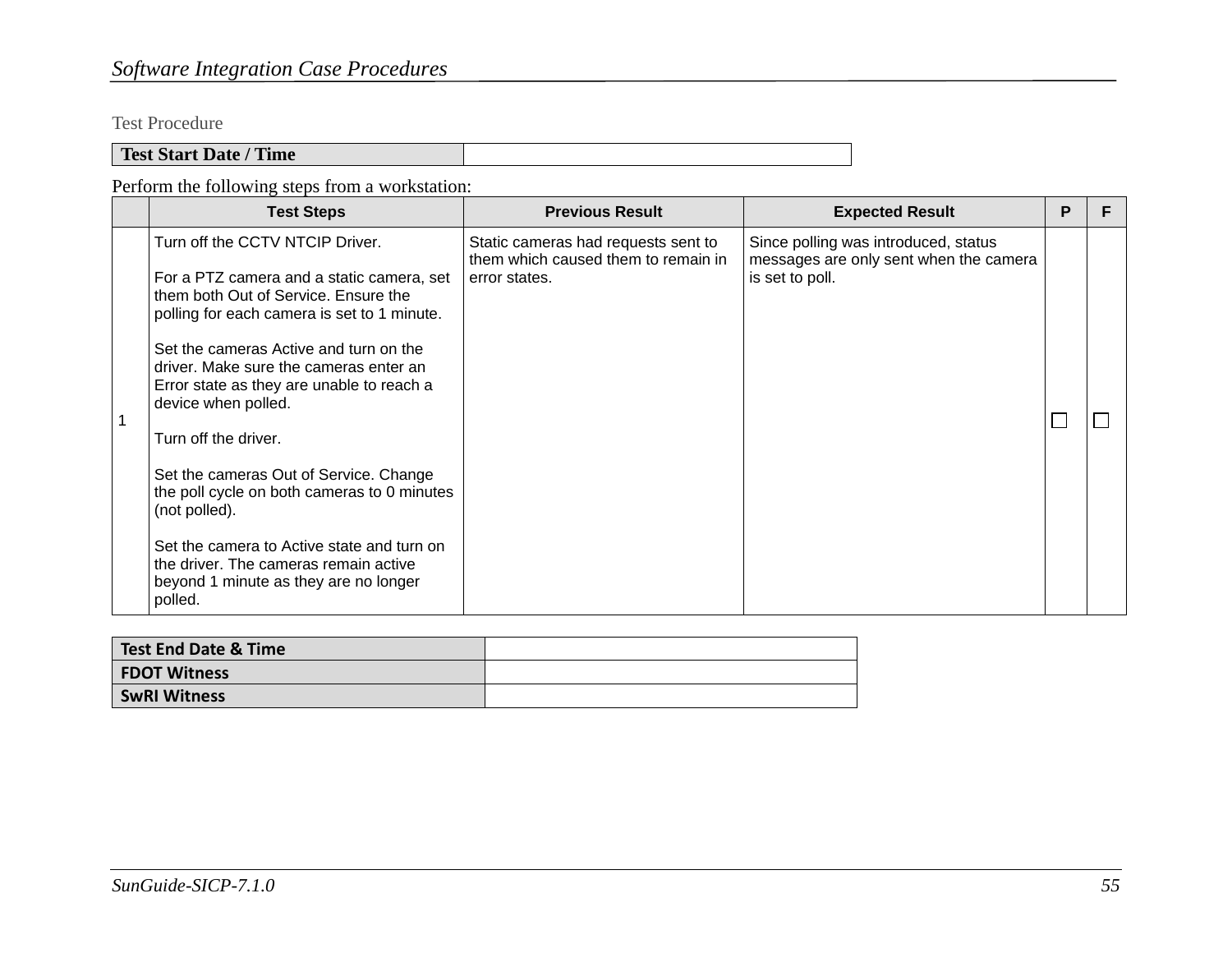### *2.8.5.14 FP 4071 – DA is not purging data.*

*Reporting District:* District 4 DA Subsystem is not Purging Data from ODS\_TSS\_ROLLUP\_DATA. I'm retaining 7 years of Data and have the following *for the config <tagReadPurgeInDays>2555</tagReadPurgeInDays> <rawDataPurgeInDays>7</rawDataPurgeInDays> <processedDataPurgeInDays>2555</processedDataPurgeInDays>*

*Data is bing purged from ODS\_TSS\_LANE\_POLL\_DATA fine using <rawDataPurgeInDays>7</rawDataPurgeInDays>*

*The data for ROLLUP\_TIMESTAMP is 2010‐08‐04 20:45:00.0000000 in ODS\_TSS\_ROLLUP\_DATA for since early this month.*

The following sections detail the tests to be performed.

Subsystems Required

- TSS
- $\bullet$ DA

Devices Required

The following devices will be used during the test:

• None

Configuration Required

The following will be setup/configured before the test is performed:

- Purge the DA TSS raw data.
- Turn on the RTMS simulator to get data into the system.
- $\bullet$ Set the *rawDataPurgeInDays* in the config file to 0 and restart Data Archive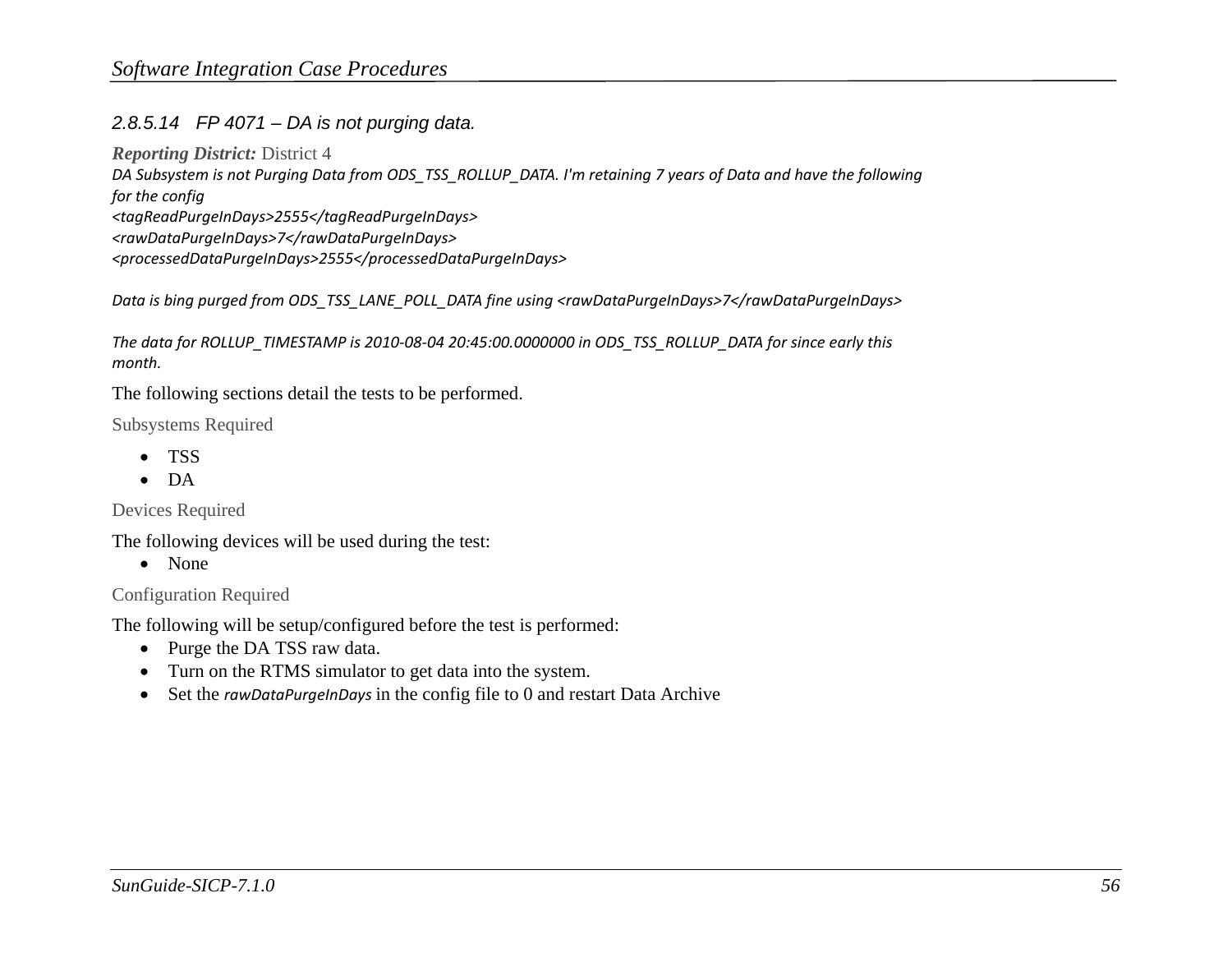# *Software Integration Case Procedures*

Test Procedure

| <b>Test Start Date / Time</b> |  |
|-------------------------------|--|

| <b>Test Steps</b>                                                                                                           | <b>Previous Result</b>              | <b>Expected Result</b>                                               | P |  |
|-----------------------------------------------------------------------------------------------------------------------------|-------------------------------------|----------------------------------------------------------------------|---|--|
| Ensure data is being archived into the rollup   If there were less than 1000 entries to<br>TSS data tables of Data Archive. | purge, the purge would not execute. | The purge is executed and no data<br>remains in the raw data tables. |   |  |
| Stop the TSS simulator. Ensure there are<br>less than 1000 rows in the rollup TSS data<br>table.                            |                                     |                                                                      |   |  |
| Leave overnight for the system to purge the<br>data.                                                                        |                                     |                                                                      |   |  |
| Ensure the data was purged.                                                                                                 |                                     |                                                                      |   |  |

| Test End Date & Time |  |
|----------------------|--|
| <b>FDOT Witness</b>  |  |
| <b>SwRI Witness</b>  |  |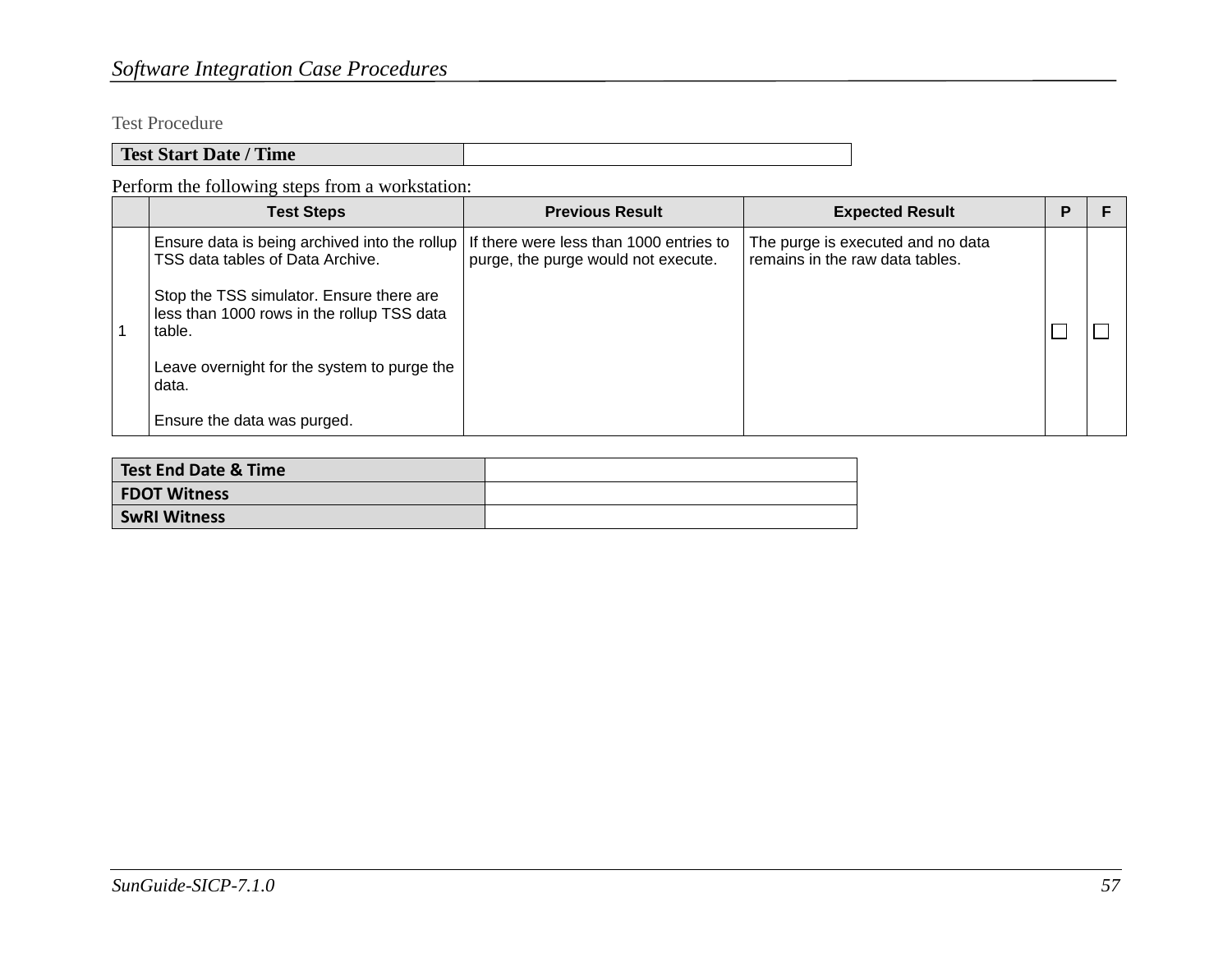### *2.8.5.15 FP 4076 – Response plan - "Load Predefined" not showing response plans in alphabetical order.*

### *Reporting District:* FTE

When clicking "load predefined" in an event's response plan under the suggestions tab, a list of the predefined response plan suggestions pops up. One of the lead operators brought to my attention that this list of predefined response plans is presented where the last added response plan gets added to the bottom of the list, and the list is displayed in the order in which the response plans added. The operator mentioned to me that this list used to be in alphabetical order which helped greatly in selecting the proper predefined response plan, however it changed to the current state in an update to the *Operator Map.*

The operators usually use this list in time-sensitive situations so they would benefit greatly in having this list changed back *into alphabetical order. Would you be able to change the order of this list?*

The following sections detail the tests to be performed.

Subsystems Required

 $\bullet$  EM

Devices Required

The following devices will be used during the test:

• None

Configuration Required

The following will be setup/configured before the test is performed:

• None

Test Procedure

**Test Start Date / Time** 

| <b>Test Steps</b>                                                                                               | <b>Previous Result</b>                | <b>Expected Result</b>           |  |
|-----------------------------------------------------------------------------------------------------------------|---------------------------------------|----------------------------------|--|
| Load or create an event. Get a response<br>I plan. View the available predefined plans<br>l and note the order. | Plans were not sorted alphabetically. | Plans are sorted alphabetically. |  |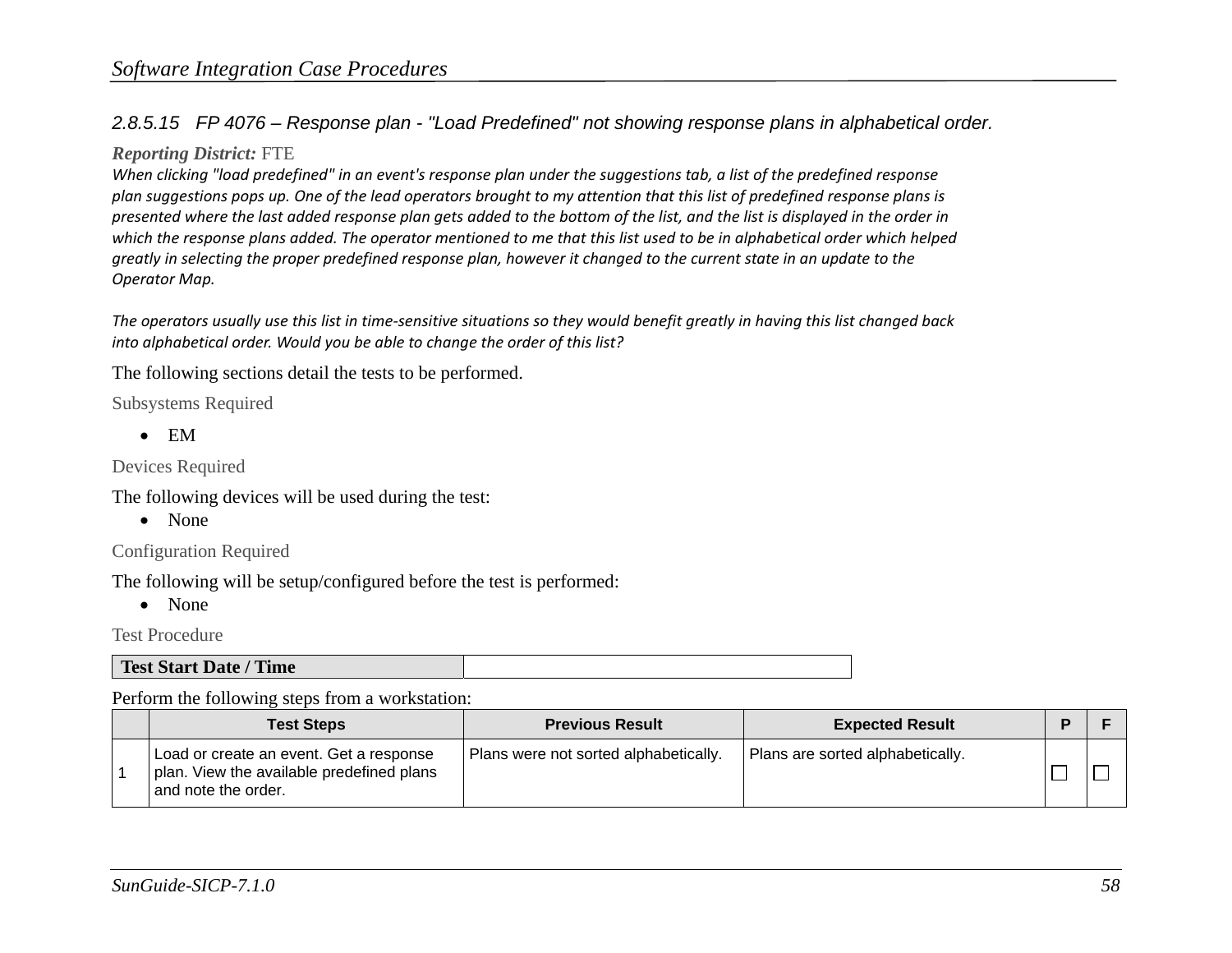| Test End Date & Time |  |
|----------------------|--|
| <b>FDOT Witness</b>  |  |
| <b>SwRI Witness</b>  |  |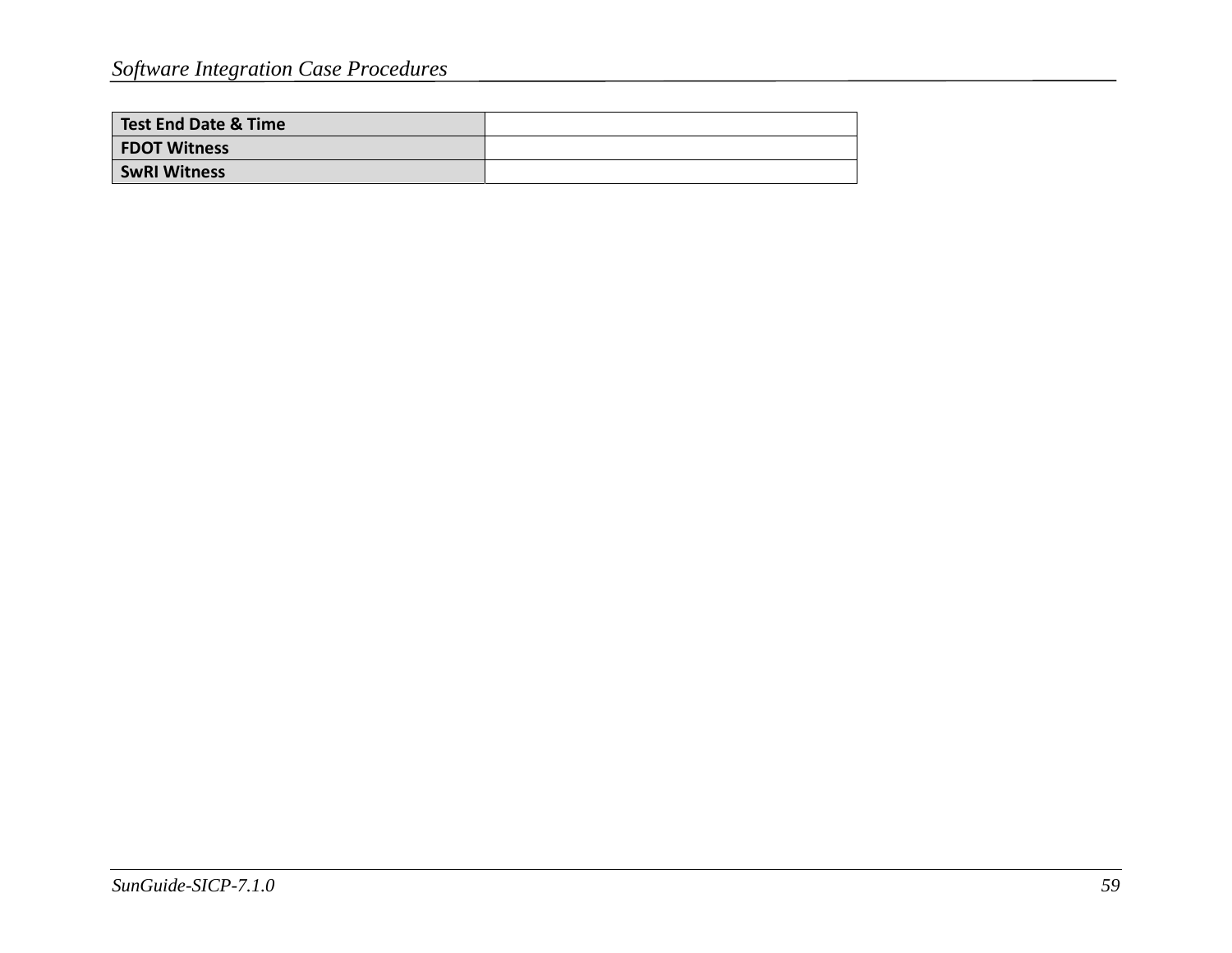### *2.8.5.16 FP 4099 – Probe Fusion Falsely Reporting Unknown Device ID for BlueMAC.* **[NOT TESTABLE]**

#### *Reporting District:* District 5

Status logger is falsely reporting a number of "unknown BlueMAC device ID" entries for devices that are already *configured within SunGuide. Some of these device IDs include the following:*

*unknown BlueMAC device ID: 0060351b6d44 SR 434 & SR 424 (Edgewater Dr.), 28.609183, ‐81.416565 unknown BlueMAC device ID: 0060351bd462 Livingston St & Summerlin Av, 28.547585, ‐81.368519 unknown BlueMAC device ID: 00603523bf5c University Bv at Dean Rd, 28.597571, ‐81.244583 unknown BlueMAC device ID: 00603514cdc2 SR 436 & Tg Lee Rd., 28.456816, ‐81.310383 unknown BlueMAC device ID: 0060351781e9 Anderson St & Summerlin Av, 28.536661, ‐81.368363 unknown BlueMAC device ID: 006035179485 Taft Vineland Rd E of SR 441, 28.42129, ‐81.40248 unknown BlueMAC device ID: 00603517b463 Livingston St & Orange Av, 28.547521, ‐81.379121 unknown BlueMAC device ID: 00603519294e US 441 @ Whisper Lakes Blvd, 28.39999, ‐81.40479 unknown BlueMAC device ID: 006035192968 Alafaya Tl (SR 434) at Central Florida Bv, 28.593586, ‐81.208303 unknown BlueMAC device ID: 0060351afa5d SR 50 & Fairvilla Rd, 28.552816, ‐81.434539*

*Why is SunGuide reporting unknown BlueMAC device IDs for devices configured?*

The following sections detail the tests to be performed.

Subsystems Required

 $\bullet$  EM

Devices Required

The following devices will be used during the test:

• None

Configuration Required

The following will be setup/configured before the test is performed:

• None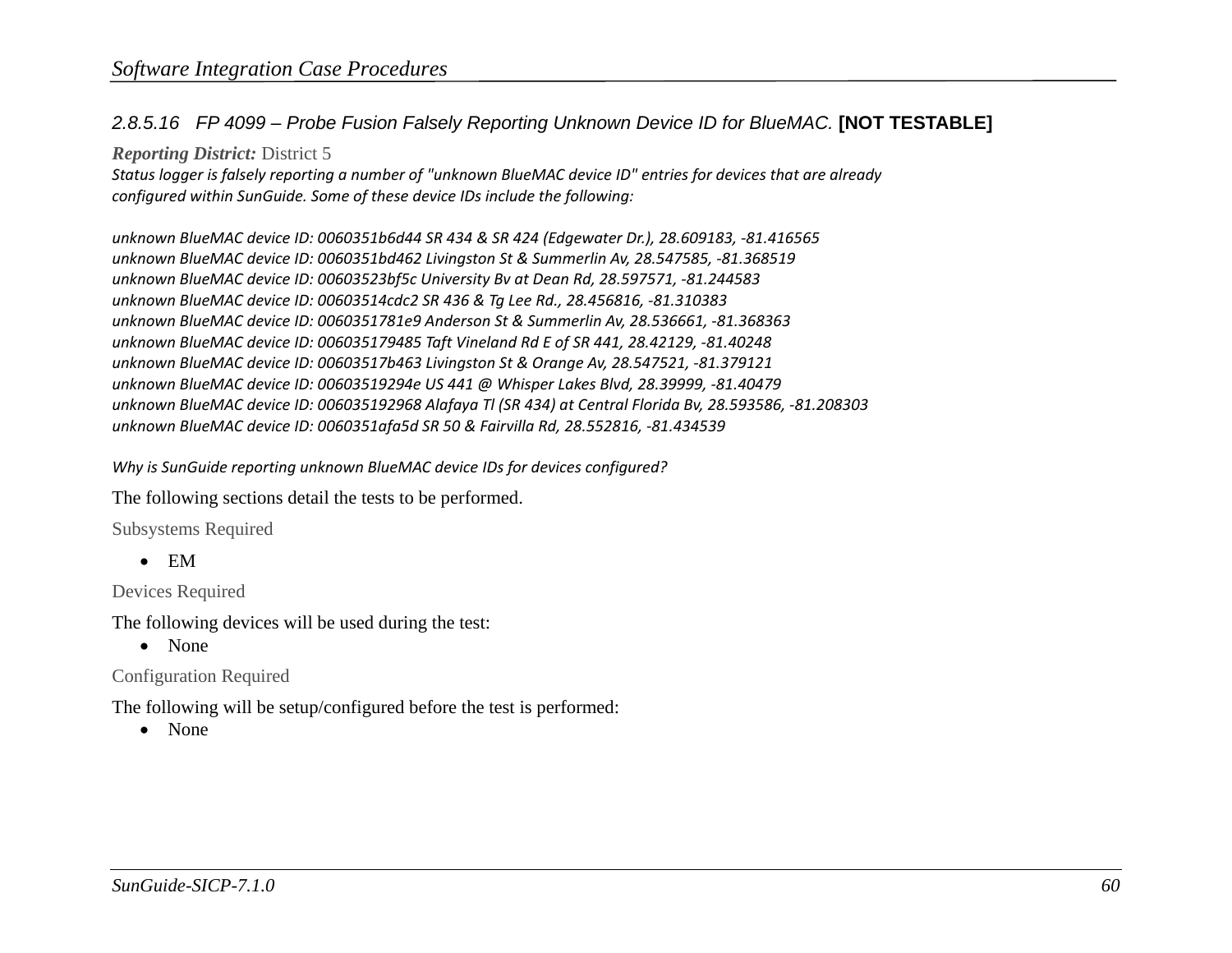# *Software Integration Case Procedures*

Test Procedure

| <b>Time</b><br><b>Test Start Date /</b> |  |
|-----------------------------------------|--|
|                                         |  |

| <b>Test Steps</b>                                                                                                                                                                                                                                                                                  | <b>Previous Result</b> | <b>Expected Result</b> |  |
|----------------------------------------------------------------------------------------------------------------------------------------------------------------------------------------------------------------------------------------------------------------------------------------------------|------------------------|------------------------|--|
| This was caused by a background thread<br>randomly throwing an exception that was<br>not caught and handled. This caused the<br>process to crash but was immediately<br>restarted. This has not been reproducible<br>by SwRI but was resolved from the district<br>level based on the stack trace. |                        |                        |  |

| Test End Date & Time |  |
|----------------------|--|
| <b>FDOT Witness</b>  |  |
| <b>SwRI Witness</b>  |  |